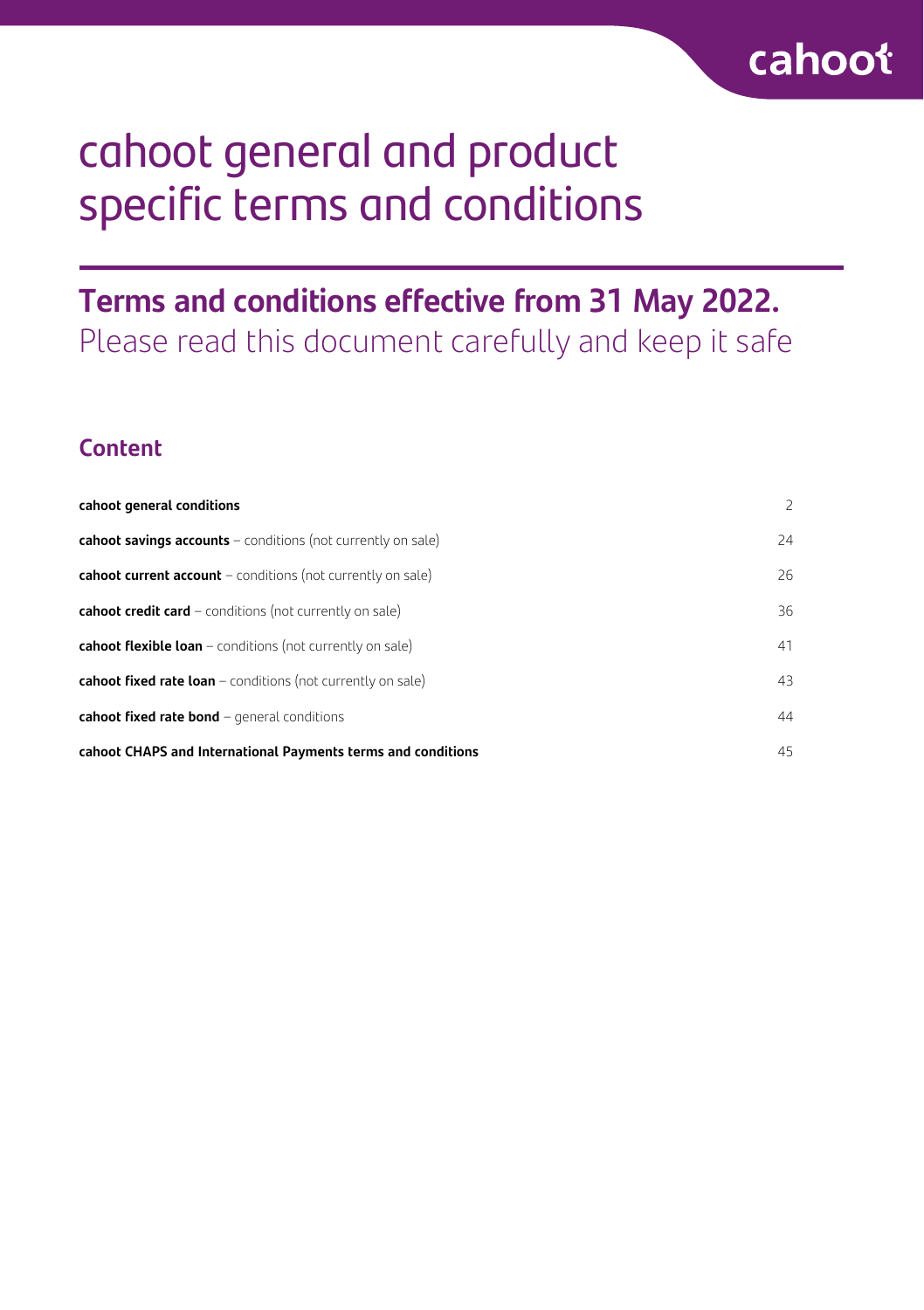# cahoot general conditions

# 1. Introduction

1.1 The agreement sets out how each cahoot account operates and explains our obligations to you and your obligations to us. The agreement consists of these terms and conditions, special conditions, tariff and any credit agreement(s) signed by you. This information will include key features about your cahoot account. You can request a copy of the agreement by contacting us on the details provided in general condition 7.2. You will also be able to find this information on our website [www.cahoot.com](http://www.cahoot.com)

 Current accounts also have a fee information document which contains some of the fees and charges that apply to your account. There may be other applicable fees and charges which are set out in your agreement. In the event of any inconsistency the fees and charges set out in the agreement will prevail.

- 1.2 As you may have selected more than one cahoot account, we have grouped together in this section all those conditions that are of general application. These general conditions are in addition to the conditions that are specific to a particular cahoot account. If there is a conflict between these general conditions and the terms that apply to a particular cahoot account, the particular cahoot account terms will prevail.
- 1.3 In the agreement:

**additional cardholder** means the person to whom we give an additional credit card in relation to your cahoot credit card account at your request.

 **additional credit card(s)** means the cahoot credit card which we give to an additional cardholder at your request.

 **agreement(s)** means these terms and conditions, special conditions, tariff and any credit agreement(s) signed by you, as varied by us. This information will include key features about your cahoot account.

**application** means the online application completed by you when applying for a cahoot account.

#### **balance transfer(s)** means either:

- (a) a transfer from your cahoot credit card account to pay an amount with another lender in the UK;
- (b) a transfer from your cahoot credit card account to a personal current or savings account you hold with another lender or with us in the UK.

We will let you know about any restrictions that apply before you make a Balance Transfer

**BIC** means the Bank Identifier Code, sometimes also referred to as SWIFT CODE. The BIC only identifies the beneficiary bank. It does not include information about the beneficiary account. BICs are 8 or 11 characters long.

 **cahoot account(s)** means one or more of the accounts which we may offer or introduce from time to time.

**cahoot credit card** means any cahoot credit card and any replacement cards or card details which we issue to you or any additional cardholder under the agreement, including card details stored on an electronic wallet, smart phone or another device.

**cahoot credit card account** means a credit card account which we open in your name.

**cahoot current account** means a current account which we open in your name.

**• • • • • • • • • • • • • • • • • • • • • • • • • • • • • • • • • • • • • • • • • • • • • • • • • • • • • • • • • • • • • • • • • • • • • • • • • • • • • • • • • • • • cahoot debit card** means a debit card or card details, including card details stored on an electronic wallet, smart phone or another device, which we issue to you to enable you to use your cahoot current account.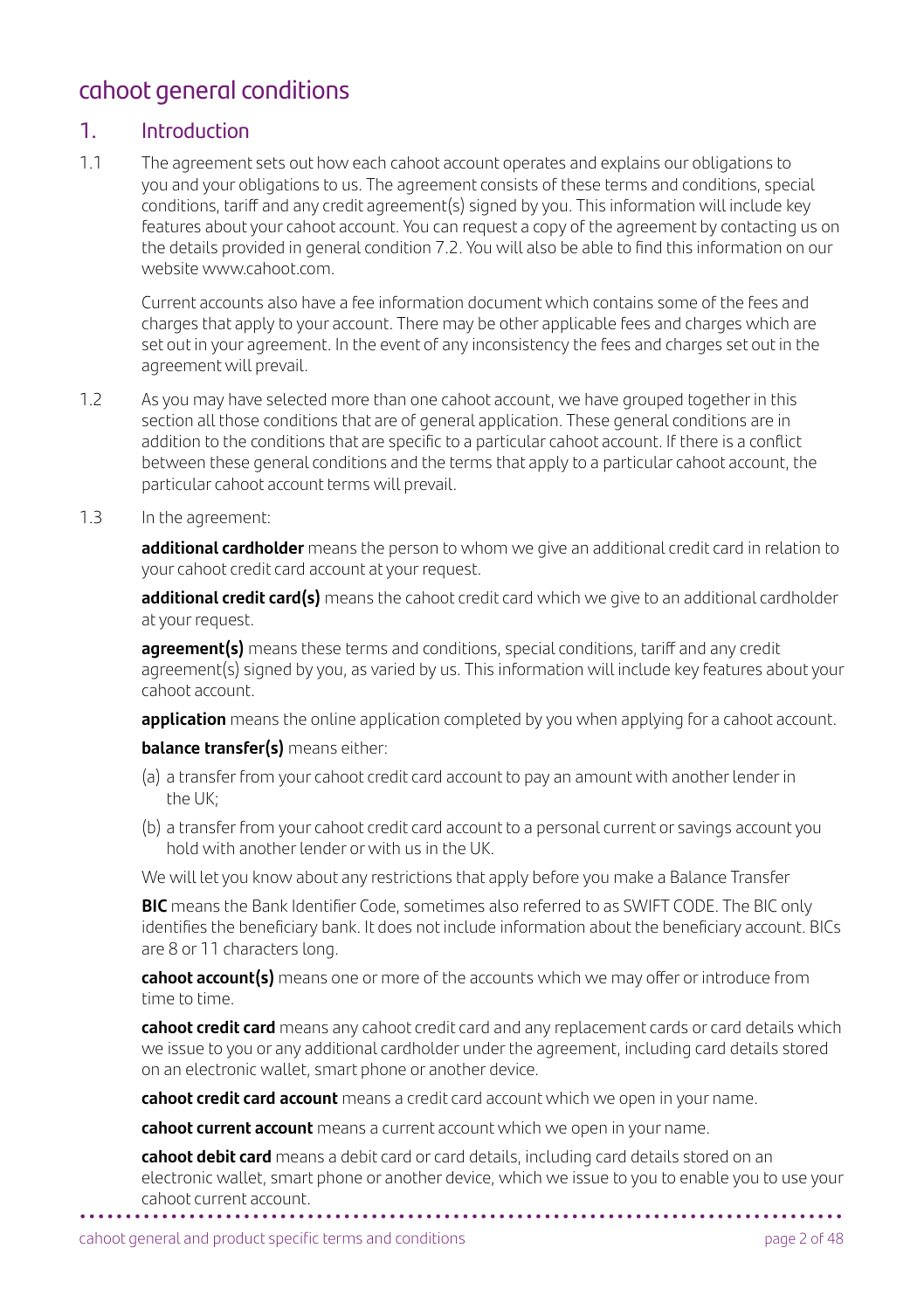**cahoot fixed rate bond** means the fixed rate bond account which we open in your name.

**cahoot fixed rate loan** means the fixed rate loan account which we open in your name.

**cahoot flexible loan** means the flexible loan account which we open in your name.

**cahoot savings account(s)** means a savings account which we open in your name.

**card number** means the 16 digit number on a cahoot credit card or cahoot debit card.

**cash transaction(s)** means the obtaining of cash, foreign currency or travellers cheques using a cahoot credit card or cahoot debit card.

**CHAPS payment** means money sent electronically, in pounds, to a bank within the UK. It cannot be stopped or reversed.

**credit card balance** means the total amount you owe us (or any credit balance) on a cahoot credit card account.

 **credit card limit** means the maximum authorised amount you can borrow from us on a cahoot credit card account as notified to you by us from time to time.

 **current account balance** means the credit balance or the total amount you owe us on your cahoot current account.

 **deposit(s)** means any amount credited by you to a cahoot account. In relation to a fixed term cahoot savings and investment account, deposit includes any pre-start date interest added to the account on the start date.

 **Direct Debit(s)** means a payment instruction from you to us, authorising an organisation to collect varying amounts from your account.

 **e-document(s)** means the documents (such as statements and important notices) that are delivered to you electronically.

 **fee information document** is a document that sets out certain fees and charges for some of the services on your current account (full details of all fees and charges are set out in your agreement).

**fixed term** means the period between the start date and the maturity date.

 **fixed term cahoot savings and investment account** means a cahoot savings and investment account with a fixed term.

 **flexible loan balance** means the total amount you owe us (or any credit balance) on a cahoot flexible loan.

**foreign currency payment** means money sent electronically in a foreign currency. It cannot be stopped or reversed.

**gross interest** means the interest we pay where no income tax has been deducted.

 **IBAN** means the International Bank Account Number. It uniquely identifies an individual account, at a specific financial institution, in a particular country. IBAN length varies from country to country although the maximum length is 34 characters. IBANs begin with a two-character country code (e.g. ES for Spain, DE for Germany, FR for France, GB for Great Britain).

**interest** means any interest payable as specified in the special conditions.

 **interest date** means the date upon which credit or debit interest and any charges are applied to your cahoot account.

**interest rate(s)** means the interest rate specified in the agreement or in the rates and fees tariff.

**matured funds** means the deposit plus any interest payable to you on the maturity date.

**• • • • • • • • • • • • • • • • • • • • • • • • • • • • • • • • • • • • • • • • • • • • • • • • • • • • • • • • • • • • • • • • • • • • • • • • • • • • • • • • • • • •** 

**maturity date** means the date specified (where relevant) in the special conditions.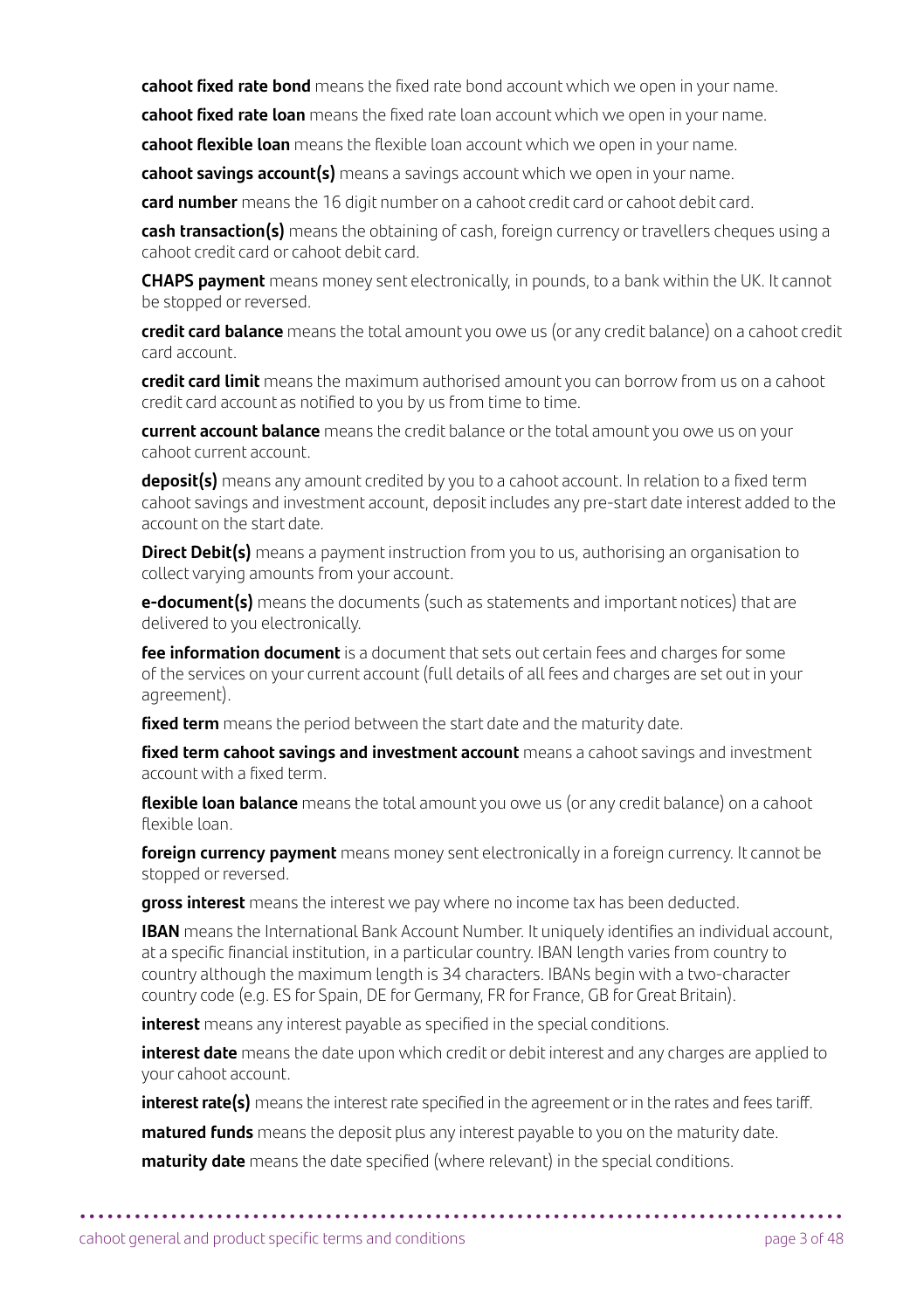**non payment account** means any account that has some form of restriction on how money can be paid in or out of that account.

 **overdraft limit** means the maximum amount we authorise that you can borrow from us on a cahoot current account by way of an overdraft, as notified to you by us from time to time.

**payment account** means an account that has no form of restrictions on how money can be paid in or withdrawn out of that account, such as a current account.

**payment date** for the cahoot credit card and cahoot flexible loan means the day which falls 15 days after each statement date on or before which we must have received the minimum payment and for the cahoot fixed rate loan means the date commencing one month after the date your account is opened and the same date in each successive month.

 **personal information** means the information which you have provided in the online application and any other information which we hold about you and your cahoot accounts.

 **PIN** means the Personal Identification Number(s) which we issue to you for use with your cahoot debit card and/or cahoot credit card (and any additional cardholder in relation to the cahoot credit card) and any subsequent number you or the additional cardholder use.

 **post-maturity date interest** means interest payable (where relevant) on matured funds in a cahoot savings and investment account at the rate specified in the relevant special conditions.

 **pre-start date interest** means interest payable (where relevant) on a deposit from the date of our receipt of that deposit to the start date at the rate specified in the relevant special conditions.

**purchase(s)** means any purchase(s) of goods or services using your cahoot debit card or cahoot credit card.

 **recurring transaction(s)** means a card transaction that you have permitted which is periodically debited from your account (e.g. weekly, monthly, quarterly) including a subscription authorising us to make payments to a supplier.

 **secure message** means any messages we give to you within the secure zone in our website. We may notify you by email when we have sent you a secure message.

 **secure zone** means the part of the cahoot website, or our telephone contact centre, which can be accessed only by cahoot customers who have satisfied our security checks.

**security details** mean one or more of the following:

- the user name selected by you and consisting of six to ten characters
- the password selected by you and consisting of eight to sixteen characters
- the security number selected by you and consisting of five characters
- a memorable image and phrase;
- memorable information which we ask you to confirm (for example, your mother's maiden name, a memorable place, or year); and
- any other information we issue to you or require from you to help confirm your identity (such as one time passcode when you give us an instruction to send money using online banking).

**special conditions** mean the conditions relating to a specific cahoot account.

 **specified method(s)** means internet, fax, telephone, post, secure message, email and any other method we specify on our website.

**standing order(s)** means an instruction given by you to us to make a payment of a specified amount on regular dates.

**• • • • • • • • • • • • • • • • • • • • • • • • • • • • • • • • • • • • • • • • • • • • • • • • • • • • • • • • • • • • • • • • • • • • • • • • • • • • • • • • • • • •** 

**start date** means the date specified (where relevant) in the special conditions.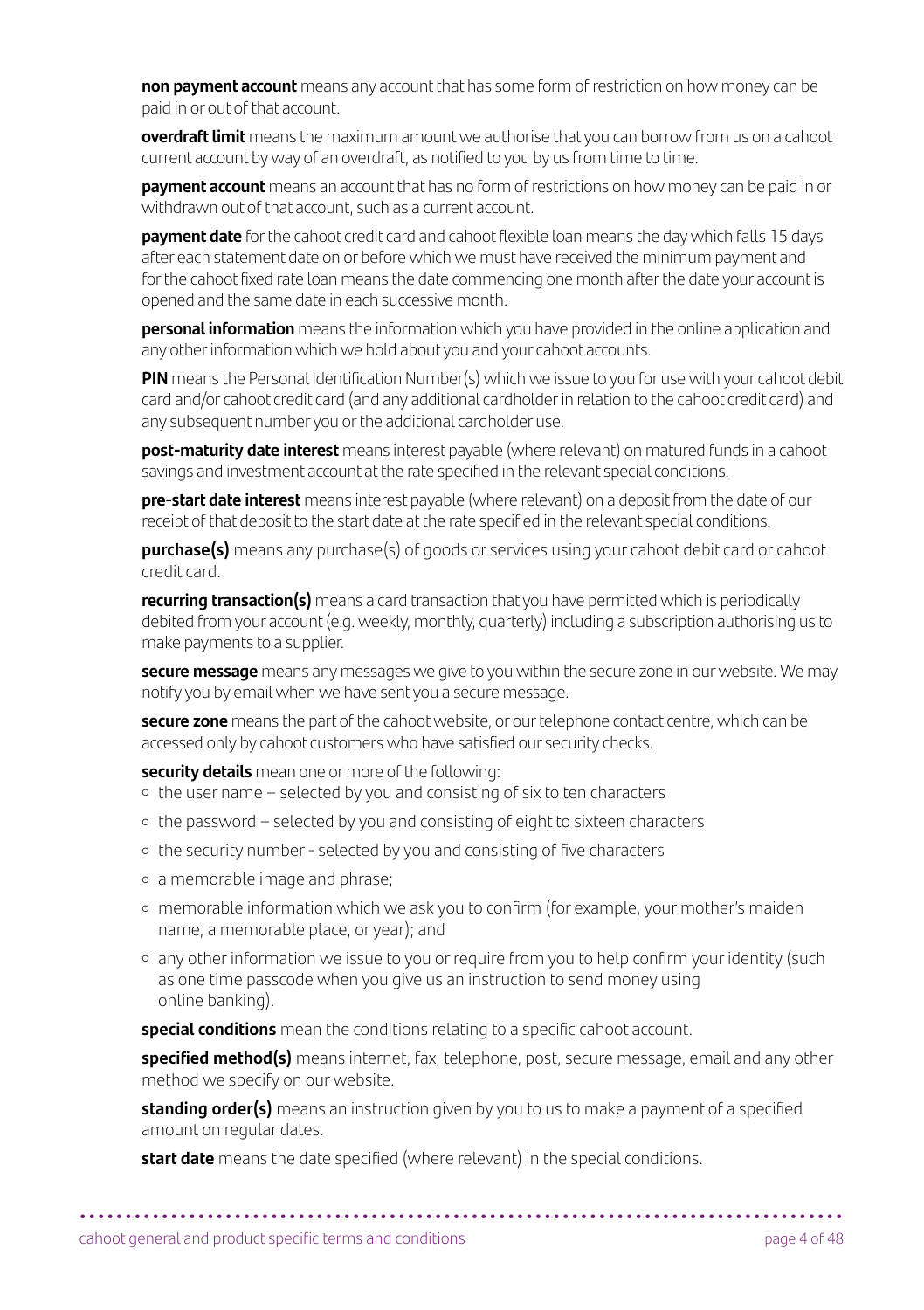**statement date** means the date you receive (electronically) your cahoot credit card account, cahoot flexible loan or cahoot current account statement.

 **statement period** means the period commencing on your statement date and ending on the preceding date in the following month. For example, if your statement date is the 10 January the statement period will end on the 9 February.

**tariff** means our Tariff of Charges at Condition 28 of these general conditions, as varied and added to in accordance with Condition 18 of these general conditions.

 **'TPP'** means a third party payment provider which is authorised to access information and make payments on online payment accounts operated by other providers (such as us and other banks, building societies and credit card issuers).

 **transactions** means a payment transaction on your account and this includes purchases and refunds of goods or services using your cahoot credit card or cahoot debit card, but excludes cheques.

 **UK** means England and Wales, Northern Ireland and Scotland, (excluding the Channel Islands and the Isle of Man).

 '**we**', '**us**', '**our**' means cahoot, a division of Santander UK plc, its successors, its employees and agents, and any business or other person to whom we transfer any or all of our rights or our rights and responsibilities under the agreement.

**withdrawal(s)** means when instructions are carried out to pay money out of your account.

 **working day(s)** means any day other than a Saturday, a Sunday or an English public holiday. The length of a working day for the purpose of making payments into or out of your account will depend on the payment cut off times for the method used. The payment cut off times will be different for online banking and telephone banking transactions.

 '**you**', '**your**' means the person (or persons) who signed the agreement and in whose name(s) a cahoot account is opened, or someone they've chosen and we've agreed can act on their behalf, such as under a power of attorney, except under the cahoot credit card account, when 'you', 'your' means the person who signed the agreement as first named customer.

 To help you understand what some of the services on your account mean, we have a glossary of industry standard terms and definitions ("Glossary"). Where relevant, we have used these terms in the documents forming your agreement with us. You can find the full Glossary on our website.

# 2. Availability

- 2.1 Unless we tell you otherwise when you open your cahoot account, to be eligible for a cahoot account you must be aged 18 or over and permanently reside (for at least three years on a continuous basis while holding the account) in the UK (excluding the Channel Islands and the Isle of Man). You must also have a valid personal email address to use our services.
- 2.2 cahoot savings and current accounts can be held in sole or in joint names of you and one other person.
- 2.3 We reserve the right to decline to open a cahoot account. We may also refuse a deposit where you have not acted within the terms and conditions of the account. We shall notify you of this refusal and the reasons for it where possible at the earliest opportunity. If you think we have based our decision on mistaken information, we will tell you how you can ask us to rectify that mistake.

# 3. Joint accounts

- 3.1 If the agreement is signed by more than one of you:
	- (a) each of you is authorised to use the cahoot account on your own;

**• • • • • • • • • • • • • • • • • • • • • • • • • • • • • • • • • • • • • • • • • • • • • • • • • • • • • • • • • • • • • • • • • • • • • • • • • • • • • • • • • • • •** 

(b) you agree that emails, secure messages and any other notices can be sent to the person first named on the agreement;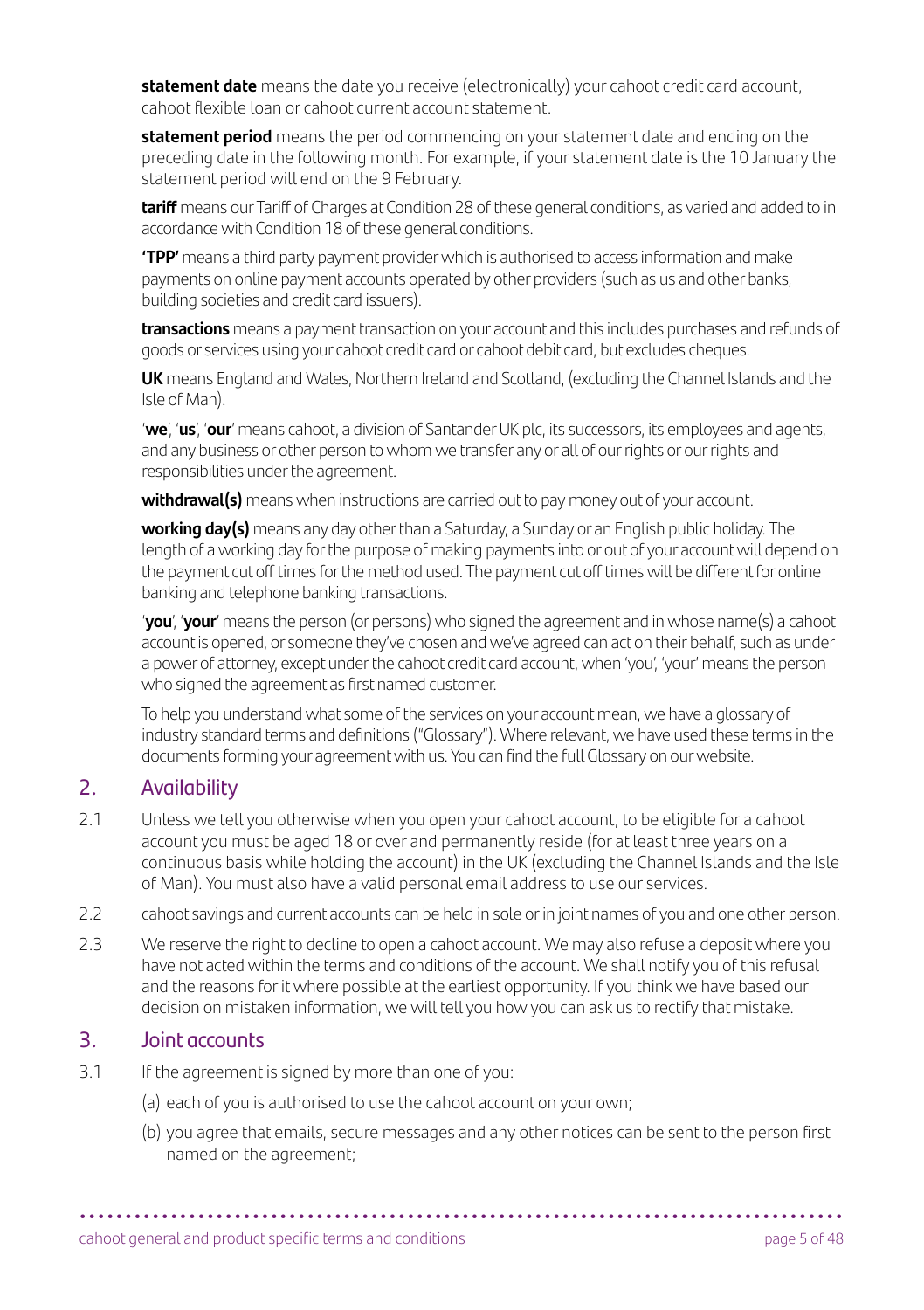- (c) each of you is jointly and individually responsible for complying with the conditions of the agreement and for repaying all sums owed under it; and
- (d) we may accept and act on the instructions of one of you (this includes instructions to close the account).
- 3.2 Information on operating a joint account is provided to you on opening a joint account. If you require further information please contact us on the details provided in general condition 7.2.
- 3.3 We will normally only transfer the account into the sole name of one of you if all account holders agree and all cards and chequebooks are returned from other account holder(s) and we are satisfied that you have sufficient financial standing to run the account alone. In some circumstances we may remove an account holder without the approval of the joint account holder(s) where there are reasonable grounds for us to do this.

# 4. Cooling off

4.1 If you do not cancel your cahoot savings or cahoot current account within 14 days of first opening it, your cahoot savings or cahoot current account and these conditions will continue until you or we close the account as permitted under general condition 16. You can let us know that you would like to cancel your cahoot savings or cahoot current account by contacting us in the manner set out in general condition 7.2.

 If you do ask us to close a cahoot account, we will help you to switch to another cahoot account or close your cahoot account and within 30 calendar days of you cancelling give you back your deposit less any pending payments together with any interest it has earned. If you cancel your account at any time within 14 days of first opening your account we will not charge you for the cancellation.

- 4.2 You can cancel a cahoot fixed rate loan, cahoot flexible loan or cahoot credit card within 14 days of entering into the agreement with us. You can also cancel your arranged overdraft within 14 days of cahoot providing you with this service. If you decide to cancel your agreement or your arranged overdraft, you must repay all amounts you have borrowed from us as soon as possible and no later than 30 days after cancelling your agreement. You must pay any interest incurred on your arranged overdraft balance up until the time you notify us that you want to cancel it.
- 4.3 You can cancel your cahoot account, cahoot fixed rate loan, cahoot flexible loan, cahoot credit card or arranged overdraft by calling us on 0330 678 2811.
- 4.4 You may also cancel any of your cahoot accounts after the 14 day cooling off period in accordance with general condition 16 of these general conditions.

# 5. Statements

- 5.1 We will provide you with information relating to your transactions by posting them to online banking usually on the day of the transaction. For current accounts, statements will also be issued electronically as e-documents and placed in the secure zone. We will send you an email each month to tell you a statement is available to view.
- 5.2 We recommend that you check your statements thoroughly and regularly. If you wish to query any item on the statement please contact us immediately.
- 5.3 A summary of transactions in hard copy is available on request. Such a summary may not give the full details that are provided in the secure zone. A charge will be made for this in accordance with our tariff.

# 6. Use and disclosure of personal information

6.1 We may use your personal information for those purposes described in the data protection statement.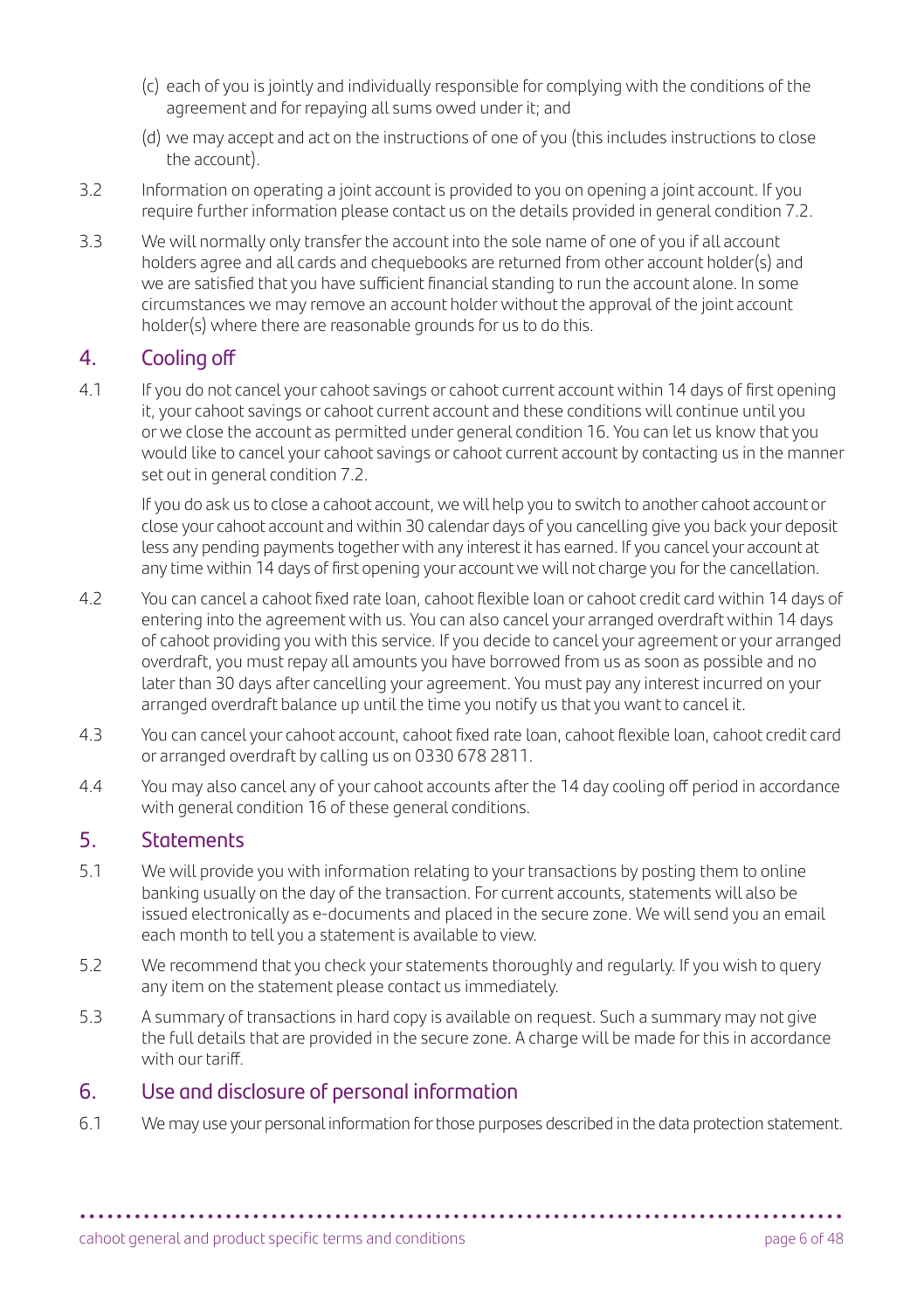# 7. Use of your cahoot account

7.1 You can access your cahoot account through online banking and telephone banking and should do so at least once a month.

#### 7.2 **Contact centre**

 On those occasions when you are unable to service the cahoot account yourself you can send us a message request from the secure zone. For those limited occasions when you need to speak to an agent you can telephone the contact centre on 0330 678 2811 (or on 44 1908 937222 from outside the UK). For your protection and to help us improve our service to you, we may record or monitor telephone calls. An automated telebanking service is also available through the 0330 678 2811 telephone number. You can also write to us at 9 Nelson Street, Bradford, BD1 5XS.

#### 7.3 **Authority to use your cahoot account**

- (a) When you access your cahoot account by a specified method using your security details we will treat this as your consent to us to conduct any payment instructions that you request. This will include your instructions to make payments to any of your cahoot accounts from any non-cahoot account and also to make payments from any of your cahoot accounts to any non-cahoot account, as well as make withdrawals from your cahoot account.
- (b) We will be deemed to have received a payment instruction from you (or, if applicable, the person requesting a payment from you) at the time that payment instruction is actually received by us, unless any of the following circumstances apply:
	- (i) if the payment instruction is a withdrawal of cash using your card and PIN from a cash machine or a payment made using a card and PIN or a payment using a contactless card, we will be deemed to have received your payment instruction at the time that it is actually received by us;
	- (ii) if the payment instruction is received by us after the relevant cut-off times listed below, it will be treated as having been received on the following working day;
	- (iii) if you deposit cash or cheques at the post office condition 3 of the cahoot current account conditions or condition 3 of the cahoot savings account conditions will apply; or
	- (iv) if the payment instruction is for a CHAPS, EEA or International Payment, please also see the cahoot CHAPS and International Payments terms and conditions at the end of this document for the relevant cut-off times for these.

| Payment type                                     | Cut-off time<br>(contact centre)                     | Cut-off time<br>(online)                             | When the money<br>usually arrives at the<br>recipient's bank |
|--------------------------------------------------|------------------------------------------------------|------------------------------------------------------|--------------------------------------------------------------|
| <b>Faster Payments</b>                           | Opening hours                                        | N/A (any time)                                       | Immediately                                                  |
| Standing order/future<br>dated payment in pounds | Close of business, Working<br>Day before payment due | Close of business, Working<br>Day before payment due | Working Day on which<br>payment is due                       |
| Internal transfer                                | Opening hours                                        | N/A (any time)                                       | Immediate                                                    |

#### 7.4 **Security**

- (a) It is your responsibility to comply with these security provisions.
- (b) If you are unable to access your cahoot account through any of the specified methods due to an error in respect of your security details, you will need to follow the instructions given to you at the point of failure.

**• • • • • • • • • • • • • • • • • • • • • • • • • • • • • • • • • • • • • • • • • • • • • • • • • • • • • • • • • • • • • • • • • • • • • • • • • • • • • • • • • • • •** 

(c) You must not give your security details to anyone but us and must never reveal your full password to us.

cahoot general and product specific terms and conditions page 7 of 48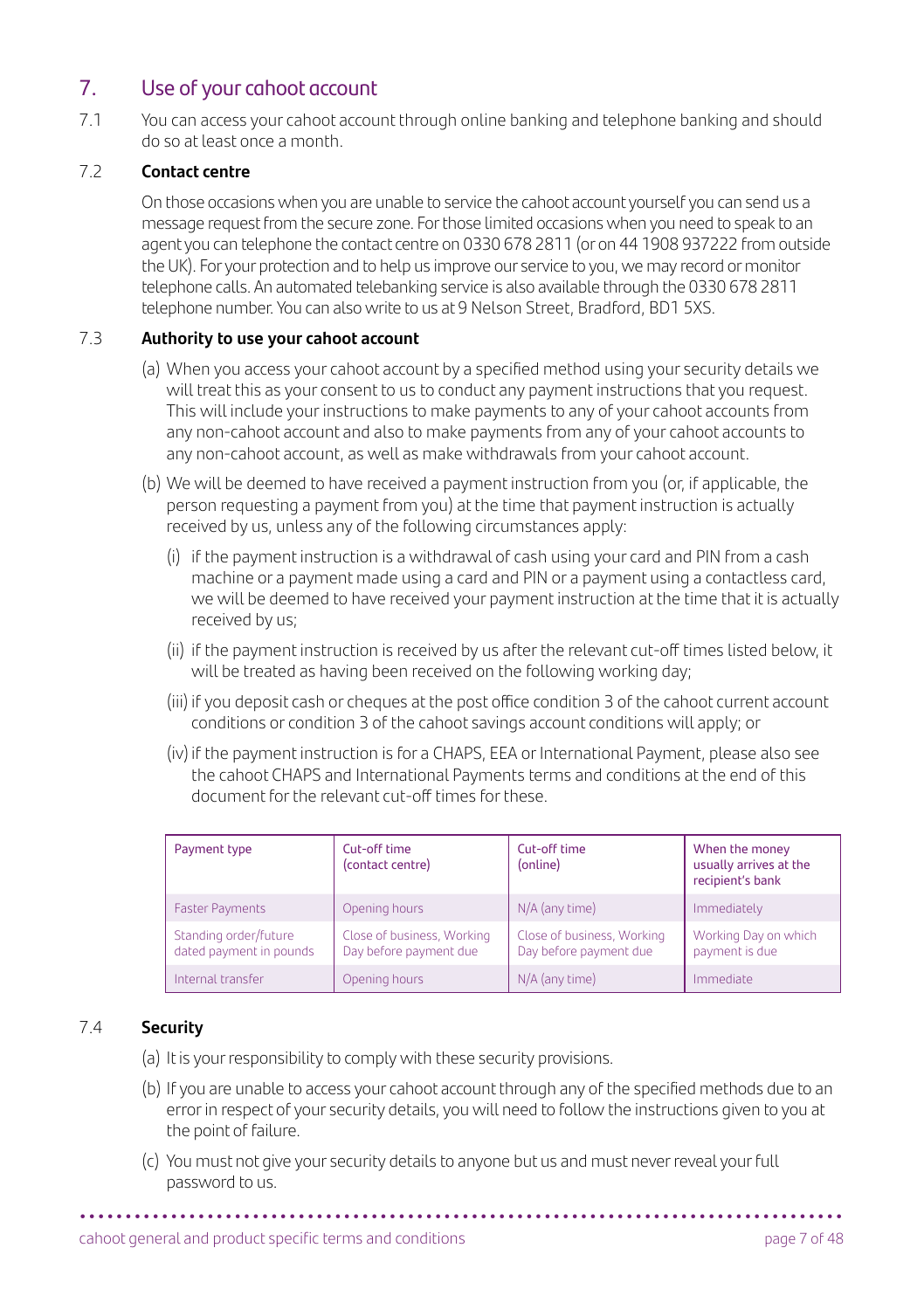- (d) You must take reasonable steps to keep your PIN and security details secret. We recommend that you choose a PIN and security details that are not easy for someone else to guess i.e. not sequential 1234 or the same 1111. We also recommend that you change your PIN and security details regularly and take care when entering your PIN to pay for purchases. You must take reasonable steps to ensure that no one hears or sees your PIN or security details when you use them. You must take reasonable steps to keep your PIN and security details unique to the accounts you hold with us.
- (e) You must not leave the computer terminal unattended whilst you are logged on in the secure zone, or allow anyone else to access your cahoot account via any other method. We recommend that you use up-to-date anti-virus and spyware software and a personal firewall.
- (f) Treat emails you receive with caution and be wary of emails or calls asking you to reveal any personal security details. Neither the police nor we will ever contact you to ask you to reveal your online banking or payment card PINs or your password information. Visit [www.financialfraudaction.org.uk/Consumer-fraud-prevention-advice-remote-banking.asp](http://www.financialfraudaction.org.uk/Consumer-fraud-prevention-advice-remote-banking.asp) for useful information.
	- (i) Never access the secure zone from a link in an email and then enter your security details. Always access the secure zone by typing the website address in your web browser.
	- (ii) You must not access the secure zone from any computer connected to a local area network (LAN) e.g. your work, or from any public internet access device or access point such as an internet cafe unless you are satisfied that no other person can see or copy your security details.
	- (iii) Never record your PIN or security details on any software that can retain the security details automatically (e.g. any 'save password' prompts) unless retaining your security details is a function of a banking service provided by us.
	- (iv) You must follow the security procedures which are recommended by the manufacturer of the computer or device which you use to access the secure zone.
- (g) You must notify us by telephone at the contact centre on 0330 678 2811 (or on 44 1908 937 222 from outside the UK) as soon as possible if:
	- (i) you think that someone else knows your security details;
	- (ii) you think that someone else has accessed your cahoot account;
	- (iii) you think that someone else knows your PIN for your cahoot debit or credit cards.

 You must take immediate steps to change your PIN or security details if you think that someone else knows your PIN or security details, or if we ask you to.

- (h) We may refuse you access to the secure zone if:
	- (i) we suspect that an unauthorised person is attempting to log in to your cahoot account; or
	- (ii) to prevent fraudulent use of your cahoot account; or
	- (iii) incorrect details are used in attempting to log in.
- (i) If we are required to withdraw your access to the secure zone due to general condition 7.4(h):
	- (i) we will tell you of our intention to do so and our reasons why in advance, unless we are unable to in which case we will tell you immediately after we do so;
	- (ii) we will inform you of this withdrawal using any of the notices listed in general condition 20;
	- (iii) we do not have to tell you that we are withdrawing access to the secure zone or your security details if doing so would compromise our security measures or would otherwise be unlawful; and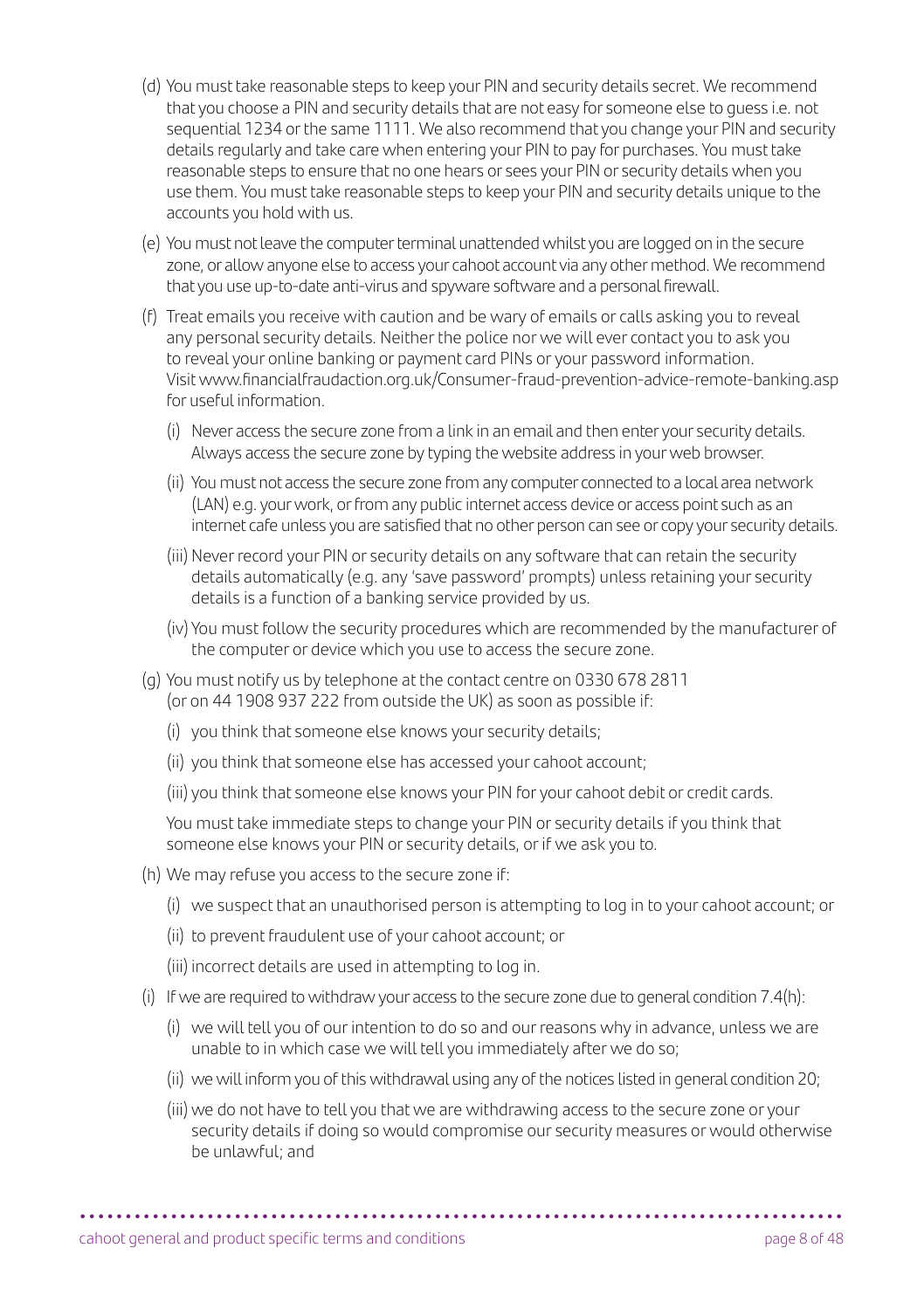(iv) you will need to contact us on the details laid out in general condition 7.2 in order for us to reactivate and/or replace your security details as soon as possible, provided that the reason we gave for its withdrawal no longer exists.

#### 7.5 **Use of your cahoot account**

- (a) When you give us a payment instruction, you must provide us with the following information:
	- (i) for sending money within the UK, the name, the account number and sort code of the person you want to pay;
	- (ii) for cash machine withdrawals, your PIN;
	- (iii) for sending money outside the UK or in the UK but in a foreign currency:
		- (1) the recipient's bank's name, address, routing code and/or correct BIC;
		- (2) the recipient's bank account number or IBAN;
		- (3) the name and address of the recipient to whom the payment is to be made; and
		- (4) your name and account number

We may need other information depending on the country you want us to send money to.

 It is important that you give us accurate information when you give us a payment instruction as we won't be responsible for any payment made incorrectly when you have given us the wrong information.

- (b) We have the right to refuse to allow any withdrawal, or make any payment, from your cahoot account:
	- (i) due to lack of funds, if at the time we receive your payment instruction there is no money left (or, where applicable, you will go past the arranged overdraft limit) in the account from which you want to make the payment to cover the payment in question (and, in the case of CHAPS, EEA and International Payments, any fees that are payable to us for carrying out the payment as applicable);
	- (ii) if you have gone past your maximum daily withdrawal limit under condition 3.10(e) of the cahoot current account conditions;
	- (iii) if we believe or suspect it may place us in breach of any legislation or law or we reasonably suspect that it may result in any regulatory actions against us in any jurisdiction:
	- (iv)if we reasonably believe or suspect it relates to fraud or any other criminal act; or
	- (v) if you are in breach of any of the terms and conditions of the agreement.
- (c) If we refuse to allow any withdrawal, or make any payment, from your current account, we will tell you the following by the end of the next working day after the day we receive your payment instruction:
	- (i) that we have done so;
	- (ii) the reason why we refused; and
	- (iii) if you think we have based our decision on mistaken information, how you can ask us to rectify that mistake.
- (d) We do not need to tell you of any refusal (or the reasons why) if this would otherwise be unlawful.
- 7.6 To help keep your money secure, we may limit the amount you can send from your account online or ask you to contact us for payments that require additional authorisation.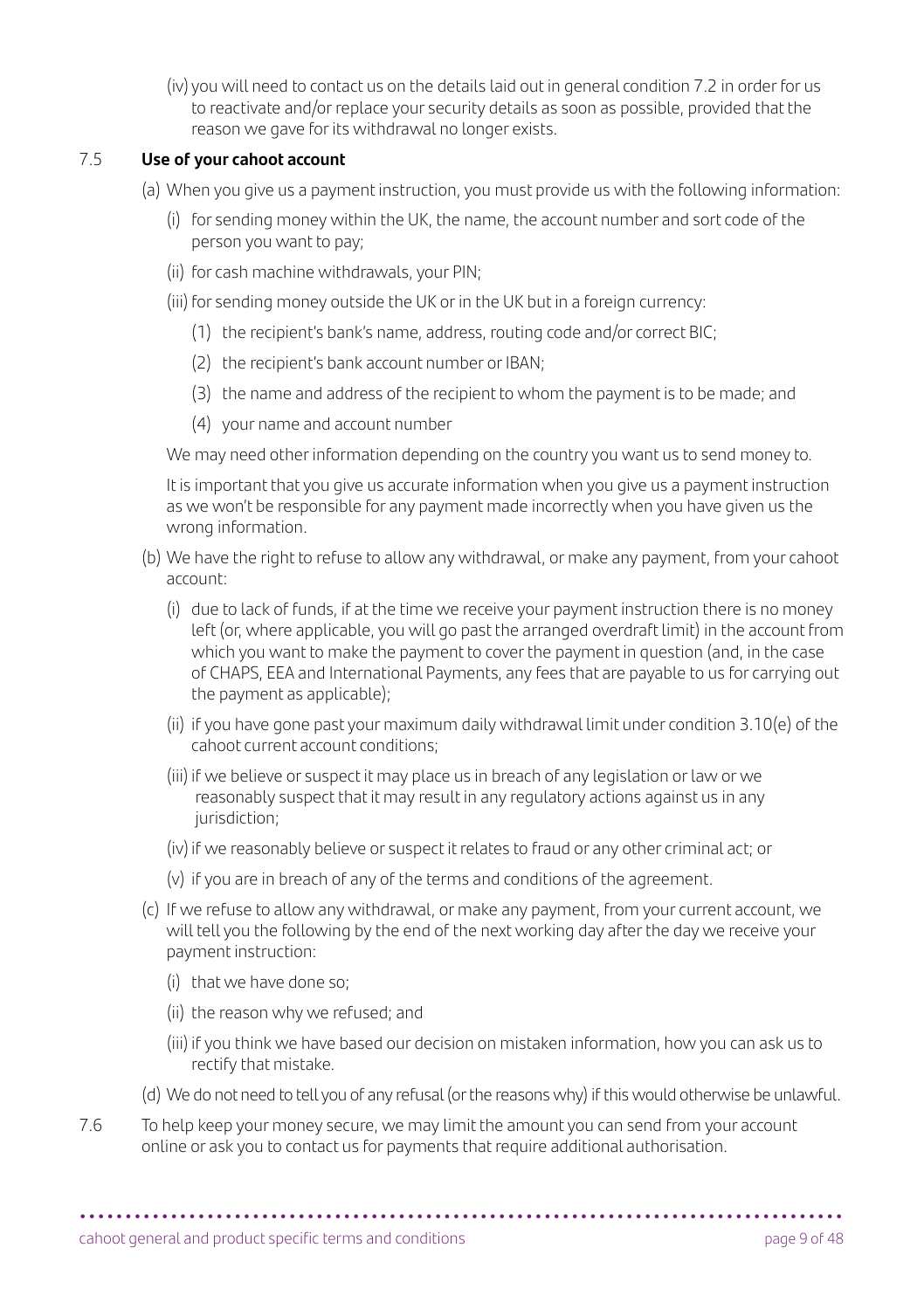If we send money as a faster payment using the Faster Payments Scheme, that payment will be subject to the Scheme limits. Information on the Faster Payment Scheme transaction limits are available on the UK Payments Administration website [www.ukpayments.org.uk](http://www.ukpayments.org.uk). However, in some circumstances we may apply lower transactional limits and you will be notified of these when you make your payment instruction.

 For further information about Faster Payments see the Frequently Asked Questions about Faster Payments on your online banking.

7.7 To help keep your money secure and to prevent fraud, you might need to provide additional identification before you can transact on savings accounts that have been inactive for three years or longer

# 8. Care of your cards, chequebook, PINs, passwords and security details

8.1 We will notify you of the PIN to be used with your cahoot debit card or cahoot credit card. We may also ask you to provide security details as a means of identification, for example when buying goods or services with your card. We may withdraw your PIN if we believe that this is necessary for security reasons to prevent misuse of your card or your cahoot account, for example where the wrong number is used more than once. You will then need to apply for a new PIN.

If we withdraw your PIN:

- (a) we will tell you of our intention to do so and our reasons why in advance, unless we are unable to in which case we will tell you immediately after we do so;
- (b) we will inform you of this withdrawal using any of the notices listed in general condition 20;
- (c) we do not have to tell you that we are withdrawing access to your PIN if so doing would compromise our security measures or would otherwise be unlawful; and
- (d) you will need to contact us on the details laid out in general condition 7.2 in order for us to reactivate and/or replace your PIN codes as soon as possible, provided that the reason we gave for its withdrawal no longer exists.
- 8.2 The care of your chequebooks, cards, PINs and security details is essential to help prevent fraud and protect your cahoot account. To ensure this you MUST:
	- (a) sign your physical card in permanent ink as soon as you receive it;
	- (b) destroy the notification of your PIN as soon as you receive it;
	- (c) always take reasonable steps to keep your cards safe and your PIN and security details secret and dispose of them safely. Fraudsters use various methods such as searching in dustbins to obtain personal information. You must take simple precautions such as shredding paper containing personal information;
	- (d) not keep your chequebooks and cards together;
	- (e) not write down or record your PIN, security details or personal information on your card (or anything kept with it) or on any documents relating to your account. If you do write down or record your PIN, security or personal information, you must disguise this information so that it cannot be understood by anyone else;
	- (f) not allow anyone else to use your cards, PIN or security details (not even someone with whom you share a joint account);
	- (g) never disclose your PIN, any one time passcode we provide to you or other security details to anyone else, not even a member of cahoot staff. You can request a new PIN at any time and you must do this if you think that anyone else (even a member of your family) knows your PIN.

#### **PLEASE REMEMBER ANYONE IN POSSESSION OF YOUR CARD WHO KNOWS THE PIN CAN GAIN ACCESS TO YOUR CAHOOT ACCOUNT.**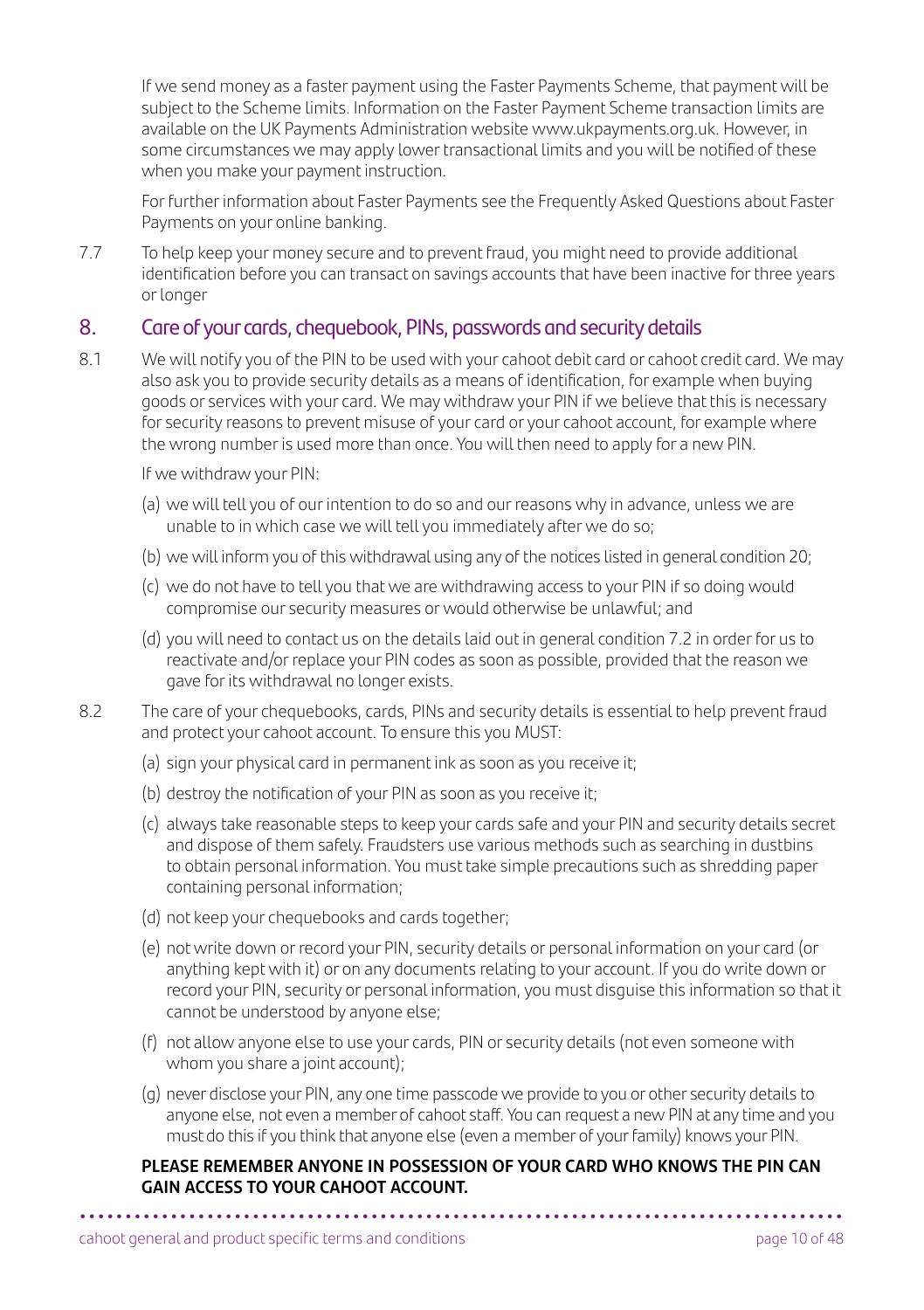- (h) only disclose your security details when requested by us for identification purposes; and,
- (i) act on any further instructions we provide to you to ensure that your online banking is secure. Any instructions will reflect good security practice, taking account of developments in e-commerce;
- (j) keep your card receipts and other information about your account containing personal details (for example, statements) safe;
- (k) take care when disposing of information on your accounts. People who commit fraud use many methods such as 'bin raiding' to get this type of information. You should take simple steps such as shredding printed material;
- (l) When writing a cheque, it is helpful to prevent fraud to:
	- (i) write the full name of the person or body to whom you owe money, putting a straight line through any remaining space;
	- (ii) if the cheque is payable to, for example, HM Revenue & Customs or other large organisation add your name to the payee line with the preface 'RE' and similarly write the amount in full, putting a line through any remaining space.
- (m) take reasonable steps to secure your mobile phone or other mobile device (for example set up a security password or PIN) so that it cannot be used to access online banking if it's lost or stolen and so that others cannot access any alerts or communications from us that may be stored on it.
- (n) comply with the security procedures we tell you about from time to time.

 On the website [www.cardwatch.org.uk](http://www.cardwatch.org.uk) you will find a helpful guide on what to do if you suspect card fraud.

# 9. Loss, theft or misuse of cahoot debit or credit card or cahoot chequebook, mobile device and your liability if this happens

- 9.1 If you think your debit or credit card, chequebook or mobile device has been lost, stolen or misused, or if you believe that your PIN has become known to another person or selected information from your security details has become known to another person then you must notify us as soon as possible by telephoning 0330 678 2811 (or 44 1908 937222 from outside the UK). We have the right not to refund any unauthorised transaction on your current account if any of the circumstances listed in general condition 10.2 apply.
- 9.2 We will take immediate steps to prevent them from being used to access your cahoot account.
- 9.3 You are not liable for any unauthorised use of your card, PIN, mobile device or security details in the following cases:
	- (a) before you receive it;
	- (b) unless you have acted fraudulently, after you have notified us under general condition 9.1 of the loss, theft or unauthorised use of them;
	- (c) if we have failed to tell you how to notify us of the loss, theft or unauthorised use;
	- (d) if we don't apply procedures that we're legally required to use to check a payment has been authorised by you;
	- (e) if the unauthorised use of it relates to the purchase of goods or services by way of a distance contract.

 For the purpose of this general condition 9.3, 'distance contract' means any contract entered into by you online or by post (including mail order), email, fax, telephone or teleshopping, unless the purchase relates to land or financial services, or is made using a vending machine, a public pay phone or an auction.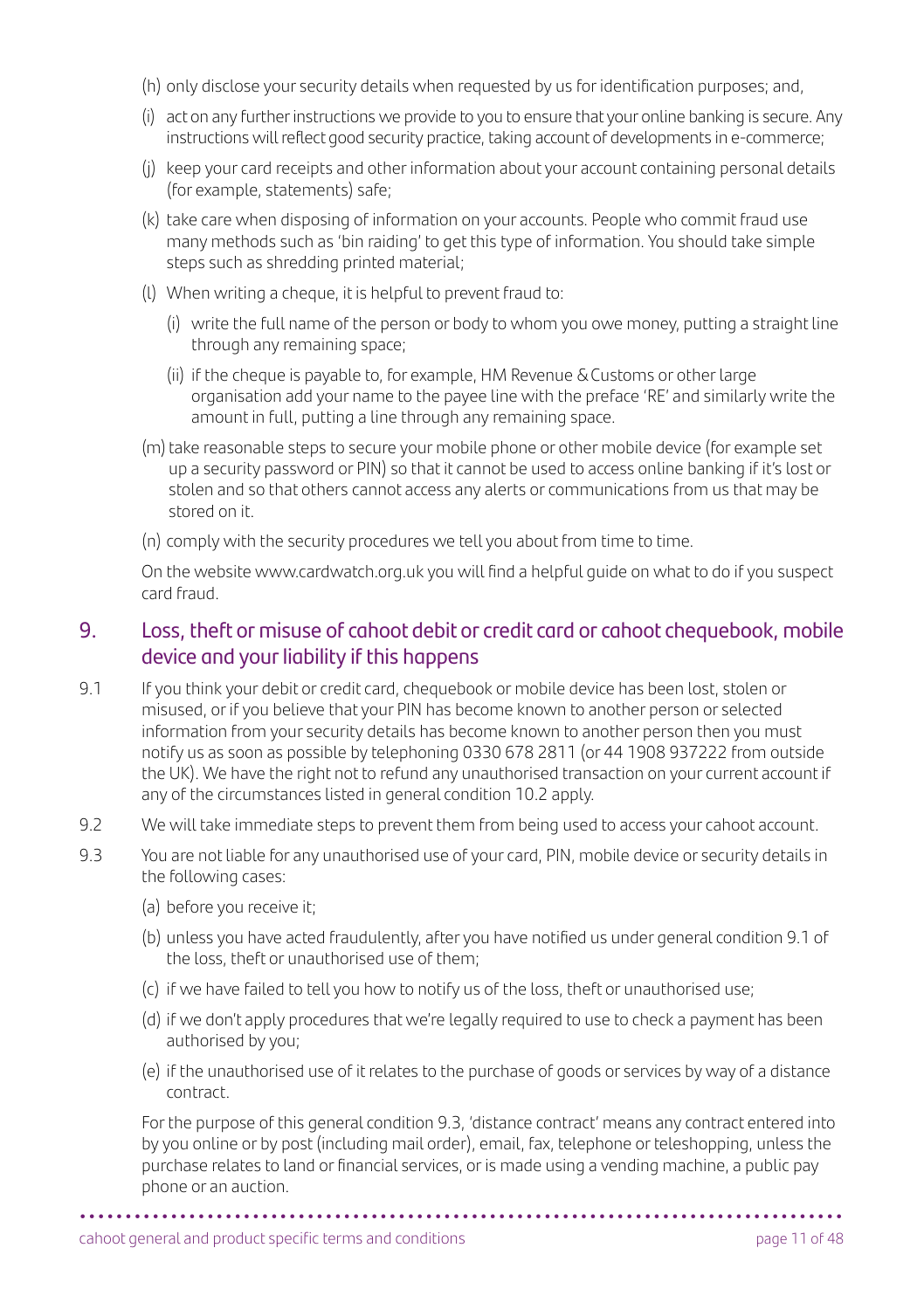# 10. Unauthorised or Incorrect Payments

#### 10.1 **Notification of Unauthorised or Incorrect Payments**

 If you believe that any withdrawal or payment made on your cahoot account was not authorised by you (or any other person permitted to authorise withdrawals or payments from your cahoot account) or was made incorrectly, then you must notify us as soon as possible by telephoning 0330 678 2811 (or if you call from overseas 44 1908 937222).

#### 10.2 **Your Remedies for Unauthorised Payments**

 Your remedy for an unauthorised payment will depend on whether or not your cahoot account was overdrawn at the time the unauthorised payment was taken or if you have money in your account. If you have any money in your cahoot account at the time of the unauthorised payment but the payment took it into overdraft, each element of the payment will be treated separately for these purposes.

- (a) Subject to general condition 9.3, we will not refund you in any circumstances if:
	- (i) you authorised the transactions;
	- (ii) someone else used your card with your agreement;
	- (iii) you have acted fraudulently;
- (b) Subject to general condition 9.3, except where your cahoot account is in overdraft, we will also not refund you if:
	- (i) someone else used your PIN or security details with your agreement;
	- (ii) you deliberately, or with gross negligence, disclosed your PIN or security details to someone else;
	- (iii) you deliberately failed to follow any of the safeguards referred to in general condition 8.2 or you are grossly negligent in failing to follow any of them;
	- (iv) after becoming aware you delayed unreasonably in notifying us that the transaction was unauthorised; or
	- (v) you failed to tell us the transaction was unauthorised within 13 months of the date on which the transaction occurred or ought to have occurred.
- (c) In all other cases, if you notify us that a payment was not authorised by you, we will refund to your cahoot account the amount of the payment and any fees and/or interest and charges directly incurred on the cahoot account as a result of the payment or which would not have been incurred or would have been earned on the cahoot account had the unauthorised payment not been made.
- (d) However, where your card, mobile device, PIN, or your security details are used without your authority by someone else in circumstances other than those in general condition 9.3 then we may debit up to £35 from you before applying the refund. You will be responsible for the full amount of the payment if any of the circumstances in general condition 10.2 (a) or (b) apply.
- (e) We will refund your account:
	- (i) If your account is overdrawn, as soon as we are reasonably satisfied that you are entitled to the refund; or
	- (ii) If you have money in your account, by the end of the next Working Day after we become aware of the unauthorised payment. Before we refund your account, we are entitled to carry out an investigation if there are reasonable grounds for us to suspect that you have acted fraudulently, or we can show that you've acted deliberately or have been grossly negligent.
- (f) We may debit your account with any amount refunded under (e) where we subsequently become aware that the circumstances in (a) or (b) apply.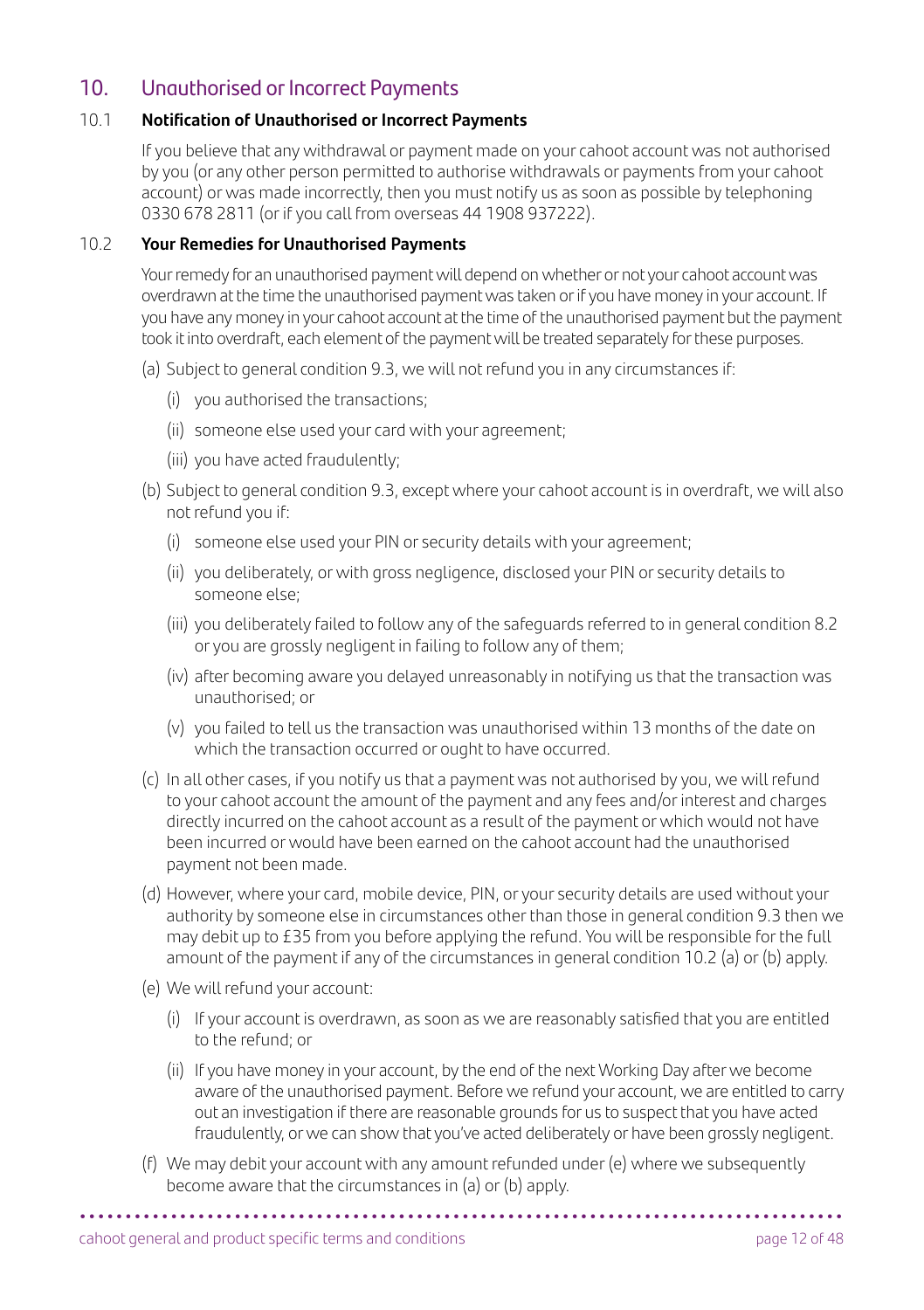(g) If you dispute that you have carried out a payment with a card, cheque, PIN or security details, we expect you to co-operate with us and the police in any investigations. We can give the police and other banks that are involved any information necessary to enable them to carry out their investigations. We have to prove: any allegation of fraud; or that you were grossly negligent in failing to follow any of the safeguards listed in general condition 8.2; or that a card has been received by you.

 We will conduct any investigation as quickly as possible and may ask you to reasonably assist in that investigation.

#### 10.3 **Your remedies for Incorrect Payments**

 We are responsible for making payments on your cahoot account correctly. If you tell us that a payment has not been made or has been made incorrectly by us, after you tell us, we will:

- (a) refund your cahoot account with sufficient money to restore your account to the same position as if the incorrect payment had not been made. This normally means that we will refund your cahoot account with any fees and interest we have charged or you may have lost in connection with the incorrect payment;
- (b) if you ask us to, make immediate efforts to trace the incorrect payment and notify you of the results of that action.

 If a payment has been delayed because of our error, we can, at your request, ask the receiving bank to ensure that the payment is credited to the payee's account as if it was made on time.

- 10.4 We do not need to do any of the things listed in general condition 10.3(a) and we are not responsible for an incorrect payment on your cahoot account where:
	- (a) you fail to tell us (using the contact details provided in this document) of the incorrect payment without undue delay and in any case within 13 months of the date on which the transaction occurred (or in the case of a failed transaction ought to have occurred); or
	- (b) the cause of the incorrect payment is because you gave us the wrong (or insufficient) payment information (see general condition  $7.5(a)$ ) for us to make the payment.
	- (c) we can demonstrate to you (and if applicable the beneficiary's bank) that the beneficiary's bank received the payment within the relevant execution time listed in general condition 7.3 (in which case the beneficiary's bank is legally required to make the payment to the person you want to pay).

 In these circumstances we will use reasonable efforts to recover any money paid out of your account or not paid into your account as a result of the failed or incorrect payment.

# 10.5 **Payments to a fraudster**

 If you believe that you have been tricked into sending money to a fraudster because you made a payment:

- (a) to someone for what you thought was a genuine purpose, but which was actually fraudulent; or
- (b) that was intended for a certain person, but you were tricked into sending money to someone else

 you must tell us as soon as possible using the contact details provided in this document and at **[cahoot.com/help-support/contact-us](http://cahoot.com/help-support/contact-us)**

 Once you have told us that you have been tricked, we will look into this and apply industry standards to determine whether you are entitled to a full or partial refund. We will usually let you know within 15 working days after the day you told us about it, but we might take longer in exceptional circumstances. If we determine you are entitled to a refund, we will give you this without delay.

 You may not get a refund if we find you should have known that you were sending money to a fraudster - although we will always take the circumstances in which the payment was made into account when considering this.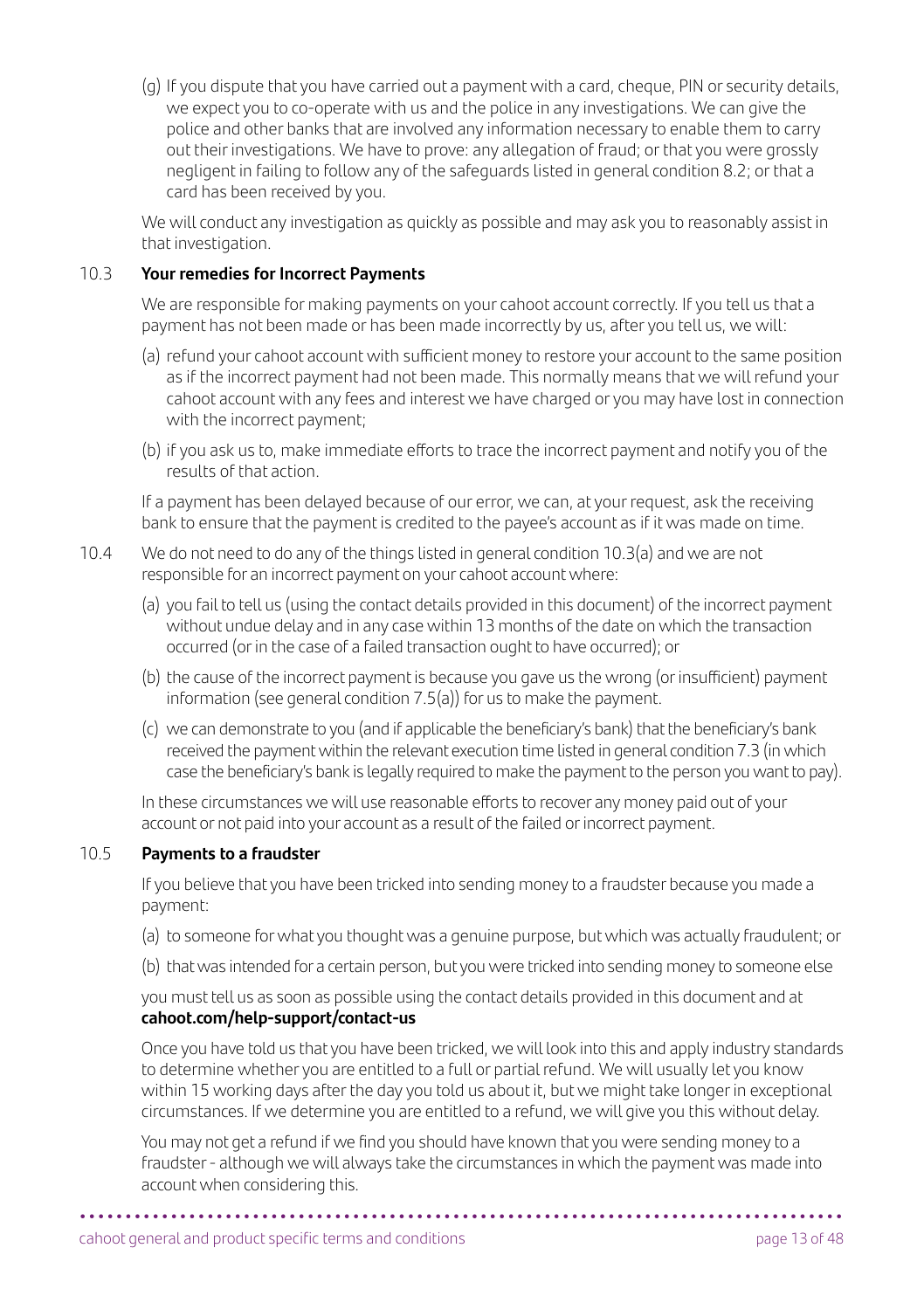#### 10.6 **Payments made into your account in error**

 If a payment is made into your cahoot account by mistake the money may be taken back out of your cahoot account. How and when we do this will depend on the type of payment and the reason for the mistake.

- (a) For CHAPS payments and SEPA credit transfers, if the sending bank (or the sender) has made a mistake we will not take the money back out of your cahoot account without your permission. If you do not think that the payment has been made in error we will let the sending bank know.
- (b) For BACS payments or Faster Payments if we reasonably believe the sending bank (or the sender) has made a mistake, and tells us:
	- (i) within 2 months of the money being paid into your cahoot account, we may prevent you from using the money and we can take the money back out of your cahoot account and return it to the sending bank. We do not need your permission to return the money;
	- (ii) after 2 months of the money being paid into your cahoot account, we will not take the money out of your cahoot account without your permission.
- (c) If we have incorrectly credited any payment to your cahoot account we will take the money back out of your cahoot account. We do not need your permission to do so.

 If a payment is made into your cahoot account by mistake, you agree that we may share all relevant information with the sending bank so that the payer can trace the money.

# 11. Refunds for payment transactions initiated by a payee

- 11.1 Unless general condition 11.3 or 11.4 applies, you may request us to refund a debit card payment if you satisfy all of the following conditions below:
	- (a) at the time you authorised the payment, the person you agreed to pay did not tell you the exact amount of the payment in question;
	- (b) the amount of the payment in question was higher than what you reasonably expected to pay;
	- (c) we agree that the amount of the payment was more than you reasonably expected, taking into account your previous spending patterns, any relevant conditions in the agreement (including any spending limits on your cahoot account) and any other relevant circumstances, and we may ask you to provide such information as is reasonably necessary for us to assess this; and
	- (d) you ask us to make the refund within eight weeks of the date the payment is taken from your cahoot account.
- 11.2 If you make a request for a refund under general condition 11.1 then we will, within 10 working days of the date we receive that request (or, if we ask for more information under general condition 11.1(c), within 10 working days of the date we receive that information)

either:

- (a) refund the payment in full; or
- (b) tell you that we do not agree to the refund, the reason(s) why and to whom you can complain if you do not accept our refusal.
- 11.3 You are not entitled to a refund under general condition 11.1 where:
	- (a) you (or someone authorised by you to do so on your behalf) have given us consent directly to make the payment; and
	- (b) if applicable, we (or the person you agreed to pay) has given you information on the payment in question within four weeks of the due date of that payment.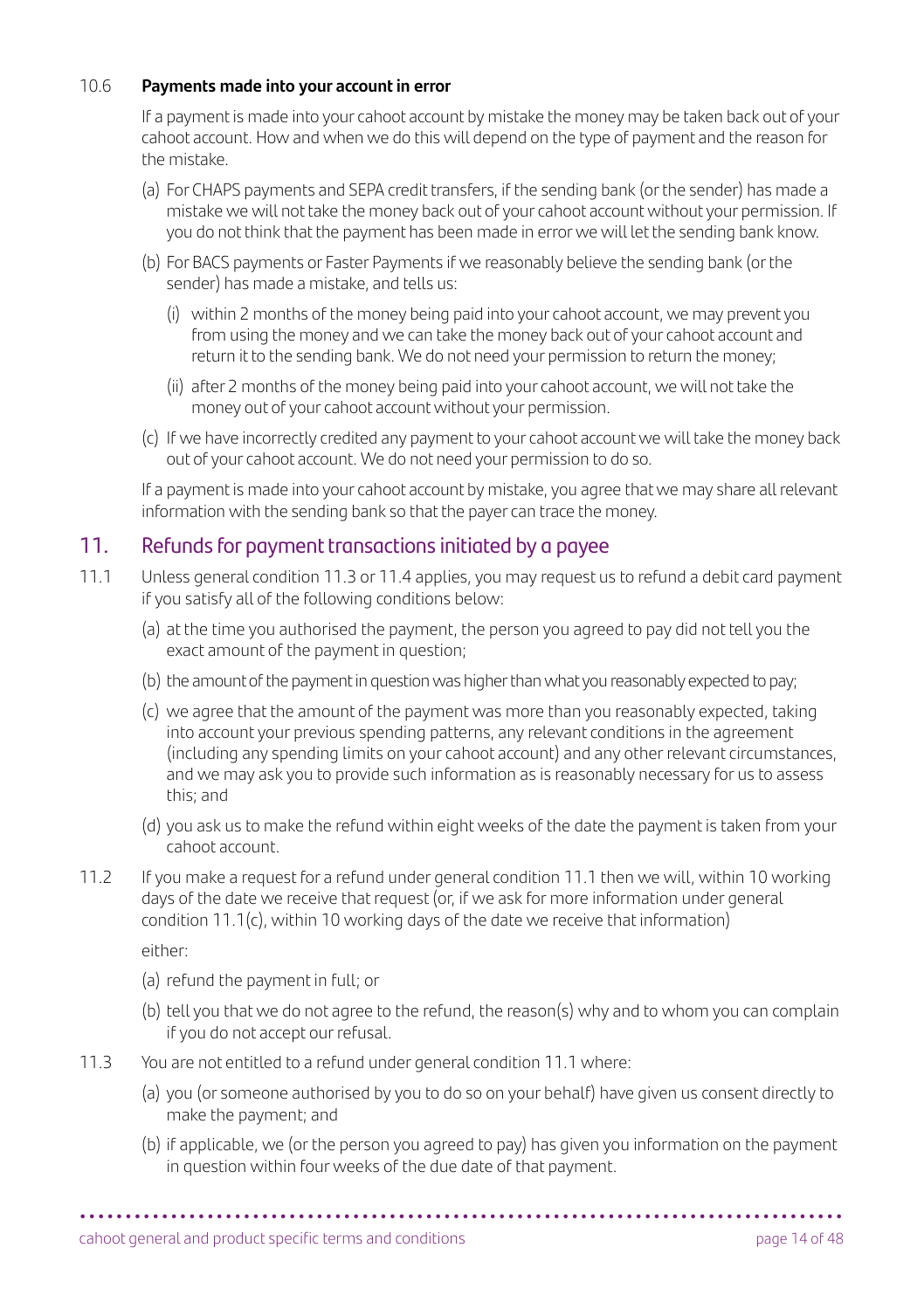- 11.4 You are not entitled to a refund under general condition 11.1 if the reason that the payment in question was higher than what you reasonably expected to pay is due to a change in any currency exchange rate.
- 11.5 Nothing in general condition 11 limits any of your rights under the Direct Debit Guarantee Scheme.

# 12. Liability issues

12.1 We will not be liable to you if we are unable to perform our obligations to you because of failure of any machine, data processing system or transmission link or because of any industrial dispute or due to any other cause which is outside our control or the control of anyone working for us or on our behalf.

# 13. Third party providers

This condition 13 only applies where your account is a Payment Account that is accessible online.

- 13.1 You can instruct a TPP to access information on your cahoot account as well as to make a payment as long as the TPP has identified themselves to us and acted in accordance with the relevant regulatory requirements. We will treat any instruction from a TPP as if it was from you.
- 13.2 Although you must not, generally, give your security details to anyone else, you may give them to a TPP if they ask for them.
- 13.3 It is important that you check that any TPP you use is authorised to access your cahoot account. They should make this clear from the information they give you. You must not give your security details to a third party that isn't authorised. If you do, we'll have to assume it's you that's authorising us to give access to information about your accounts and you'll be responsible for any payments made as a result.
- 13.4 We may refuse to allow a TPP to access your cahoot account where we are concerned about unauthorised or fraudulent access by that TPP. Before doing so, we will tell you that we intend to deny access and give our reasons for doing so, unless it is not reasonably practicable, in which case we will tell you immediately afterwards. In either case, we will tell you in the manner in which we consider most appropriate in the circumstances. We won't tell you where doing so would compromise our reasonable security measures or otherwise be unlawful. If we deny access to a TPP, we must also tell our regulator that we have done so. Where you revoke your consent to allow a TPP access to your account, we will tell the TPP that you have done this.

# 14. Transferring our rights

- 14.1 We can transfer all or any of our rights in relation to your account. We can also transfer any of our obligations but only to someone we consider capable of performing them. We will only transfer our rights and obligations under this agreement if:
	- (a) the transferee agrees to exercise the transferred rights or perform the transferred obligations in accordance with a statement of policy which we approve before the transfer; and
	- (b) we reasonably think that the policy is no less favourable to you than the policy we were following before the transfer.
- 14.2 You cannot transfer any of your rights or obligations in relation to your cahoot account to someone else. This means that you cannot, for example, use the funds on your cahoot account as security for money you borrow from someone else.

# 15. Terminating or suspending use of your card and/or chequebook

- 15.1 We may terminate or suspend or restrict your right to use a card and/or chequebook if we believe that it is appropriate or necessary for our protection:
	- **• • • • • • • • • • • • • • • • • • • • • • • • • • • • • • • • • • • • • • • • • •**  (a) to prevent suspected unauthorised or fraudulent use of your card and/or chequebook; or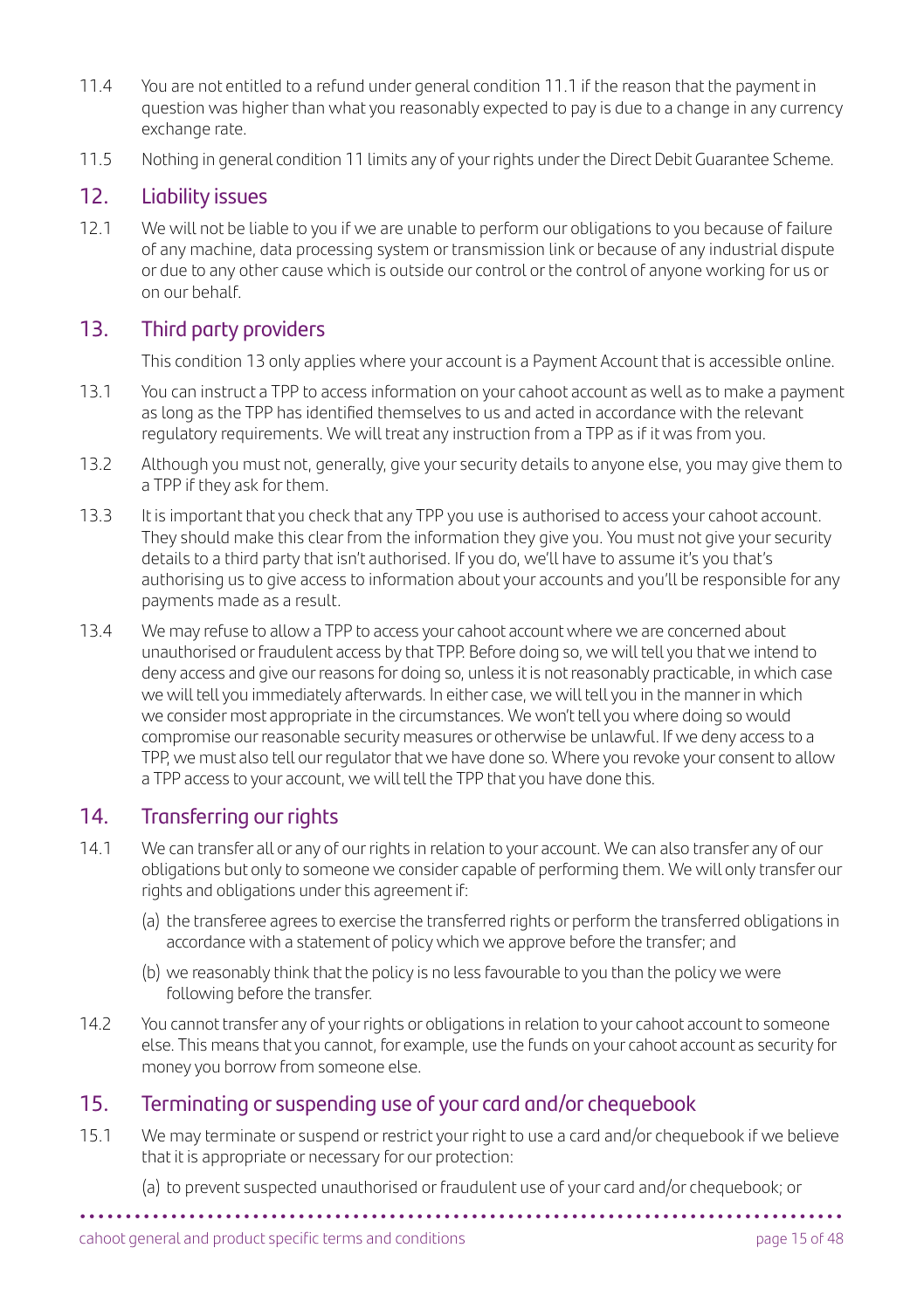- (b) where we consider that there is a significantly increased risk you will not be able to repay any money you owe us on the cahoot account.
- 15.2 Unless we consider that a more urgent action is necessary we will give you at least seven days' notice. Cards remain our property and we may require you to return a card to us and may ask anyone acting for us to do this.
- 15.3 Once you have received such notice, you must not use your card and/or chequebook until we notify you otherwise.
- 15.4 You may terminate your right to use a card by giving notice and returning it to us. Before returning your card you must cut it in two.

 Following termination, these conditions will continue to apply to any amounts you owe as a result of use of your card.

# 16. Ending the agreement and closing a cahoot account

16.1 We can end the agreement and close all or any of your cahoot accounts, by giving you not less than 60 days' notice by post, email or secure message. If you are in significant breach of these conditions or any conditions of the agreement between you and us (or if you have failed to remedy a breach where we have asked you to do so) we may close your account on giving immediate notice or less notice than that specified in this condition.

It is a condition of your cahoot account that you do not act:

- (a) abusively or violently towards our staff;
- (b) dishonestly in your dealings with us;
- (c) in any way to damage our reputation or that of any company within the Santander Group, or that of any card scheme;
- (d) in any way to otherwise damage our business or give rise to investigation or intervention by our regulator; or
- (e) in any way to give rise to, or to the reasonable suspicion of, fraud or other criminal or money laundering activities.

 If you do act in any of the ways described in conditions 16.1(a) to 16.1(e), we will treat your behaviour as a breach of these conditions and we may close your cahoot account immediately.

 We may also close your account at any time without notice where we are aware that keeping your account open would be unlawful or cause us to be in breach of any of our legal or regulatory requirements.

- 16.2 You can end the agreement and close any or all of your cahoot accounts at any time by:
	- (a) calling us on 0330 678 2811 and returning all cards and chequebooks to us: or
		- (b) in accordance with Condition 16.5.
- 16.3 You or we may close any one or more cahoot account(s) without ending any agreement you may have with us.
- 16.4 Where we or you end the agreement and close a cahoot account:
	- (a) you must repay all the amounts you have borrowed under the agreement. We will continue to apply interest and charges on the amounts until you have paid everything you have borrowed from us under the agreement.
	- (b) you are liable for transactions undertaken on your cahoot account before the closure date even if they have not been processed by that date (including, if relevant, cheques drawn on a cahoot current account).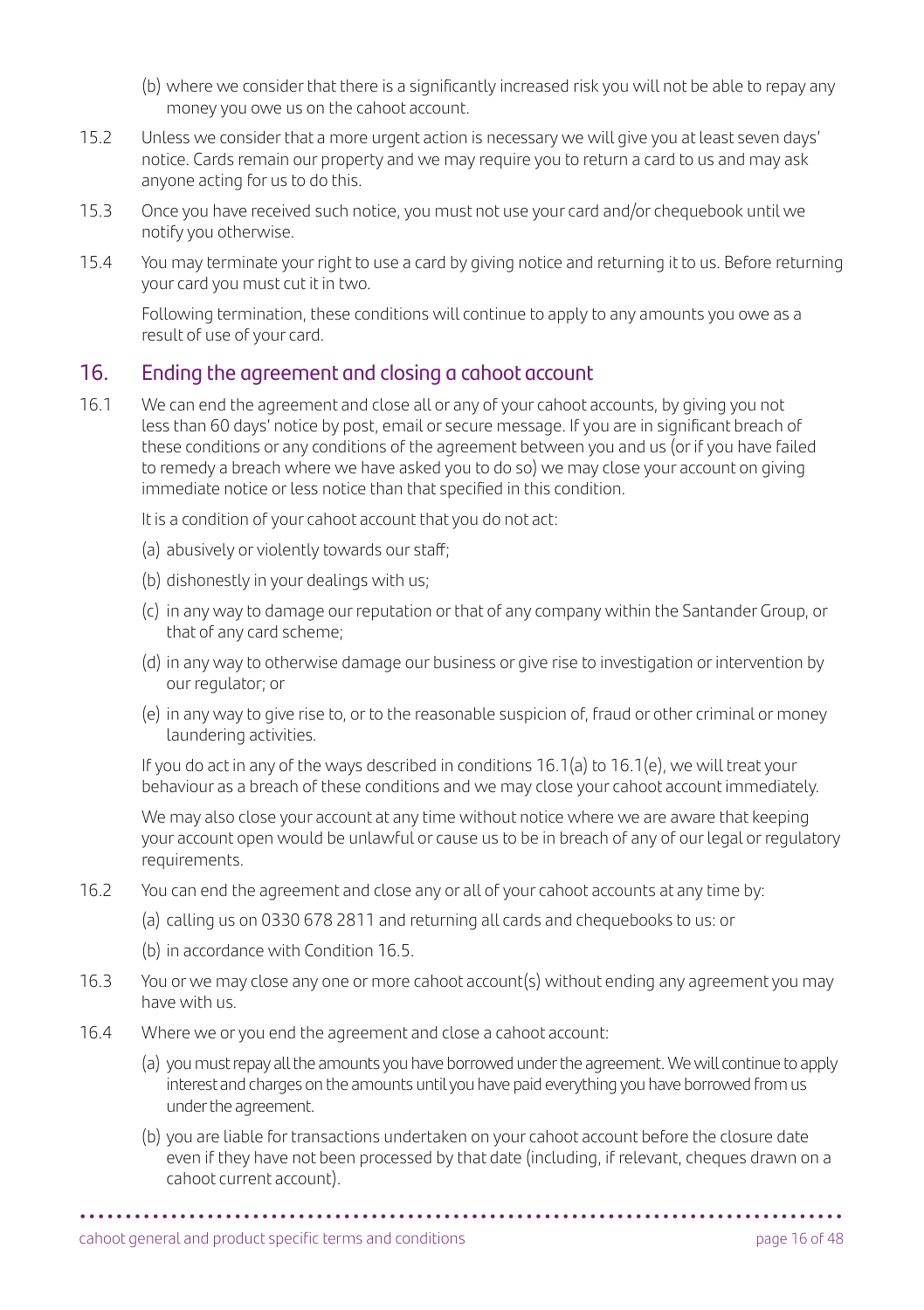- (c) you must not use the relevant cahoot account (including the associated cahoot debit card and any chequebook) once notice of closure has been given.
- (d) in the case of a cahoot current account you must cut up and return to us all your and any joint account holders' cahoot debit cards or chequebook where relevant.
- 16.5 If you open a new account with another bank or building society which offers the Current Account Switch Service ('the Switch Service') and you ask to switch your cahoot account with us to your new bank or building society using the Switch Service, you will sign a Current Account Switch Agreement and Account Closure Instruction form asking them, on your behalf, to instruct us to close your cahoot account with us. Once the seven day Switch Service starts, your instruction to close your cahoot account with us will be received by us and cannot be changed and we will close your cahoot account on the date your switch completes (or when you have repaid any money owing on your cahoot account with us, if later). For further details, please refer to the Current Account Switch Agreement Service Conditions provided by your new bank or building society and which sets out the full terms and conditions for the Switch Service.
- 16.6 When your cahoot current account is closed we will, depending on the reason for closure, provide you with access to information on the transactions on your cahoot current account that have taken place in the 5 years prior to the account closure, unless you tell us you do not want this information. You will also be able to request information on transactions on your account before it was closed for up to 5 years following account closure. We will give you more information about this if your cahoot current account is closed. Details will also be available on our website.

#### 17. Waiver

17.1 We may decide not to enforce any of the terms and conditions of the agreement. If we do so, we will not be deemed to have waived those terms and conditions on any other occasion.

# 18. Variation of terms and conditions

- 18.1 We can change these terms and conditions and the special conditions, including interest rates, fees and charges (including removing or adding fees or charges) and other terms where the change is to:
	- (a) take account of an actual, or reasonably expected, change in the interest rates we receive or we have to pay, for example, as a result of a change to the Bank of England Base Rate;
	- (b) reflect an actual, or reasonably expected, change in our underlying costs including any relevant funding costs;

 (This could include administrative and employment costs for our staff, building costs and rent for our branches and other operational costs that need to be allocated across our customer base.)

(c) take account of any actual, or reasonably expected, change in law or regulation (including any decision by an ombudsman, court, regulator or similar body);

 (For example, where new rules require us to alter notice periods or the way in which we provide you with information. Or, where a court or the Financial Ombudsman makes a decision in relation to a particular customer which has an impact on all of our customers, we may need to make changes to this agreement.)

(d) or to our way of doing business, including the introduction of new technology or the advancement or change in use of technology;

 (For example, to reflect advances in digital banking or the adoption of new ways of processing payments.)

(e) make them clearer or more favourable to you; or

(For example, to make our terms easier to understand.)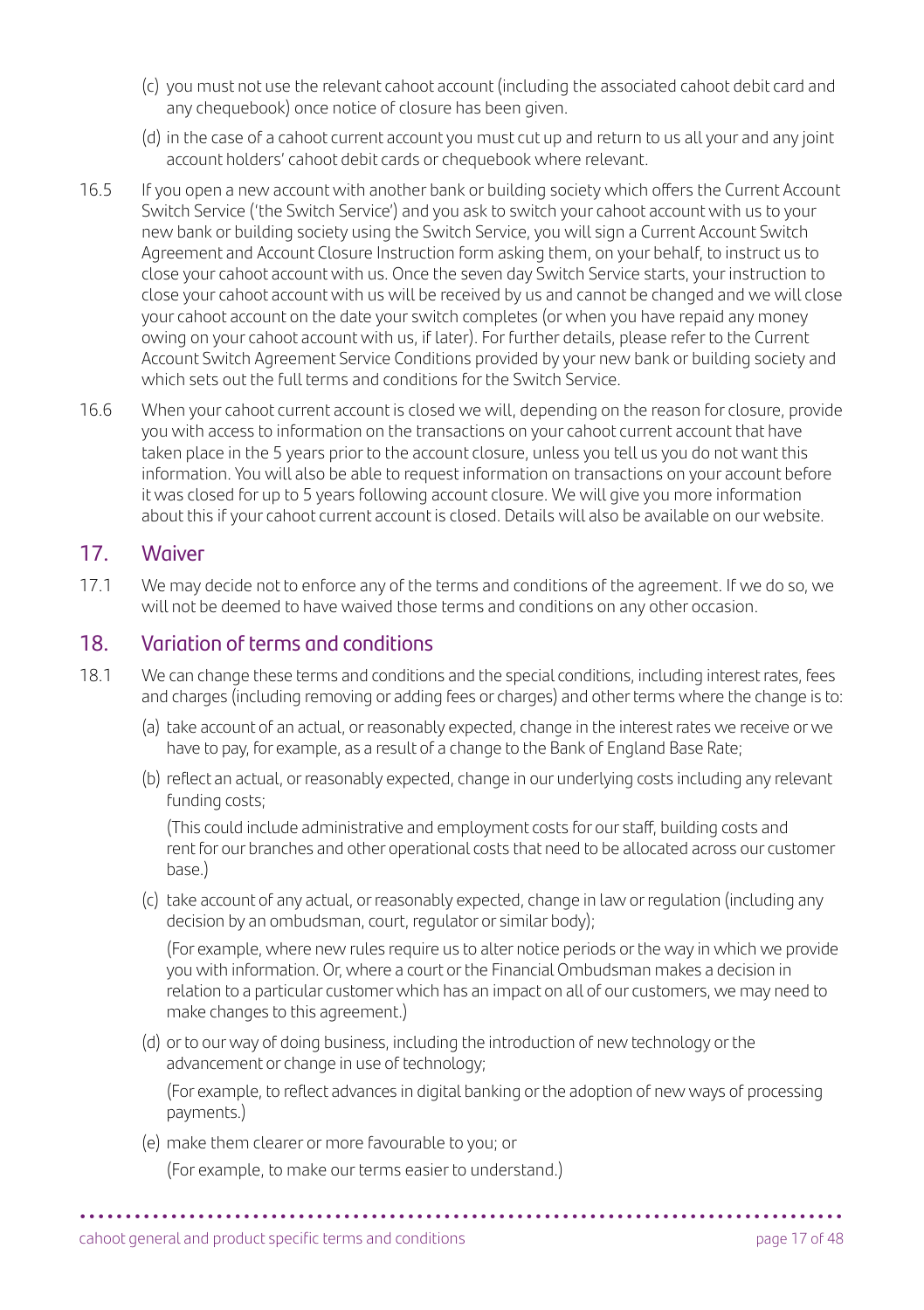(f) reflect any other actual or reasonably expected change that affects us if it is reasonable for us to pass the impact of the change on to you.

 Any change we make will not be more than is reasonably proportionate to the impact of the underlying change on us. We will not make changes to cover the same cost twice.

- 18.2 As you may hold an account with us for a long time, we can't anticipate everything that might happen over this period. This means we may also need to make other changes.
- 18.3 We will not change your interest rate during any specified fixed rate period.
- 18.4 Where the change is to a payment account, we will give you at least 2 months' personal notice before we make a change, unless the change relates to a change in interest rate and:
	- (a) the change is to your advantage;
	- (b) the change results from an interest rate that tracks a specified external independent rate; or
	- (c) the change is to an exchange rate which tracks our reference exchange rate,

 in which case we will (for changes other than exchange rate changes) give you notice within 30 days of making the change by one or more of the following methods: personally or by displaying a notice in the national press or on our website. If we put a notice in the press, we will use two national newspapers. Our latest exchange rates are available on request.

- 18.5 Where your cahoot account is a non payment account, we will give you at least:
	- (a) 14 days' personal notice before we decrease the interest rate on your cahoot account where the interest rate does not track a specified external independent rate, unless there is less than £100 in the account in which case we may not give you any notice; or
	- (b) 30 days' personal notice before we make any other change, (other than changes to our reference exchange rates),

 unless the change is to your advantage, in which case we may make the change immediately and tell you about it within 30 days by one or more of the following methods: personally or by displaying a notice in the national press or on our website. If we put a notice in the press, we will use two national newspapers.

 If the interest rate on your cahoot account tracks a specified external independent rate we do not need to give you any notice if we change the interest rate on your cahoot account.

- 18.6 We may change our exchange rates immediately and without notice to you. Our latest exchange rates are available on request.
- 18.7 For accounts with no fixed duration, we may also:
	- (a) convert your cahoot account to another account in our range (for example, if you are no longer eligible for the account or if we decide to no longer offer that particular type of account); or
	- (b) change interest rates, fees and charges (including removing or adding fees or charges) and other terms.

 In each case, we will give you at least 2 months' personal notice before we make the change and if you are not happy you may close the account as set out in general condition 19.

- 18.8 When we tell you about a change by giving you personal notice (or we refer to notifying you personally), this may be by:
	- (a) sending you an email;
	- (b) putting a secure message in the secure zone;
	- (c) (where appropriate) by post;
	- (d) statement message; or
	- (e) mobile text messaging (where available).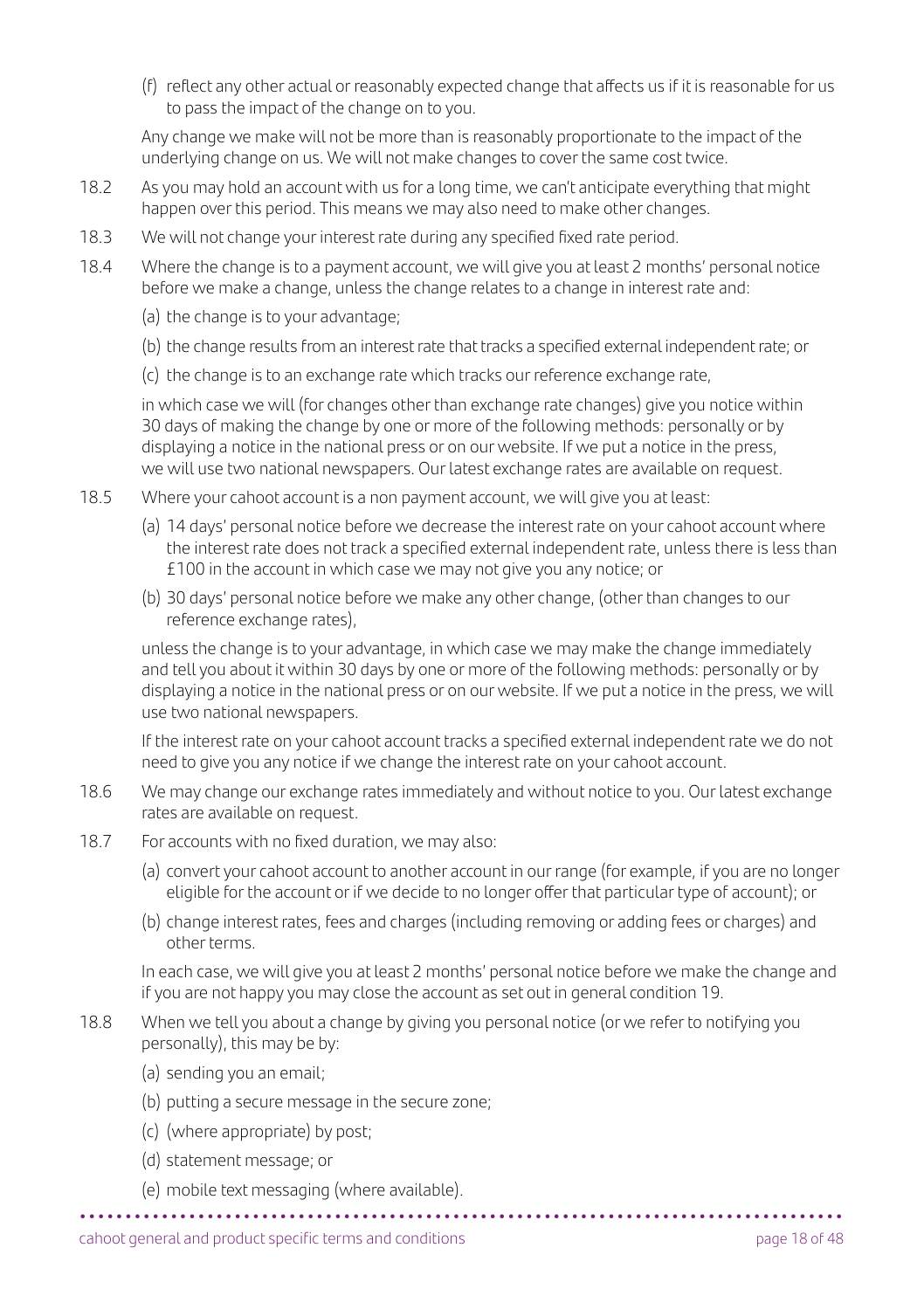# 19. If you are not happy with changes to your cahoot account

- 19.1 If you are unhappy with any change we make under general condition 18 other than a change that is to your advantage, that tracks a reference interest rate or reference exchange rate, or that is an interest rate change on a non payment account, you are free to close your account (without loss of interest or additional charges):
	- (a) in the case of a payment account, at any time prior to the change coming into effect;
	- (b) in the case of a non payment account, at any time during a period of 30 days from the date of the notification (where the change is to an interest rate or charge) or a period of 60 days from the date of the notification (where the change is to another Condition), in each case, after which you will be treated as having accepted the change.

#### 20. Notices

- 20.1 Unless specifically addressed elsewhere in the agreement, we can give you notices by email, by secure message, by post to your last address known to us, by telephone, by mobile text messaging, or any other method which we notify to you. If your postal or email addresses, telephone numbers, or bank account from which you are making your monthly payments to your cahoot account changes, you must update this information in the secure zone immediately.
- 20.2 Any notice under these conditions must, unless otherwise specified, be given in English, in writing, as follows:
	- (a) by you to us by secure message in online banking or by calling 0330 678 2811 or by writing to us at cahoot, 9 Nelson Street, Bradford, BD1 5XS; or
	- (b) by us to you, using any of the contact details you have given us.
- 20.3 All agreements and other information that we are required to give you will be in English.

 cahoot will communicate with you in English throughout our relationship with you. We will only accept communications and instructions from you in English.

#### 20.4 **Alerts Service**

- (a) We will register you for a free alerts service on your cahoot account. This means we will automatically send you messages about arranged and unarranged overdrafts on your cahoot current account to help you avoid or minimise any charges. We may also register you for other alerts to help you manage your account in the future.
- (b) These alerts will be sent by SMS. If you currently receive these alerts by email, you will continue to do so unless you tell us otherwise. We may choose to send these alerts by push notification in the future.
- (c) We can also provide you with other alerts which allow you to obtain information relating to the balance and transactions on your account via the different alerts available. You can find out more details about these alerts and request to receive them in Online Banking or by calling us.
- (d) Once registered, you can update the mobile number or email address used for alerts in Online Banking or by calling us. You can also opt out, change or cancel alerts at any time through Online Banking, or by calling us. You will not be able to opt-out of certain alerts if there is a regulatory requirement that prevents this.
- (e) We will only send you each message once. If you delete a message, we cannot send it again.
- (f) All balances in any alert will be correct as at the date and time stated in the alert. The balance may not include transactions that are still being processed and is therefore subject to change.
- (g) If we do not send an alert or if it is inaccurate, we will only be responsible for any charges you incur on your account which you could otherwise have avoided.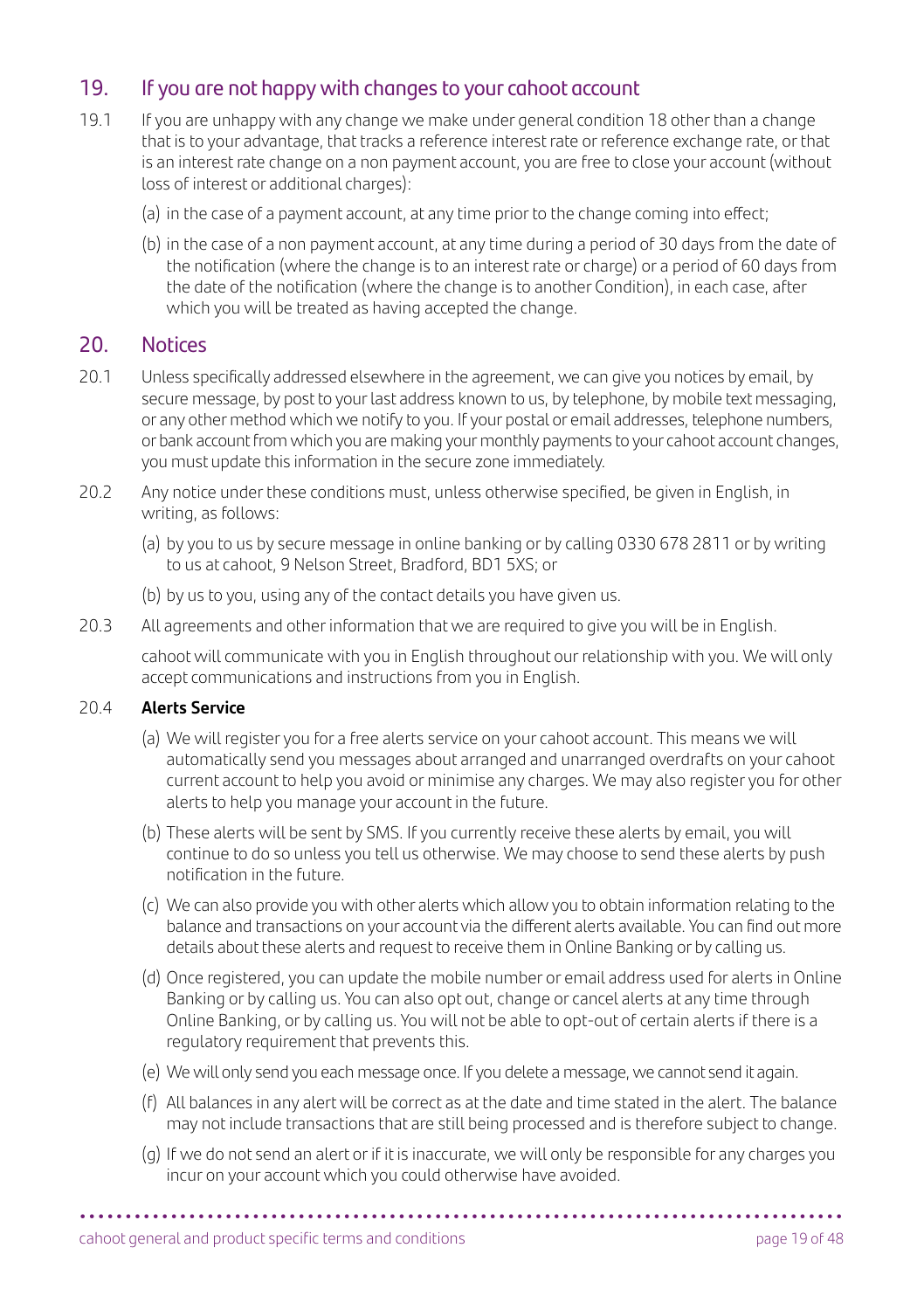# 21. How to complain

21.1 At cahoot it is important to us that we continue to improve our services and products and provide you with the service you expect. We want to know when things don't go well so we have the opportunity to put them right for you and potentially other customers. The best way to contact us is over the phone so that we can talk to you in person, please call us on 0330 678 2811.

 We'll aim to provide you with a decision as quickly as we can. Our Complaints Leaflet is available upon request and contains further information on our complaints process, including the handling timescales. This information is also available on our website at [www.cahoot.com.](http://www.cahoot.com) You may also be able to refer your complaint to the Financial Ombudsman Service. Details of how to complain to the Financial Ombudsman Service are available at: [www.financialombudsman.org.uk.](http://www.financialombudsman.org.uk)

21.2 Firms providing payment services, such as banks and credit card issuers must follow legal requirements under the Payment Services Regulations. These include providing you with the appropriate information about your transactions and requirements around how they operate your account. If you think we've failed to meet these legal requirements, you can complain to the FCA. For more information visit: [https://www.fca.org.uk/consumers/how-complain/submit](https://www.fca.org.uk/consumers/how-complain/submit-information-payment-serivces-e-money-firm)[information-payment-serivces-e-money-firm.](https://www.fca.org.uk/consumers/how-complain/submit-information-payment-serivces-e-money-firm)

# 22. Taxation

22.1 Any interest earned on your account will be paid using the gross rate. This means all the interest we pay you will be without tax deducted. If the total amount of interest you receive exceeds any Personal Savings Allowance to which you're entitled, you may have to pay tax at the applicable rate. This would need to be paid directly to HM Revenue & Customs ('HMRC'). For more information, please visit [gov.uk](http://gov.uk) and search for 'Personal Savings Allowance'. Other taxes or costs may exist that are not paid via us or imposed by us. It is your responsibility to ensure that this tax is paid.

 The following conditions 22.2 to 22.5 are only applicable if you are covered by the tax requirements of another country:

22.2 We may be legally obliged to disclose information about you and your account to HMRC, who may in turn pass this on to other tax authorities in line with international agreements or treaties that may be in force.

 You agree that we may provide any documentation or information to HMRC that they may be obliged to share with an overseas Tax Authority in accordance with the provisions of any law, legislation or regulation of the UK.

- 22.3 You will agree to provide us with personal information, declarations or certifications that we are required to retain by law within 30 days of us making a request to you, to enable us to determine whether your account details will need to be reported to HMRC or another overseas Tax Authority in line with condition 22.2 above.
- 22.4 You agree to inform us promptly in writing if any of your personal information changes or there is any change in the circumstances following any certification that you may have provided to us.
- 22.5 We will not be liable to you for any loss you may suffer if we disclose information in accordance with our legal obligations.

# 23. Death

23.1 If a cahoot account is in your sole name, we will ask your personal representatives to provide proof of their authority and then allow them to close your cahoot account. Any amounts borrowed on your cahoot accounts must be repaid.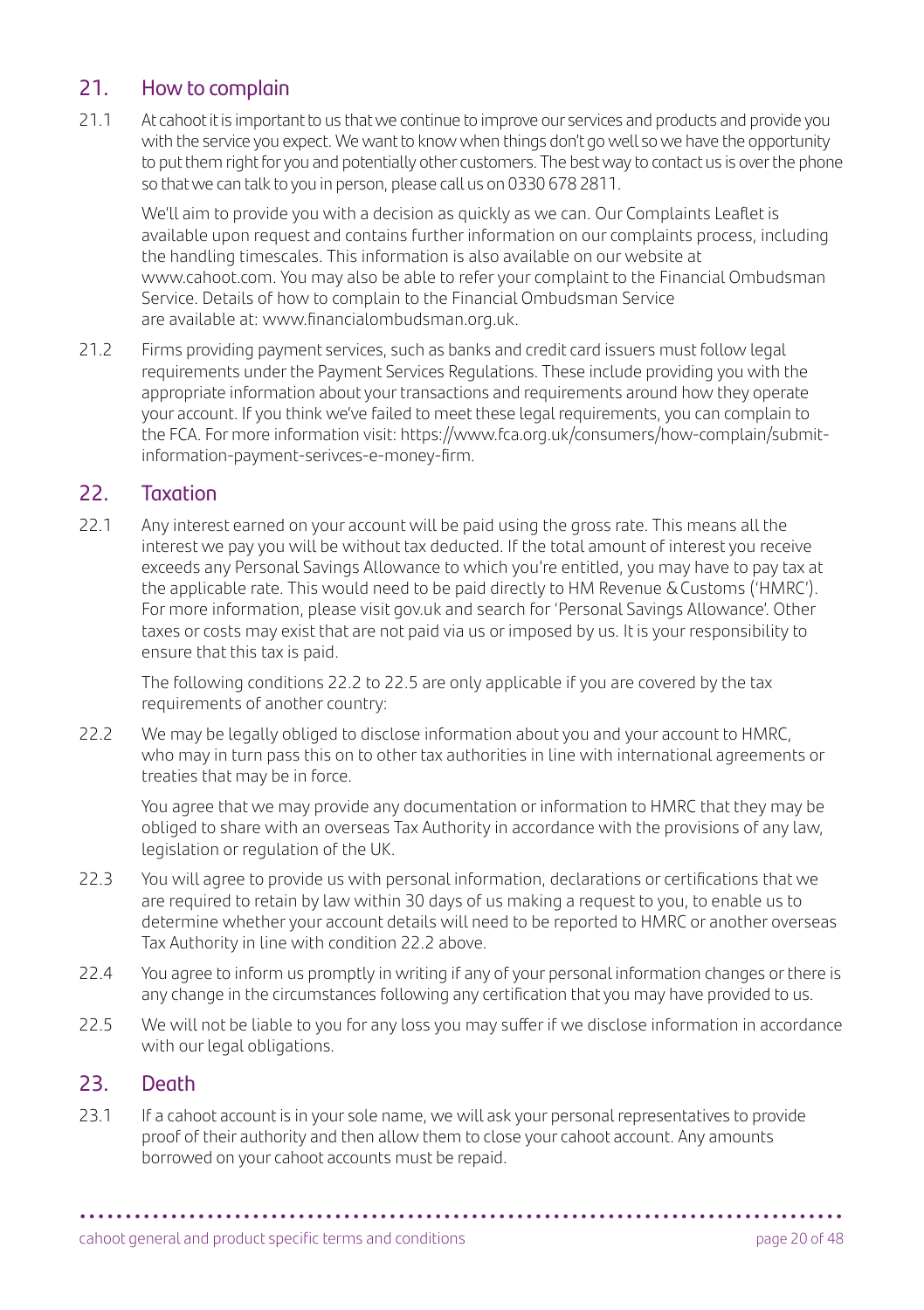23.2 Other than a cahoot credit card, if the cahoot account is in joint names it will continue in the name of the survivor. We may share information about the account with the deceased's personal representatives. This could include historical information about how the account was operated as well as statements and details about the state of the account at date of death. This is the case even if the account isn't held in joint names any more when the person dies (in which case we may still provide information about the period when it was held as a joint account).

# 24. Using money between accounts (set-off)

24.1 If any money is overdue for payment on any other account you have with us (such as a loan, mortgage, credit card or overdraft) we may take the money you owe us out of your account by way of set-off or otherwise. We can use our right of set-off where you have accounts which are held in your sole name as well as joint accounts you hold with another person. Where possible we will give you at least seven days' notice, unless we reasonably think that you may move your money to stop us.

# 25. Financial Services Compensation Scheme

#### **Important information about compensation arrangements.**

25.1 We are covered by the Financial Services Compensation Scheme (FSCS). The FSCS can pay compensation to depositors if a bank is unable to meet its financial obligations. Most depositors – including most individuals and businesses – are covered by the scheme.

 In respect of deposits, an eligible depositor is entitled to claim up to the current FSCS limit. For joint accounts each account holder is treated as having a claim in respect of their share so, for a joint account held by two eligible depositors, the maximum amount that could be claimed would be the current FSCS limit each. The current FSCS limit relates to the combined amount in all the eligible depositor's accounts with the bank, including their share of any joint account and not to each separate account.

 For further information about the compensation provided by the FSCS (including the amounts covered and eligibility to claim) please:

- call us on 0330 678 2811;
- ask at your local Santander branch;
- refer to the FSCS website [www.FSCS.org.uk](http://www.FSCS.org.uk); or
- call the FSCS on 020 7741 4100 or 0800 678 1100.

Please note only compensation related queries should be directed to FSCS.

#### **Santander UK plc and cahoot**

 Santander UK plc is an authorised deposit taker and accepts deposits under this name and the cahoot and Santander Corporate and Commercial trading names.

# 26. Governing law

26.1 The agreement (and, to the extent applicable, our relationship with you before you open your cahoot account) and any non-contractual obligations arising out of or in relation to the agreement is governed by English law.

 You and we agree that the courts of England and Wales will have jurisdiction to hear any disputes arising in relation to these conditions including, without limitation, disputes relating to any noncontractual obligations arising out of or in connection with these conditions, except where:

- (a) you open your cahoot account in Scotland where the courts of Scotland will have jurisdiction; or
- (b) you open your cahoot account in Northern Ireland where the courts of Northern Ireland will have jurisdiction.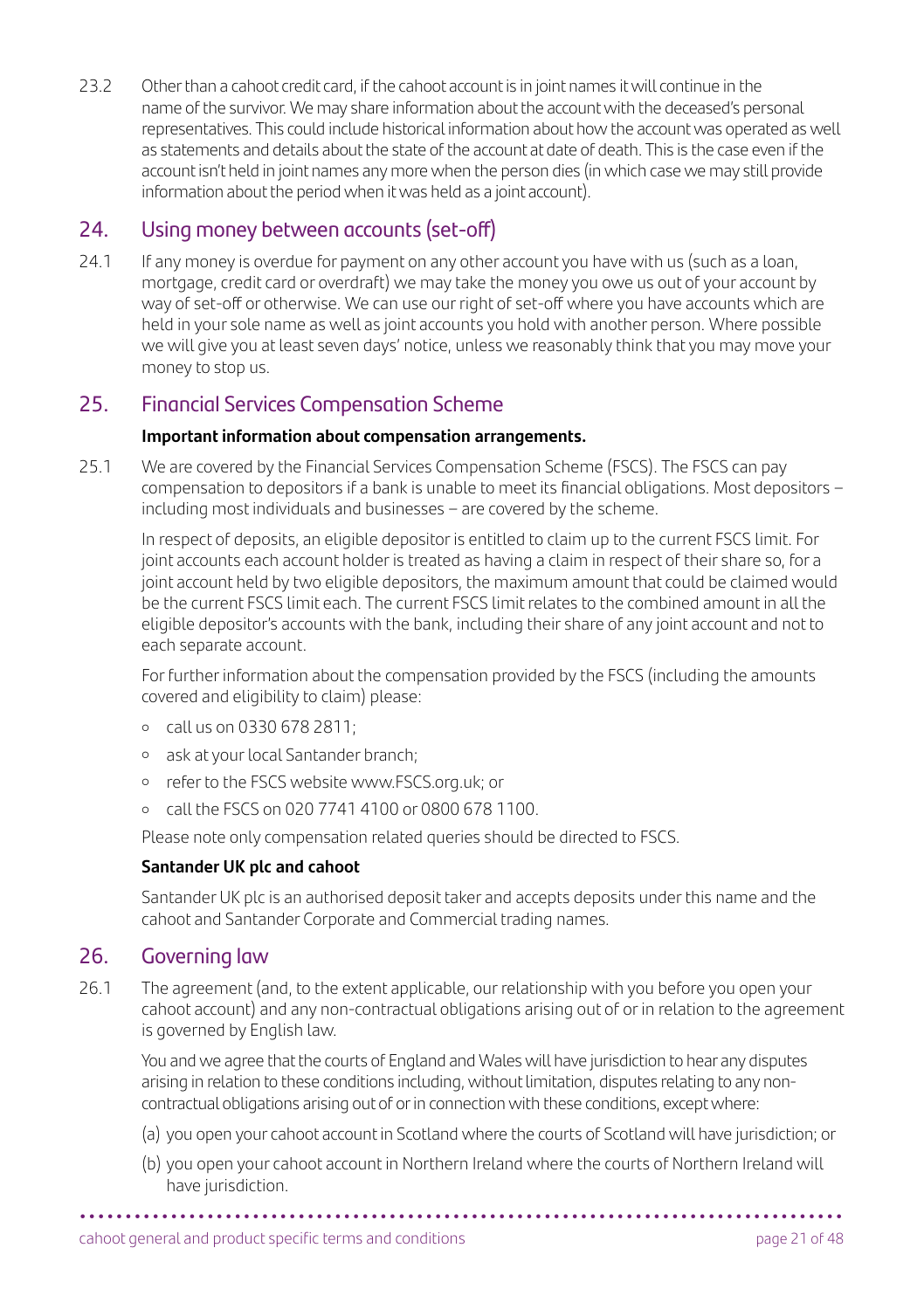# 27. Legal information and contact details

27.1 cahoot provides savings and banking products to customers. cahoot is a division of Santander UK plc. Santander UK plc is authorised by the Prudential Regulation Authority and regulated by the Financial Conduct Authority and the Prudential Regulation Authority (registration number 106054).

 Santander UK plc is also licensed and regulated by the Financial Conduct Authority in accordance with the Consumer Credit Act 1974 to provide the overdraft services on your current account.

 To see details of our registration please visit the FCA's website [www.fca.org.uk/register](http://www.fca.org.uk/register) or by contacting the FCA on 0800 111 6768. Santander UK Registered office: 2 Triton Square, Regent's Place, London NW1 3AN.

# 28. Tariff of charges

28.1 The tables below show the fees and charges on cahoot accounts.

#### **cahoot current account**:

| Cash withdrawal in pounds in the UK from cash machines or over                                                            | Fee not charged                           |
|---------------------------------------------------------------------------------------------------------------------------|-------------------------------------------|
| the counter                                                                                                               | (Some cash machines will impose a charge) |
| Foreign currency conversion fee for cash withdrawals using a<br>Santander cash machine in Spain using a cahoot debit card | Free                                      |
| Foreign currency conversion fee for cash withdrawals and cahoot                                                           | Additional 2.95% of the withdrawal or     |
| credit card or cahoot debit card payments                                                                                 | purchase amount                           |

#### **cahoot credit card**: (Not currently on sale)

| Cash withdrawal fee in pounds in the UK                                                                                                                                                                                                                                              | 1.5% of the value (minimum £1.50)                        |
|--------------------------------------------------------------------------------------------------------------------------------------------------------------------------------------------------------------------------------------------------------------------------------------|----------------------------------------------------------|
| Over the counter cash withdrawals in pounds in the UK                                                                                                                                                                                                                                | 1.5% of the value (minimum £1.50)                        |
| Cash withdrawal fee in foreign currency (in and outside the UK) or<br>in pounds outside the UK (including cash machines, purchase of<br>travellers' cheques or foreign currency at another bank, bureau de<br>change or other outlet displaying the Visa or Mastercard sign abroad). | 1.5% of the value (minimum £1.50)                        |
| Foreign currency conversion fee for cash withdrawals and cahoot<br>credit card or cahoot debit card payments                                                                                                                                                                         | Additional 2.95% of the withdrawal or<br>purchase amount |

#### **cahoot current account: overdraft rates and fees**

| Unarranged overdraft interest                    | Interest not charged        |
|--------------------------------------------------|-----------------------------|
| Arranged overdraft interest                      | 9.40% APR*/EAR** (variable) |
| Fee for refusing a payment due to lack of funds  | Fee not charged             |
| Fee for allowing a payment despite lack of funds | Fee not charged             |

 \*APR stands for Annual Percentage Rate. It shows the overall cost of credit as an annual rate of charge, taking into account the interest, charges and any other costs involved in getting credit. It doesn't include any other fees and charges.

- \*\* EAR stands for Effective Annual Rate and represents the yearly cost of an overdraft, which takes account of how often we charge interest to the account, and does not include any other fees or charges. Overdrafts depend on your circumstances and you must repay any overdraft when we ask, in line with the 'cahoot current account – conditions (not currently on sale)'.
- \*\*\* For full details of the arranged overdraft interest applicable to your account, please go to 'View transactions' in online banking at [www.cahoot.com.](http://www.cahoot.com)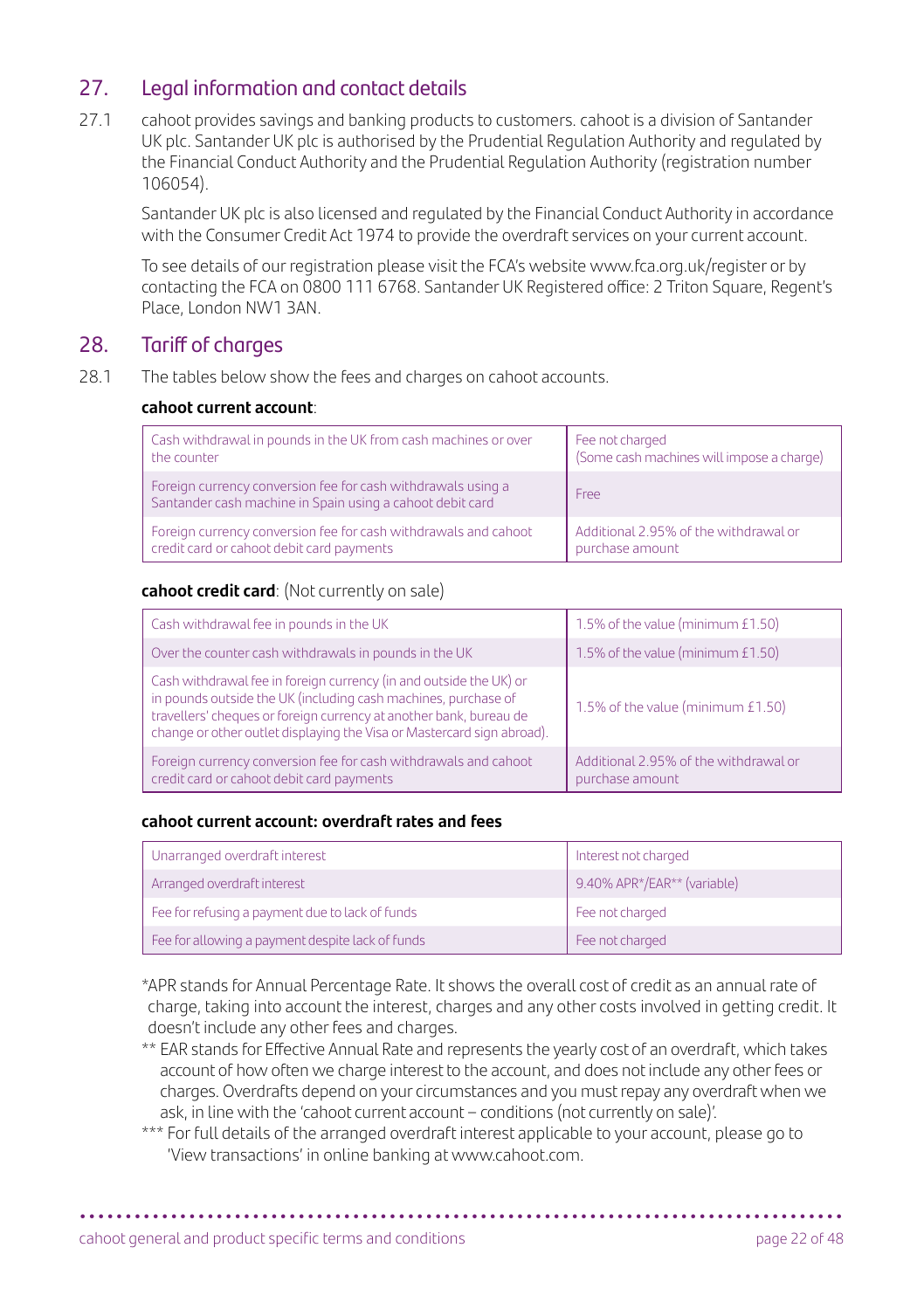#### **Other Charges**

| Paper statement                            | £5                     |
|--------------------------------------------|------------------------|
| Bankers' reference                         | f10                    |
| Copy cheque                                | f4                     |
| Foreign currency cheque deposit fee        | f10                    |
| Late repayment on cahoot credit card       | £12 per late repayment |
| Returned payment fee on cahoot credit card | f12                    |
| Over limit fee on cahoot credit card       | f12                    |
| CHAPS and International Payments           | f25                    |
| SEPA (non-urgent euro transfer)            | Fee not charged        |

# 29. Dormant current and savings accounts

29.1 We participate in the unclaimed assets scheme established under the Dormant Bank and Building Society Accounts Act 2008. The purpose of the scheme is to enable money in dormant accounts (i.e. balances in accounts that have been inactive or dormant for 15 years or more) to be distributed for the benefit of the community while protecting the rights of customers to reclaim their money.

 Under the scheme, we may transfer balances of dormant accounts to Reclaim Fund Limited (RFL). RFL is a not-for-profit reclaim fund which is authorised and regulated by the Financial Conduct Authority.

 If we transfer the balance of your account to RFL, you will have against RFL whatever right to payment of your balance you would have had against us if the transfer had never happened. However, we will remain responsible for managing all aspects of the customer relationship with you and for handling all repayment claims (which we will do on behalf of RFL). Therefore, you should continue to contact us in the usual way if you have any queries or complaints in relation to your account or balance.

 Both we and RFL participate in the Financial Services Compensation Scheme (FSCS). The transfer by us to RFL of your balance will not adversely affect any entitlement you have to compensation from the **FSCS** 

29.2 If you do not make any transactions on your account for one year in the case of current accounts and three years in the case of savings accounts then we may treat your account as being dormant to remove the risk of fraudulent activity. This means that we will stop sending you statements and letters. To make your account active again, you will need to call the cahoot contact centre and will need to provide two pieces of personal identification such as a passport or driving licence, by post or fax.

# 30. Your information

You consent to us using your information to provide payment services to you. If you withdraw this consent, we will stop providing payment services but may still use your data where we have lawful grounds to do so (for example because we need to retain records for regulatory purposes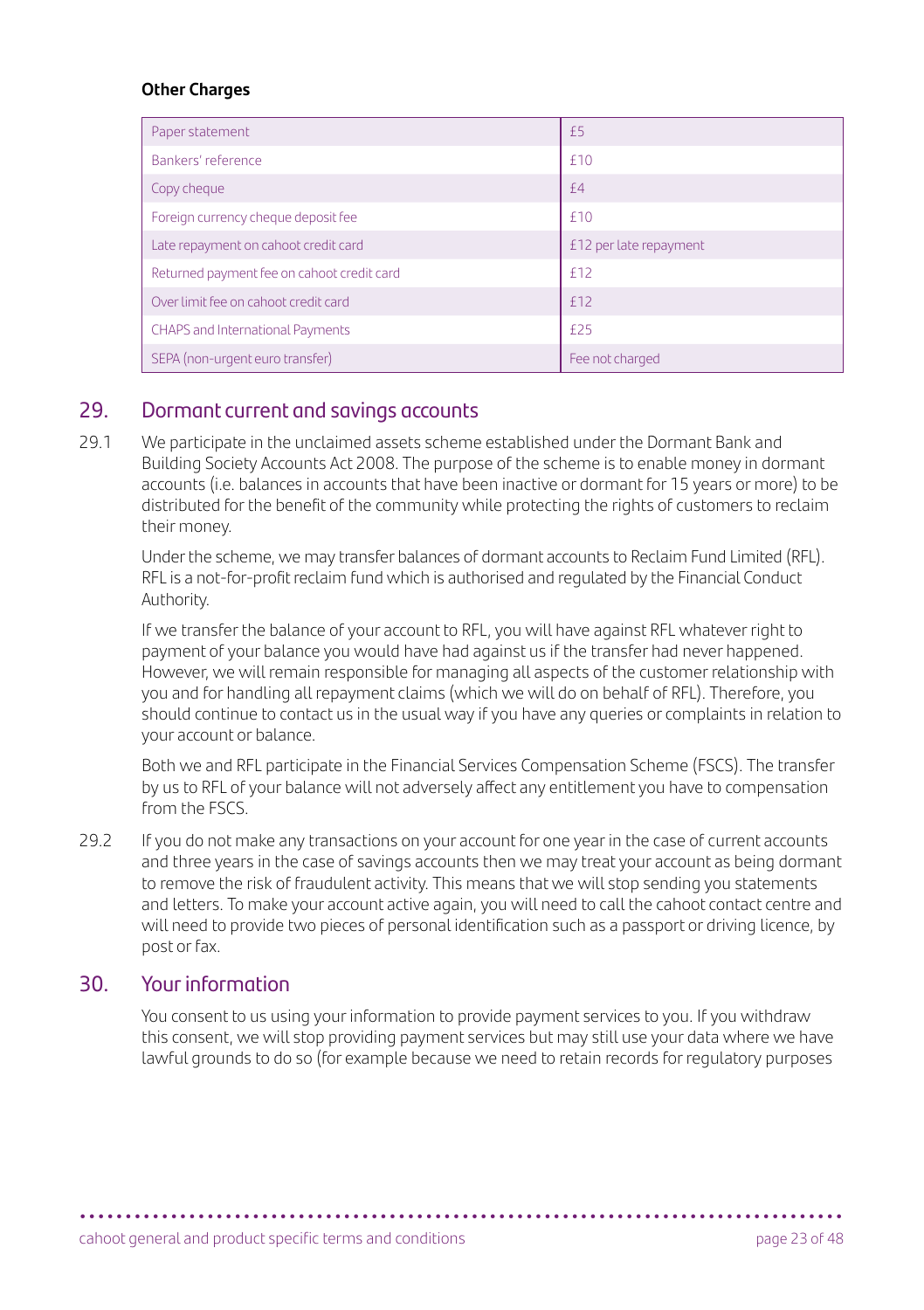# cahoot savings accounts – conditions (not currently on sale)

# 1. Introduction

1.1 These conditions explain our obligations to you and your obligations to us in relation to the cahoot savings account.

# 2. Financial details

2.1 The minimum investment amount is £1 and the maximum investment amount is £2,000,000.

# 3. Deposits, withdrawals and closures

#### 3.1 **Deposits**

- (a) You may pay money into a cahoot savings account by transfer from another cahoot account. You can also pay money into your account by standing order, Faster Payments or CHAPS – you will need to give your bank your eight-digit account number and sort code 09-06-43.
- (b) We do not accept cash or cheques for credit to a cahoot savings account;
- (c) Deposits made electronically can be used and will earn interest from the day the money is paid into your account.

#### 3.2 **Withdrawals**

- 3.2.1 You may make withdrawals by sending money to another cahoot account or to an external account. The money will normally be taken from your cahoot savings account on the same working day we receive your payment instruction. The money will normally reach the bank of the person you want to pay no later than the end of the working day following the working day on which we receive your payment instruction. However, if you want to pay a person located outside the European Economic Area, the payment may take longer.
- 3.2.2 If we are able to send the money as a Faster Payment using the Faster Payment Scheme, then the payment will normally reach the bank of the person you want to pay sooner than the timescale referred to in condition 3.2.1. Please see condition 3.10(a) of the cahoot current account conditions for further information about faster payments.
- 3.3 You may open up to three savings accounts per issue.

#### 3.4 **Closure**

 You may close your cahoot savings account at any time. To close your cahoot savings account please send us a message from within the secure zone stating that you wish to close your account or, alternatively, contact cahoot on 0330 678 2811.

#### 4. Interest

- 4.1 Variable interest rates apply. Details of our current interest rates and charges are available on our website [www.cahoot.com](http://www.cahoot.com). See general condition 18, variation of terms and conditions, for further information.
- 4.2 Interest is calculated daily including on a Saturday, Sunday and Bank Holidays, on the amount in your cahoot savings account at the end of each day (excluding any uncleared items) and will be credited to your cahoot savings account:
	- (a) on the first anniversary of opening your account, and then annually on the same date after that, if you choose to have interest paid annually; or
	- (b) on the first day of the following month after opening your account, and then monthly on the first day of each month after that, if you choose to have interest paid monthly.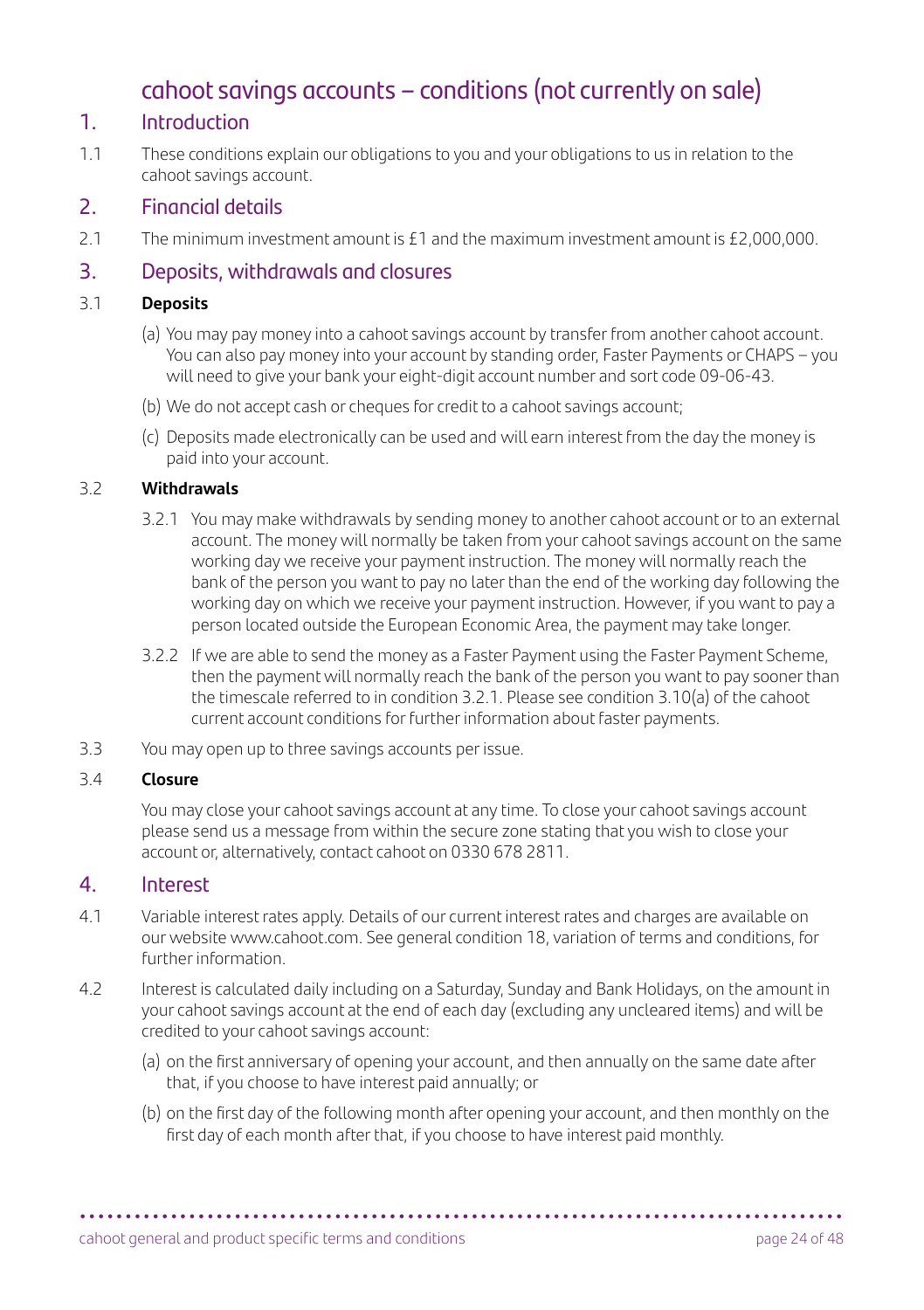(c) For the purpose of calculating interest we work on the basis that there are 365 days in a year, unless it is a leap year where interest is calculated on a 366 day basis. Interest is calculated differently in a leap year and deposits made after 29 February will receive less interest than they would in a non-leap year.

 The table below shows you when payments into your cahoot savings account will earn interest and when withdrawals from your cahoot savings account will stop earning interest:

| Payment type                                                                       | Payments into your cahoot savings<br>account - when interest will be<br>earned from | Withdrawals from your cahoot<br>savings account - when interest<br>will stop being paid |
|------------------------------------------------------------------------------------|-------------------------------------------------------------------------------------|-----------------------------------------------------------------------------------------|
| Cash                                                                               |                                                                                     |                                                                                         |
| Using your card at any<br>Post Office ® branch                                     | On the day the money is received by us                                              | On the day the withdrawal is made                                                       |
| <b>Electronic Payments</b>                                                         |                                                                                     |                                                                                         |
| Electronic payments and<br>payments made using the<br><b>Faster Payment Scheme</b> | On the day the money is received by us                                              | On the day the payment is made                                                          |

- 4.3 If interest is payable on your account, you will start to earn interest from the day that funds are paid in provided that it is successfully received by us before the cut off time on that day. You will stop earning interest from the day that funds are withdrawn provided that it is successfully taken out before the cut off time on that day, the cut off time for both payments into and withdrawals from your account is usually not before 8pm (please note cut off times may be earlier for Post Office branches that close at 5pm).
- 4.4 In some cases (such as moving money from one account to another using online banking) a payment made into your account may appear on your cahoot savings account on a non working day (or outside the cut off time of a working day). In this instance the funds may be available.
- 4.5 You must choose the frequency of your interest payments when you open your cahoot savings account and this cannot be changed once your account has been opened.

# 5. Statements

 A monthly statement will not be sent to you by email each month, but annual statements in the form of an e-document will be available for viewing online from within the secure zone.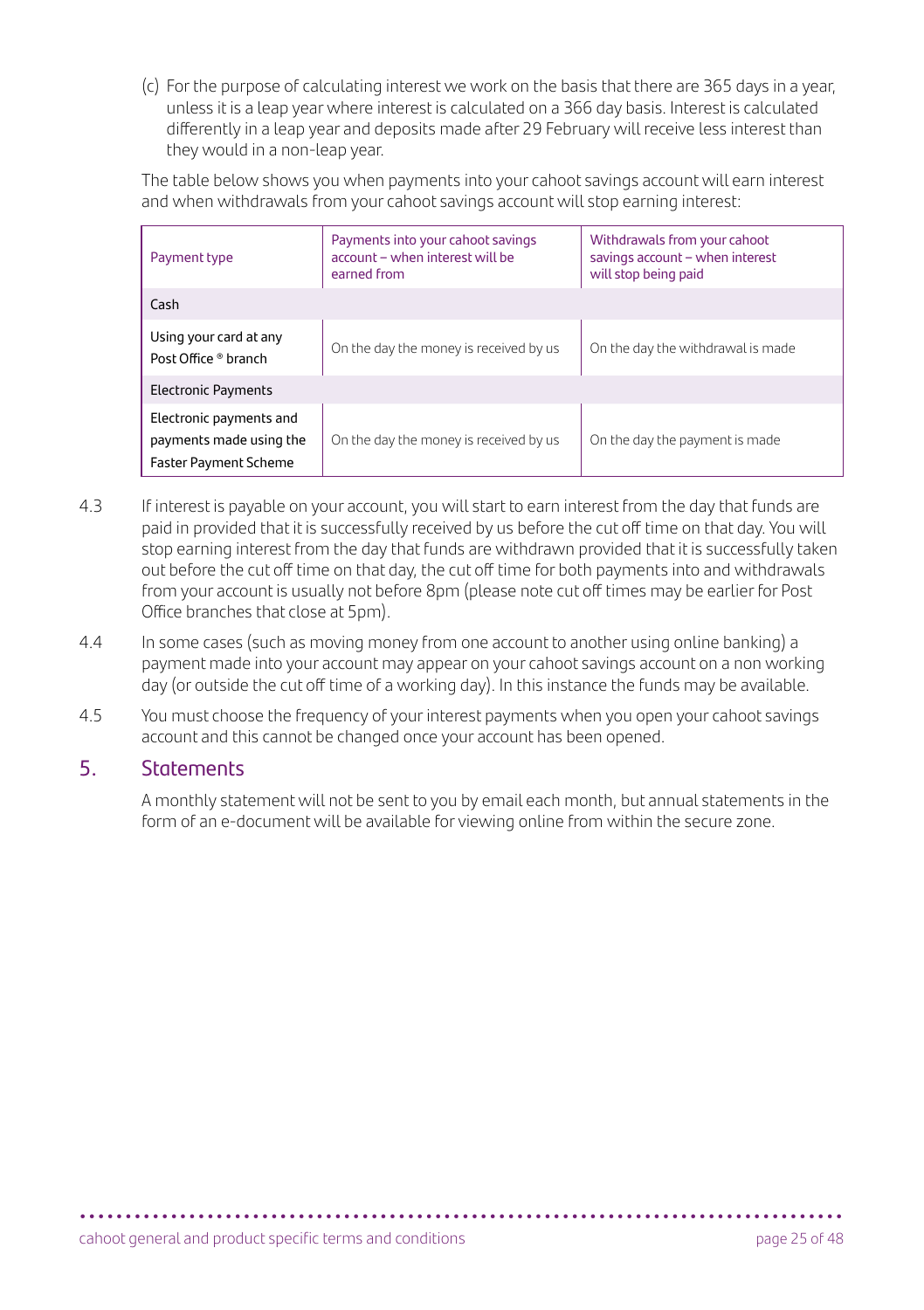# cahoot current account – conditions (not currently on sale)

# 1. Introduction

- 1.1 These conditions explain our obligations to you and your obligations to us in relation to the cahoot current account.
- 1.2 You are limited to holding a maximum of three cahoot current accounts at any time (including joint and single accounts).

# 2. The cahoot debit card

- 2.1 Using your card:
	- (a) We may be asked to authorise a cahoot debit card payment before it can be completed. If we do authorise the debit card payment, your current account balance will change by the amount of the authorisation.
	- (b) We may refuse to authorise any debit card payment at our sole discretion in accordance with general condition 7.5 of the cahoot general conditions.
	- (c) After you have used your cahoot debit card to make a debit card payment, you cannot cancel that payment.
	- (d) Where a shop or other person you have paid using your cahoot debit card gives you a refund, your cahoot current account will be re-credited when we receive an acceptable refund voucher.
	- (e) Your cahoot debit card can be used for cash withdrawals.
- 2.2 If you do not have a cahoot debit card, at any time, you may request one by calling us on 0330 678 2811, and we will send you a cahoot debit card and a PIN.
- 2.3 You can change the PIN for your cahoot debit card at any LINK cash machine which has a PIN Service facility.
- 2.4 If a cahoot debit card is sent to you, we can renew it with the same type of card or a different type of card covered by the agreement which you qualify for at that time.

# 3. Deposits, withdrawals and closures

- 3.1 You can receive money into your cahoot current account by standing order, Direct Debit and other electronic funds transfers. You may also make cheque deposits by post to us or by cheque or by cash at most Post Offices within the UK. You cannot deposit cash or cheques in Santander branches or Santander cash machines.
- 3.2 In some cases (such as moving money from one account to another using online banking) a payment made into your account may appear on your account on a non-working day (or outside the cut off time of a working day). In this instance the funds may be available.
- 3.3 There may be a maximum or minimum limit to the amount of money that can be held in an account. Visit [cahoot.com](http://cahoot.com) or call us on 0330 678 2811 for details about any maximum or minimum limits.
- 3.4 Paying money in at a Post Office may be subject to daily limits which we will tell you about.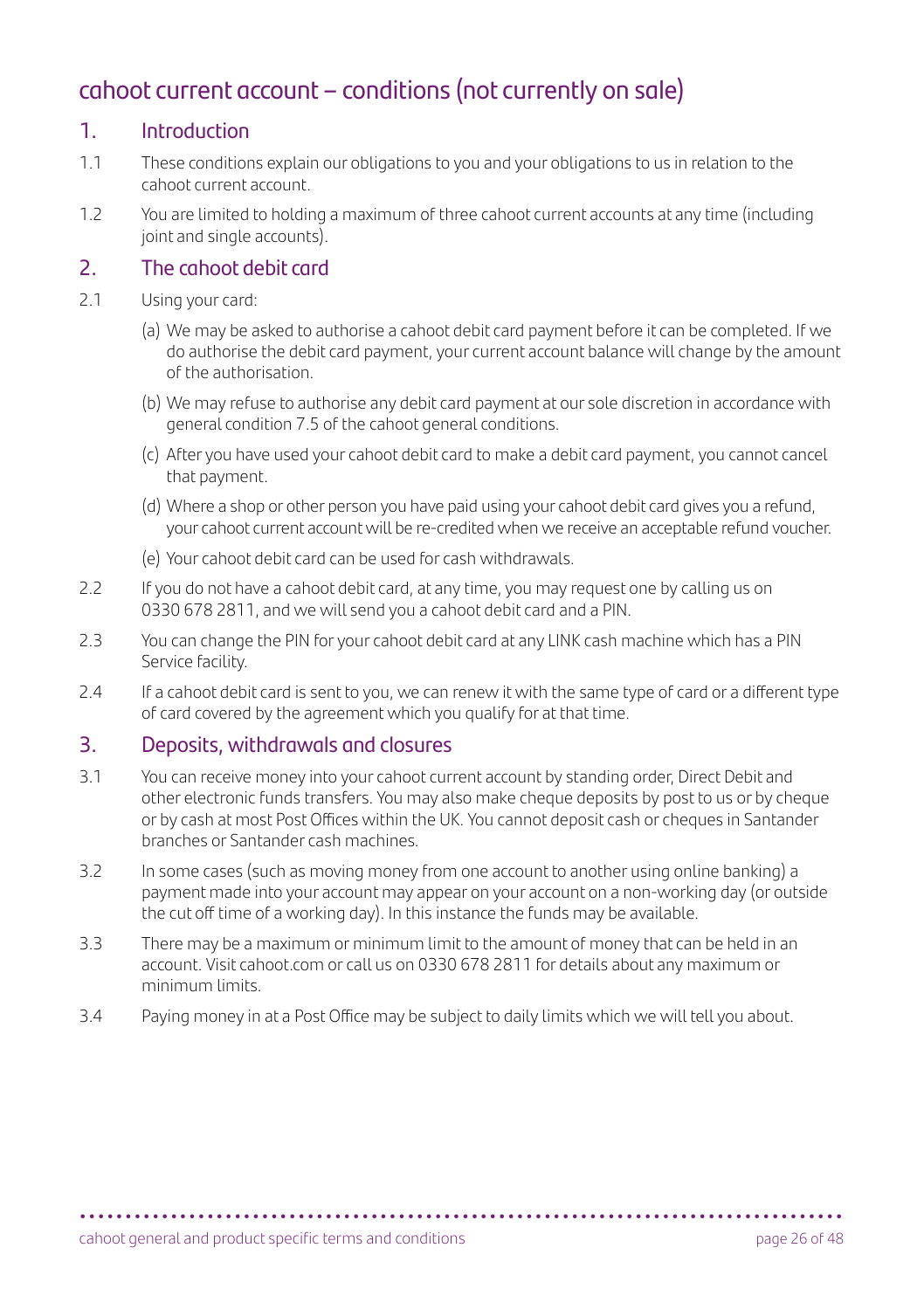3.5 The table below shows you when payments into your cahoot account will be available to you, when you will earn interest and when overdraft interest or fees will stop being incurred:

| Payment In                                                                                          | When you can use<br>the funds                                                                                                | If interest is payable on<br>your cahoot account,<br>when it will be earned<br>from | If your cahoot account has an<br>overdraft, when you will stop<br>incurring overdraft fees if the<br>payment pays off your negative<br>balance |
|-----------------------------------------------------------------------------------------------------|------------------------------------------------------------------------------------------------------------------------------|-------------------------------------------------------------------------------------|------------------------------------------------------------------------------------------------------------------------------------------------|
| Cash                                                                                                |                                                                                                                              |                                                                                     |                                                                                                                                                |
| Using your card<br>at any Post Office ®<br>branch                                                   | Immediately                                                                                                                  | On the day the money<br>is received by us                                           | On the day the money is<br>received by us                                                                                                      |
| <b>Electronic Payments</b>                                                                          |                                                                                                                              |                                                                                     |                                                                                                                                                |
| Receiving money<br>electronically and also<br>receiving money using<br>the Faster Payment<br>Scheme | The money will usually<br>be available as soon as<br>we receive it. Generally,<br>this will be on the same<br>day it is sent | On the day the money<br>is received by us                                           | On the day the money is<br>received by us                                                                                                      |

 If applicable to your cahoot account, you will start to earn interest or stop incurring overdraft fees from the day that funds are paid in provided that is it successfully received by us before the cut off time on that day, the cut off time is usually not before 8pm (please note cut off times may be earlier for Post Office branches that close at 5pm). We calculate overdraft fees and interest daily, including on a Saturday, Sunday and Bank Holidays. For CHAPS, EEA or International Payments please see the cahoot CHAPS, EEA or International Payments terms and conditions.

- 3.6 For cheques, the following applies:
	- (a) Cheques go through a 'clearing cycle' which affects when funds will be made available to you, when interest starts to be earned from and when you can be sure the money is yours. Please see below for information on the clearing cycles for cheques.
	- (b) Cheques can be returned unpaid by the bank of the individual who wrote the cheque, even where funds have been made available to you. Even if you have used these funds to make a withdrawal or make a payment, we may still be able to take the money back out of your account. Where it is established that you are a party to a fraud, we can recover these funds at any time. If taking the money back out of your account means that you would have no money left in your account and you do not have an arranged overdraft, or would cause you to exceed any arranged overdraft limit, you may be charged unarranged overdraft interest. If your arranged overdraft limit has been exceeded, you must immediately pay sufficient money into your cahoot current account to bring your cahoot current account balance within your agreed limit.

 For other information on cheque clearing services in the UK, please visit [www.ukpayments.org.uk.](http://www.ukpayments.org.uk)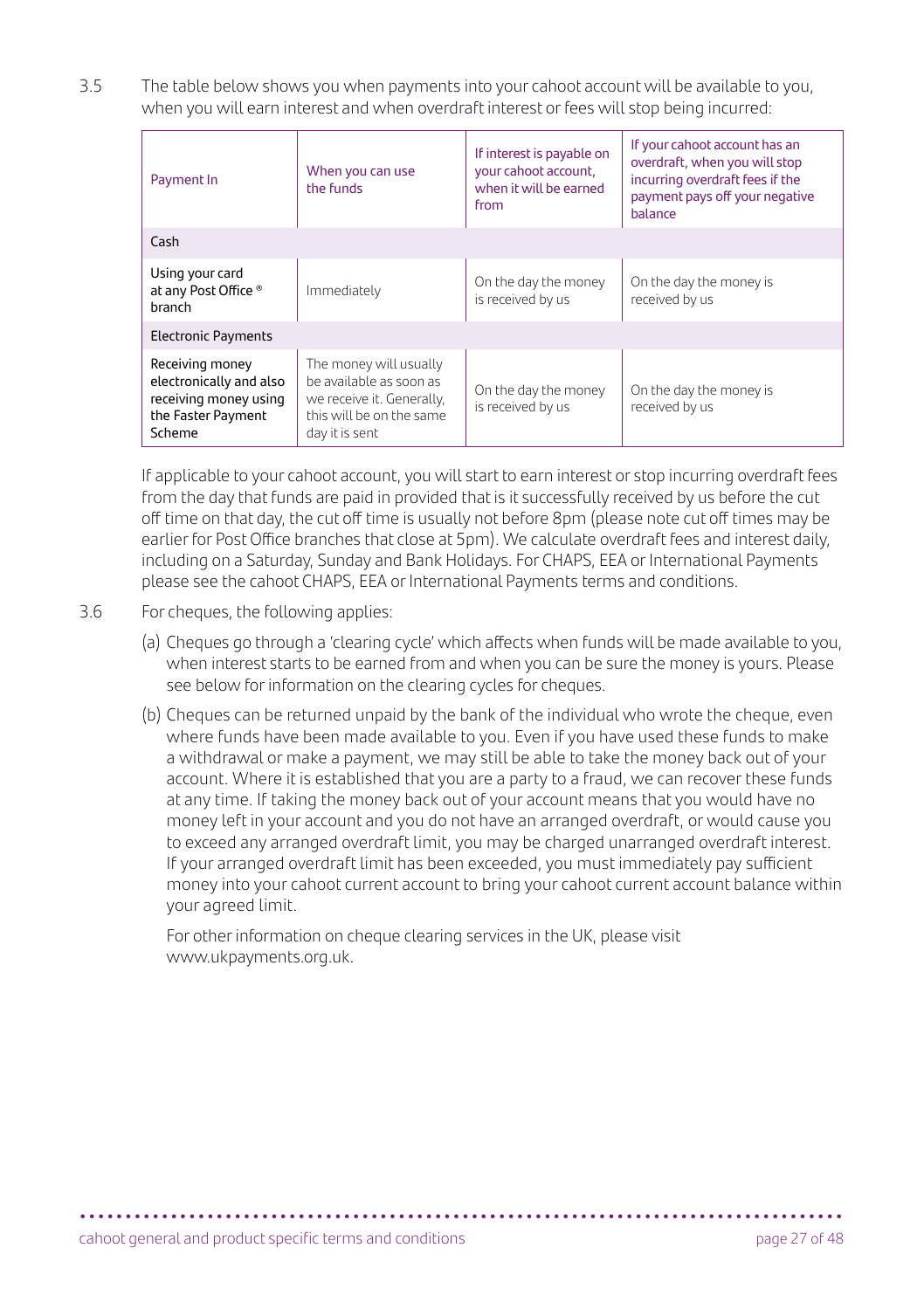#### **Cheque clearance timescales**

| Day cheque paid in | Day interest begins | Day we allow you to<br>withdraw the money out | Day you can be sure the<br>money is yours |
|--------------------|---------------------|-----------------------------------------------|-------------------------------------------|
| Monday             | Tuesday             | Tuesday                                       | Tuesday                                   |
| Tuesday            | Wednesday           | Wednesday                                     | Wednesday                                 |
| Wednesday          | Thursday            | Thursday                                      | Thursday                                  |
| Thursday           | Friday              | Friday                                        | Fridav                                    |
| Friday             | Monday              | Monday                                        | Monday                                    |
| Saturday           | Tuesday             | Tuesday                                       | Tuesday                                   |
| Sunday             | Tuesday             | Tuesday                                       | Tuesday                                   |

 Cheques paid in at the Post Office or through the post will take additional time to reach our processing centre. The timescales above will begin when they reach our processing centre.

 If a cheque is paid into your cahoot account, it will start to earn interest, unless the item is returned not paid, and you can be sure that the money is yours to withdraw by the end of the next working day (up to 11.59pm). An extra working day should be added for cheques paid in on a non-working day.

 Under this clearing system cheques are paid in and cleared using an image of the cheque. So if you want a copy of the cheque we will only be able to give you a copy of the imaged cheque.

 If you are making a payment by writing a cheque you should always make sure you have sufficient available money in your cahoot account to make the payment when you write the cheque as the money could leave your cahoot account as early as the day after you have written the cheque and given it to the recipient.

 For more information about cheque clearing cycles see the Frequently Asked Questions on our website.

#### **Cash deposits**

- 3.7 Cash can be paid into your account over the counter at a Post Office using your debit card (other than in the Isle of Man).
- 3.8 Cash paid in at a Post Office in the Isle of Man must be paid in using a credit slip and we will pay the cash into your account when we receive it, normally the second working day after deposit at the Post Office.

#### **Payments from your cahoot account**

- 3.9 Payments by phone, Direct Debit or standing order are normally taken from your account on the same working day we receive your instruction. The payment will normally reach the bank of the person you want to pay no later than the end of the working day following the working day on which we receive your instruction.
- 3.10 Payments made using online banking and electronic transfer are normally transferred from your account on the same day we receive the Payment Instruction (including non-working days). The money will normally reach the bank of the person you want to pay no later than the end of the day following the day on which we receive the Payment Instruction.
- 3.11 If we are able to send your payment as a Faster Payment using the Faster Payment Scheme, then the payment will normally reach the bank of the person you want to pay sooner than the timescale referred to in condition 3.9 provided that: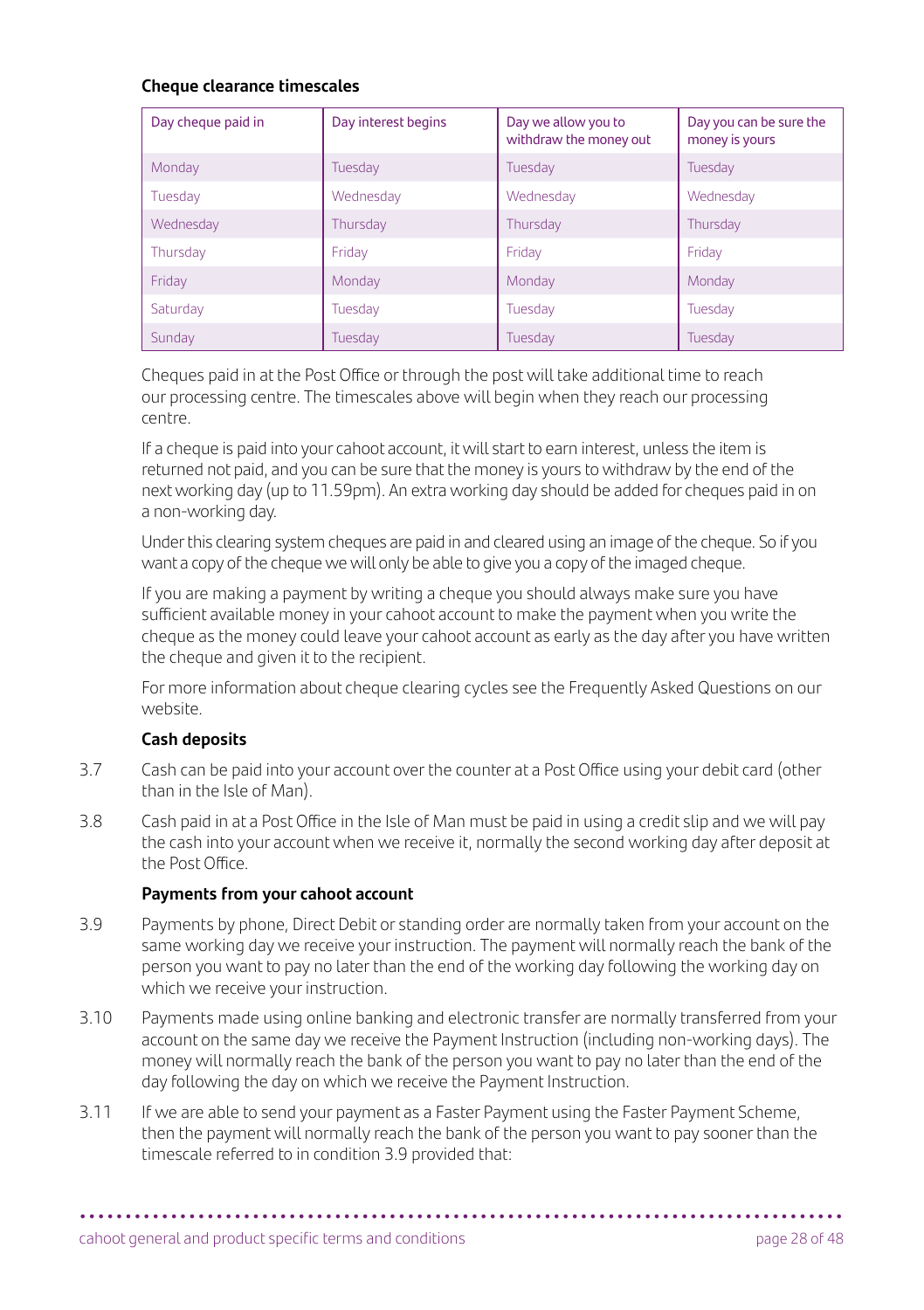- (a) the bank of the person you want to pay is a member of the Faster Payments Scheme;
- (b) you have provided a sort code for the bank of the person you want to pay which is recognised by the Faster Payment Scheme;
- (c) the amount of the payment is within Faster Payment Scheme limits (see condition 7.6 of the cahoot general and product specific terms and conditions);
- (d) we do not suspect fraudulent activity on your account. (There may be a delay in processing the payment instruction while fraud prevention checks take place. We may need to contact you if we suspect that a payment is fraudulent.) If we contact you, this may be by phone and may include an automated message.
- (e) It does not exceed any transactional limits that we may apply.

 If we are unable to send your payment as a faster payment, we will attempt to contact you to agree an alternative method of sending the money.

3.12 The table below shows you when withdrawals from your cahoot account will stop earning interest and when overdraft fees will be incurred:

| Withdrawals                                                                                                    | If interest is payable on your cahoot<br>account, when it will stop being paid on<br>the money you withdraw | If your cahoot account has an overdraft,<br>when you will stop incurring overdraft<br>fees if the payment pays off your<br>negative balance |  |
|----------------------------------------------------------------------------------------------------------------|-------------------------------------------------------------------------------------------------------------|---------------------------------------------------------------------------------------------------------------------------------------------|--|
| Cash                                                                                                           |                                                                                                             |                                                                                                                                             |  |
| Using your card at any<br>Post Office ® branch                                                                 | On the day the withdrawal is made                                                                           | On the day the withdrawal is made                                                                                                           |  |
| At any cash machine                                                                                            |                                                                                                             |                                                                                                                                             |  |
| <b>Electronic Payments</b>                                                                                     |                                                                                                             |                                                                                                                                             |  |
| Making an electronic<br>payment from your<br>account or making a<br>payment using the Faster<br>Payment Scheme | On the day the payment is made                                                                              | On the day the payment is made                                                                                                              |  |

 If applicable to your cahoot account, you will stop earning interest or start incurring overdraft fees from the day that funds are withdrawn provided that it is successfully taken out before the cut off time on that day, the cut off time is usually not before 8pm (please note the cut off times may be earlier for Post Office branches that close at 5pm). We calculate overdraft fees and interest daily, including on a Saturday, Sunday and Bank Holidays. For CHAPS, EEA or International Payments please see the cahoot CHAPS and International Payments terms and conditions.

- 3.13 If you are sending money outside the UK or in a currency other than pounds, please also see the cahoot CHAPS and International Payments terms and conditions.
- 3.14 Automated payments from your account (e.g. standing orders, Direct Debits) will normally be debited at the beginning of the working day they are due. Deposits paid into your account on the day an automated payment is expected may not therefore be available to meet that payment.
- 3.15 Please ensure that you have sufficient funds in your account for automated payments and cheques, and that you do not rely upon automated deposits to meet these commitments.

 If you don't have available money in your account at this time, we will try to make the payment again later that afternoon (and for standing orders, again in the morning of the following working day). You will have until then to credit your account with sufficient cleared funds to move your balance back into a credit position or an arranged overdraft so that we can make the payment.

**• • • • • • • • • • • • • • • • • • • • • • • • • • • • • • • • • • • • • • • • • • • • • • • • • • • • • • • • • • • • • • • • • • • • • • • • • • • • • • • • • • • •** 

You should not reattempt the payment yourself until we have retried to make the payment.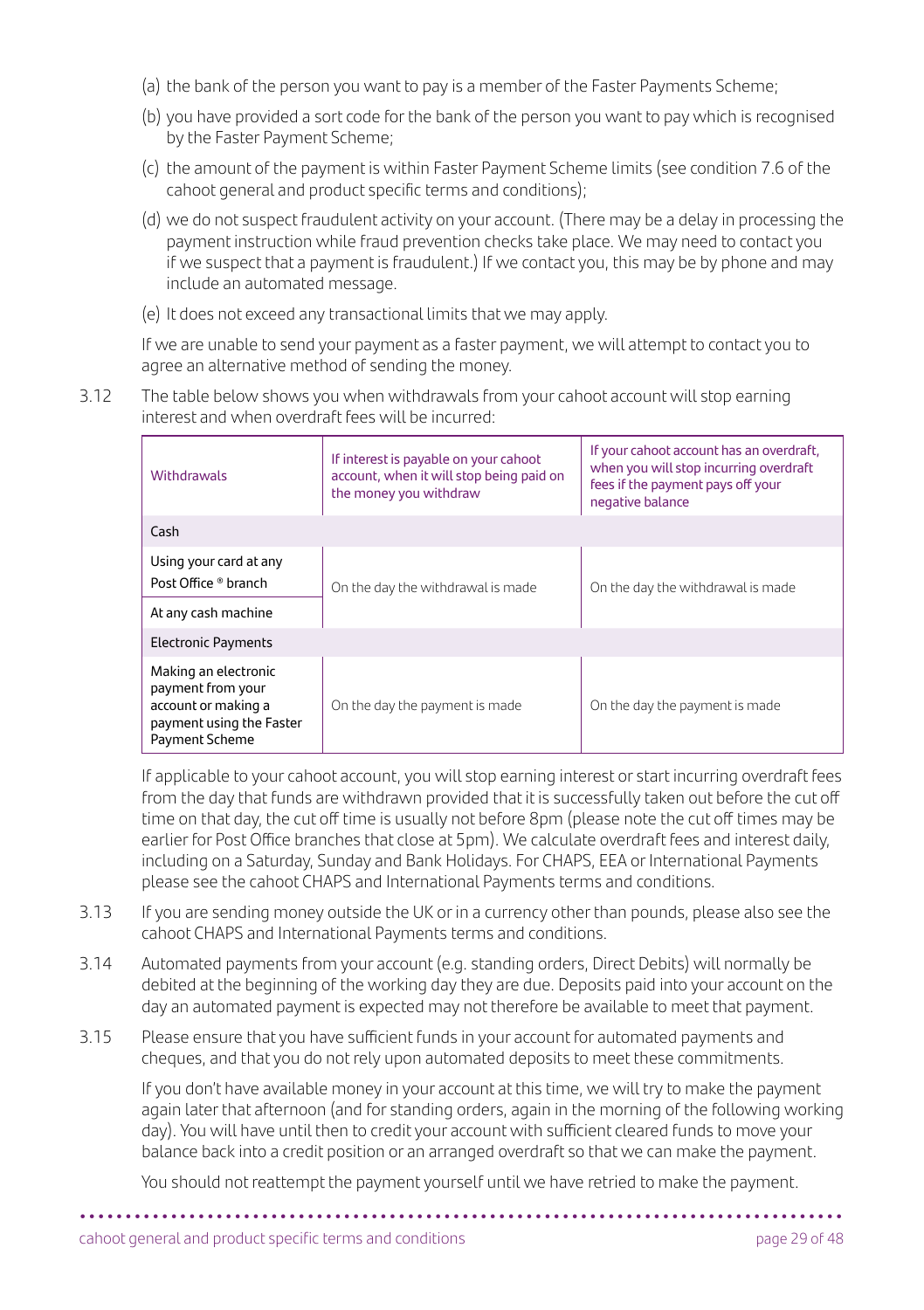For more information about when we will retry to make automatic payments, please see our website at [cahoot.com](http://cahoot.com).

3.16 If we are unable to pay a Direct Debit(s) or standing order(s) item on your account we will rely on you regularly monitoring your account to see this information.

#### **Cash withdrawals**

3.17 There are maximum daily limits on the amount of cash you can withdraw from your cahoot current account using your cahoot debit card. Information on the maximum daily cash withdrawal limit can be found on the card carrier that comes with your debit card. You should contact the telephone contact centre if you wish to withdraw more cash than the maximum daily limit.

#### **Closure**

3.18 You may close your cahoot current account at any time. To close your cahoot current account please send us a message from within the secure zone stating that you wish to close your account or, alternatively, call us on 0330 678 2811.

# 4. Using your cahoot debit card

4.1 Your cahoot debit card can be used to make purchases, cash withdrawals (at Santander UK cash machines or any other LINK machine displaying the VISA or Mastercard logo), recurring transactions or other transactions in accordance with the general conditions.

# 5. Payments to and from the UK and foreign currency transactions

- 5.1 You can make and receive payments to and from the UK and other countries using your cahoot current account.
- 5.2 Payments in a foreign currency:
	- (a) will be converted to/from pounds at our current exchange rate as at the date we receive the payment instruction for that type of transaction;
	- (b) may also have charges deducted by other correspondent banks that are used in the routing of the payment; and
	- (c) our exchange rates for foreign currency payments are based on our cahoot reference exchange rates for the relevant currency. We have different reference rates depending on the size of the transaction and whether you are buying (if you are sending a payment) or selling currency (if you are receiving a payment into your cahoot account). Details of the relevant reference exchange rate will be displayed when you make a payment and are also available by calling us on 0330 678 2811.
- 5.3 Debit card payments and cash withdrawals in a foreign currency:
	- a) will be converted into pounds using the Visa or Mastercard exchange rate as at the date we receive the Payment Instruction to debit your account (which may not be on the same day that you authorised the payment). You can find out the exchange rate by visiting [www.visaeurope.](http://www.visaeurope.com/making-payments/exchange-rates) [com/making-payments/exchange-rates](http://www.visaeurope.com/making-payments/exchange-rates) for Visa cards or [www.mastercard.com/global/](http://www.mastercard.com/global/currencyconversion/index.html) [currencyconversion/index.html](http://www.mastercard.com/global/currencyconversion/index.html) for Mastercard cards or by calling us on 0330 678 2811
	- b) will incur a foreign currency conversion fee based on the amount of the transaction or cash advance in the currency of origin; and
	- c) you may incur commission fees imposed by the retailer or bank that carries out the card payment or cash withdrawal.

Please see general condition 28 for full details on cahoot debit card and cash machine fees.

**• • • • • • • • • • • • • • • • • • • • • • • • • • • • • • • • • • • • • • • • • • • • • • • • • • • • • • • • • • • • • • • • • • • • • • • • • • • • • • • • • • • •** 

5.4 We will send you any regulatory alerts we are required to when you make a card payment or cash withdrawal overseas.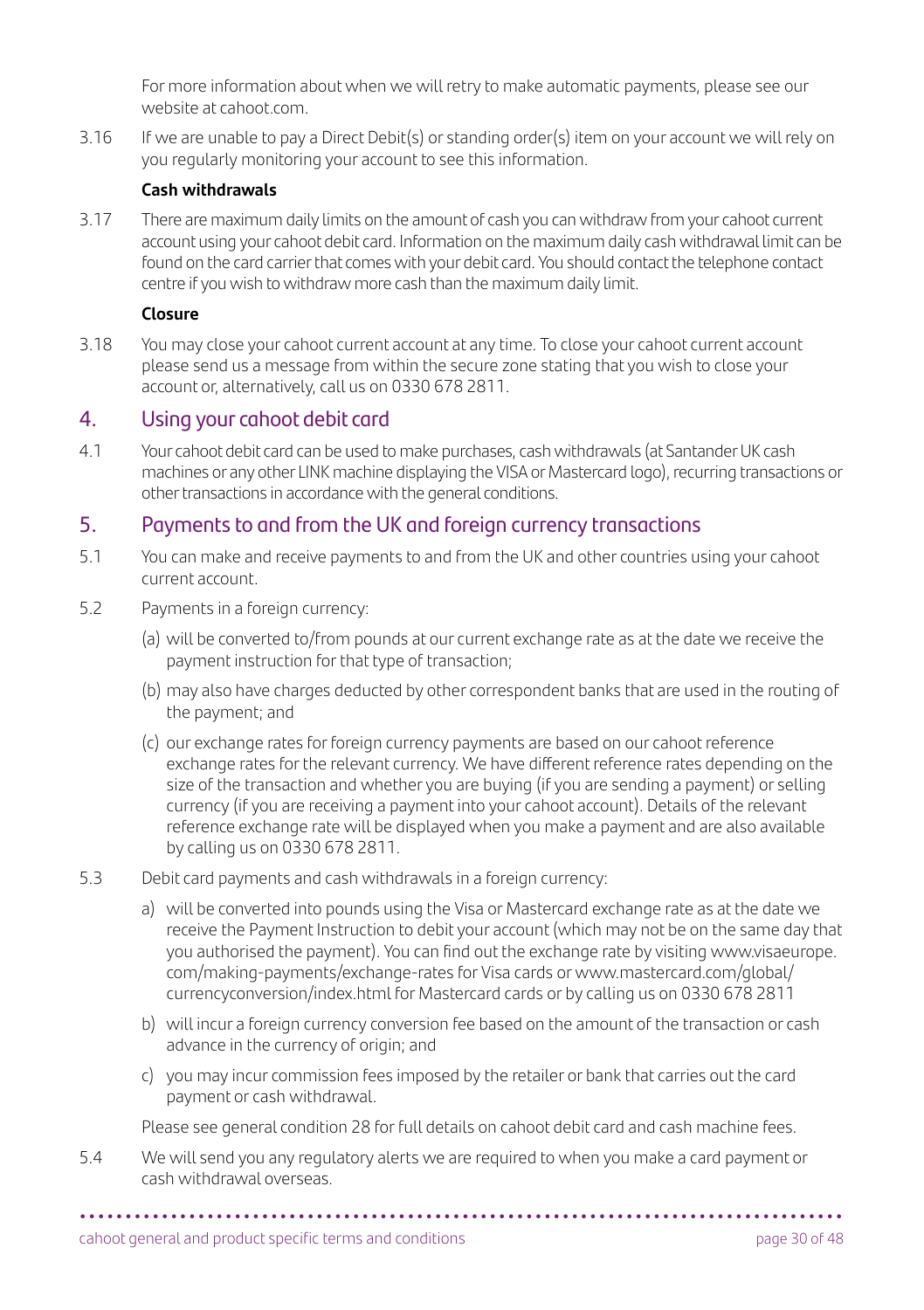5.5 Further conditions will be sent to you when you request a foreign currency payment, however please refer to our tariff section for further information on our charges for these services. Please refer to the cahoot CHAPS and international payment terms and conditions which are available at the end of this document.

#### 6. Cheques

- 6.1 We will 'cancel' one of your cheques at your request, if you send us a secure message or call us on 0330 678 2811 (or on 44 1908 937222 from outside the UK) as long as:
	- (a) the cheque has not already been paid;
	- (b) you give us sufficient details, of most importance are the account number and cheque number; and,
	- (c) you have not used your cahoot debit card to guarantee payment of the cheque.
- 6.2 You should not write a future date on a cheque. If you do, we can decide whether to pay it or return it.
- 6.3 Cheques typically become out of date after six months, so you should pay them in so that they clear in that time, although please check to see if your cheque has an earlier expiry date on it.

# 6.4 **Foreign currency cheques**

 If you ask us to pay a Foreign Cheque into your current or savings account the following terms apply:

 There are two methods we use in order to pay a Foreign Cheque into your account; Negotiation or Collection. In both cases a £10 charge will be debited to your Account.

 Negotiation is normally quicker than Collection, however it is not available in all cases, depending on the value, currency and country.

 If we pay by Collection we will usually have to use the services of another bank (called a Correspondent bank) to deal with the cheque for us. Their costs will be deducted from the final amount paid into your Account.

Negotiation:

- Payment by Negotiation can be used when criteria can be met.
- o The funds will normally be made available to you after six working days.

Collection:

- <sup>o</sup> Payment by Collection is used if certain criteria means the cheque cannot be paid by Negotiation;
- <sup>o</sup> The funds will be credited to your account when the cheque is paid. This is normally between 2-8 weeks, depending on the foreign bank.

 In both cases, if the cheque is returned unpaid you will be liable for the costs set out in condition (iv)

#### **(i) Receiving your request to deposit a Foreign Cheque**

- (a) Send the Foreign Cheque, with your signature on the back, along with the account number and sort code you want it paid into, to the following address: cahoot UK FCD Team, 1st Floor Ops Block, Bridle Road, Bootle, Merseyside L30 4GB.
- (b) We will not accept liability for any Foreign Cheques until they have been received by the cahoot UK Foreign Cheque Team.
- (c) We will determine the most appropriate method of clearance based on the value, currency and country the cheque is drawn on.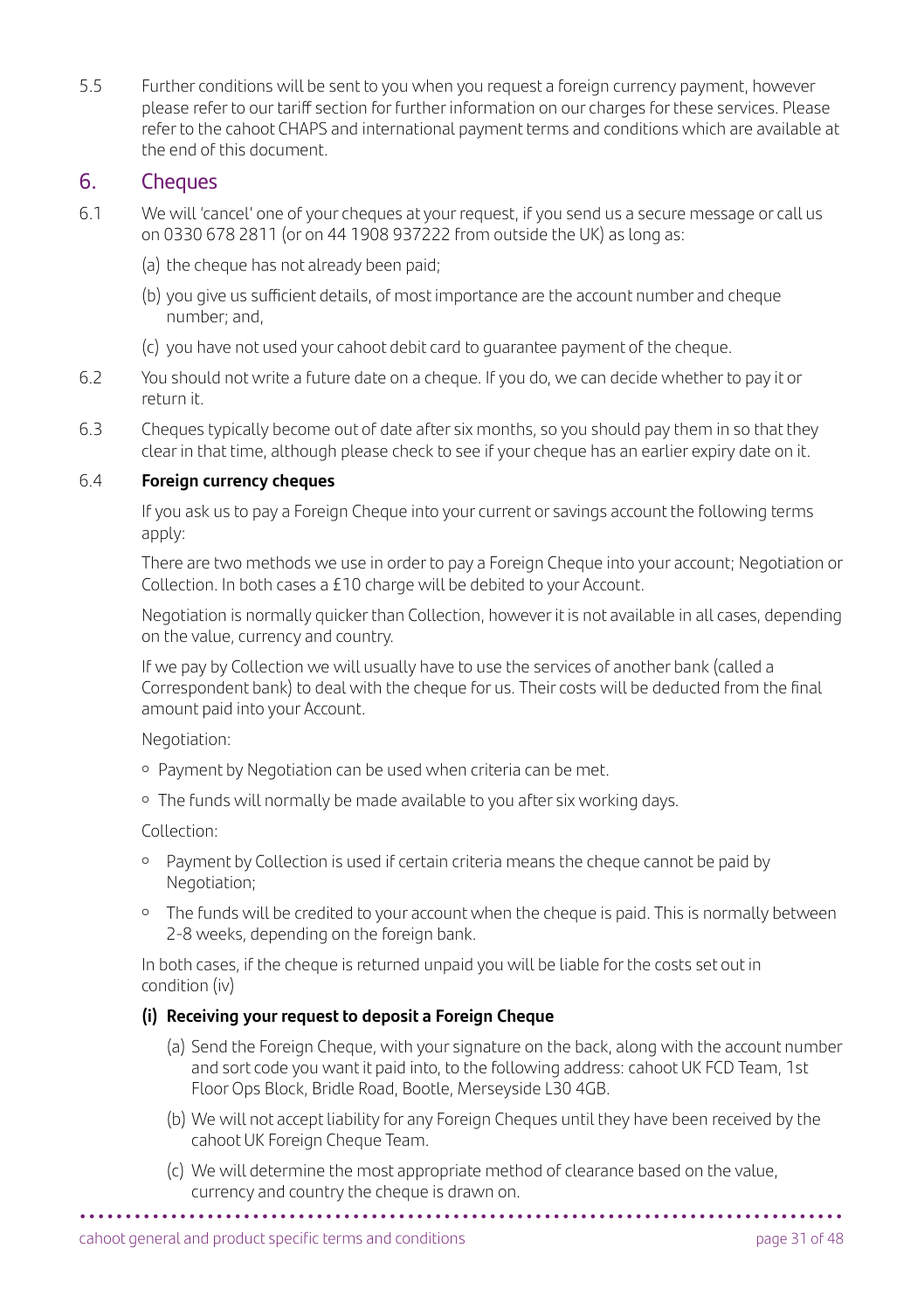- (d) If we receive a Foreign Cheque but are unable to process it, we will return the cheque to you with the reason as soon as possible.
- (e) The exchange rate used in converting the cheque from the foreign currency into pounds will be on the date of processing for cheques paid by Negotiation, and on the day we receive settlement from the drawing bank for cheques paid by Collection.

#### **(ii) Refusal to deposit a Foreign Cheque**

We will not be able to pay the proceeds of a cheque into your Account if:

- there is insufficient available money (or insufficient available overdraft) in your Account to cover our fees for processing the cheque;
- o we suspect it may place us in breach of any legal requirements;
- we suspect it relates to fraud or any other criminal act; or
- you are in breach of any of these Conditions or the General Conditions.

#### **(iii)Fees and Correspondent Charges**

- (a) You agree to pay our charges in relation to the Foreign Cheque deposit. By paying the cheque into your Account you agree to these conditions including the debiting of the relevant charges.
- (b) You will also be liable for any Correspondent charges incurred in relation to the Collection of the cheque. Unless we tell you otherwise, we will deduct all Correspondent charges from the proceeds of the cheque.
- (c) You will also be liable for any Correspondent charges if the cheque is returned unpaid.

#### **(iv)Unpaid Cheques**

- (a) If a cheque is returned unpaid (sometimes called 'bounced') your Account may be debited with a £5 charge for our costs in dealing with the unpaid cheque.
- (b) If any Correspondent charges have been levied in respect of the unpaid cheque, these will also be debited from your Account. You will be notified in writing of any such charges as soon as possible after the debit. This applies to both Negotiated and Collected cheques.
- (c) If the cheque is returned unpaid and we have already credited your Account, we will debit your Account with the value of the cheque, using the exchange rates which apply at the date of the debit. This means that your Account could be charged a different amount to the amount you originally received.

#### **(v) Your personal information**

 When using established banking relationships to process your Foreign Cheque, personal information about you may need to be provided to overseas authorities to comply with applicable legal obligations and to prevent crime. This information may include your full name, address, date of birth and account number. By making your request you consent to us sending this personal information to such overseas authorities.

#### **(vi)Foreign Cheque negotiation**

After we receive your request, we will provide or make available the following information:

- o the date on which we received your request;
- a reference enabling you to identify the request;
- the amount deposited into your Account in pounds;
- the amount of any fees payable and, where applicable, a breakdown of those fees; and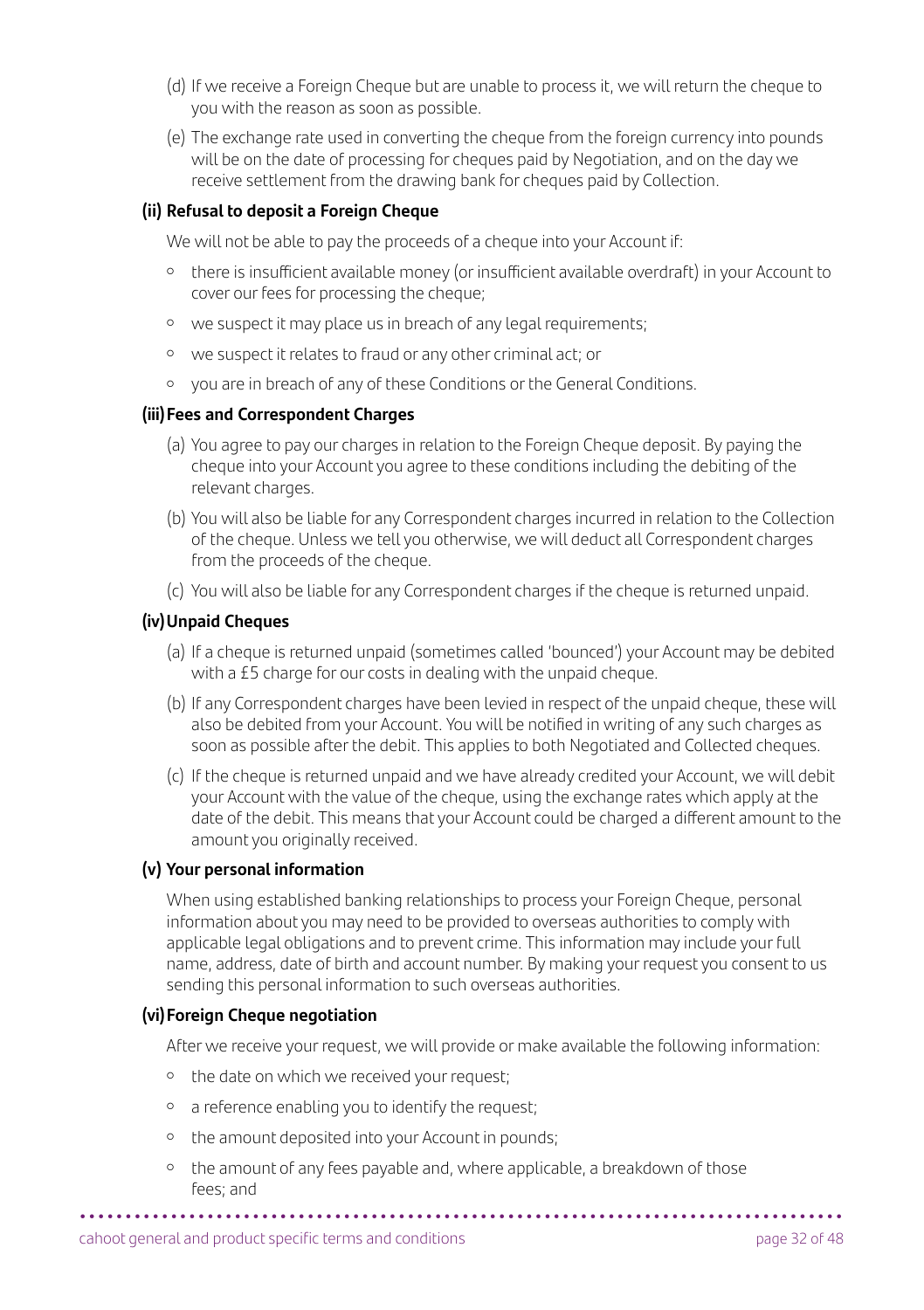<sup>o</sup> the exchange rate used in converting the cheque from the foreign currency into pounds.

#### **(vii) Foreign Cheque collection**

 After we receive confirmation the Foreign Cheque has been paid, we will promptly provide or make available the following information:

- o the amount deposited into your Account in pounds;
- <sup>o</sup> the amount of any fees for the request payable by you and, where applicable, a breakdown of those fees; and
- <sup>o</sup> the exchange rate used in converting the cheque from the foreign currency to pounds.

#### **(viii) Fraudulent Transactions**

 In some countries, Foreign Cheques paid by Negotiation or Collection can be declared fraudulent for a period of up to seven years. Should this happen, we may debit the proceeds of the cheque from your Account (or recover the funds from you; for example, if your Account is closed). In this case we may debit your Account with the value of the Foreign Cheque, using the exchange rates which apply at the date of the debit. This means that your Account could be charged a different amount to the amount you originally received.

#### **(ix)Foreign currency cheque issuance**

If you ask us to issue you with a cheque in a foreign currency the following terms apply:

- (a) when you request a foreign currency cheque your account will be debited immediately when we process your instruction. The conversion will be made using our current exchange rate applicable to payments made out of your account at the time the cheque is drawn;
- (b) once we have issued a cheque to you, it becomes your sole responsibility to deliver this to the beneficiary. The cheque will be payable on presentation, within six months, to the bank on which it is drawn;
- (c) if the cheque is no longer required or has been lost, you can ask us to cancel the cheque. Once confirmation of the cancellation is received we will re-credit your account;
- (d) if the refund is in a currency that is different to your account we will convert it. The conversion will use our current exchange rate applicable to payments made into your account at the time that we re-credit your account. This may mean that your account will be re-credited with a different amount than was originally debited;
- (e) a refund can only be made once we have received confirmation that the cheque has not been presented or has been returned to us (unless it has been stolen);
- (f) any charges resulting from the cancellation, refund or stopping of a cheque may be debited to your account;
- (g) special conditions apply for cancelling a cheque in some countries. For these, written confirmation from the payee, stating that they will no longer make a claim on the cheque, will be required. The timescales for this are beyond our control. If the cheque has been lost or stolen, we may require further supporting evidence in order to make a refund or reissue;
- (h) if the cheque has not been presented for payment after six months, we reserve the right to cancel the cheque and re-credit your account, excluding any charges, using our current exchange rate applicable to payments made into your account at the time that we re-credit your account. This may mean that your account will be re-credited with a different amount than was originally debited.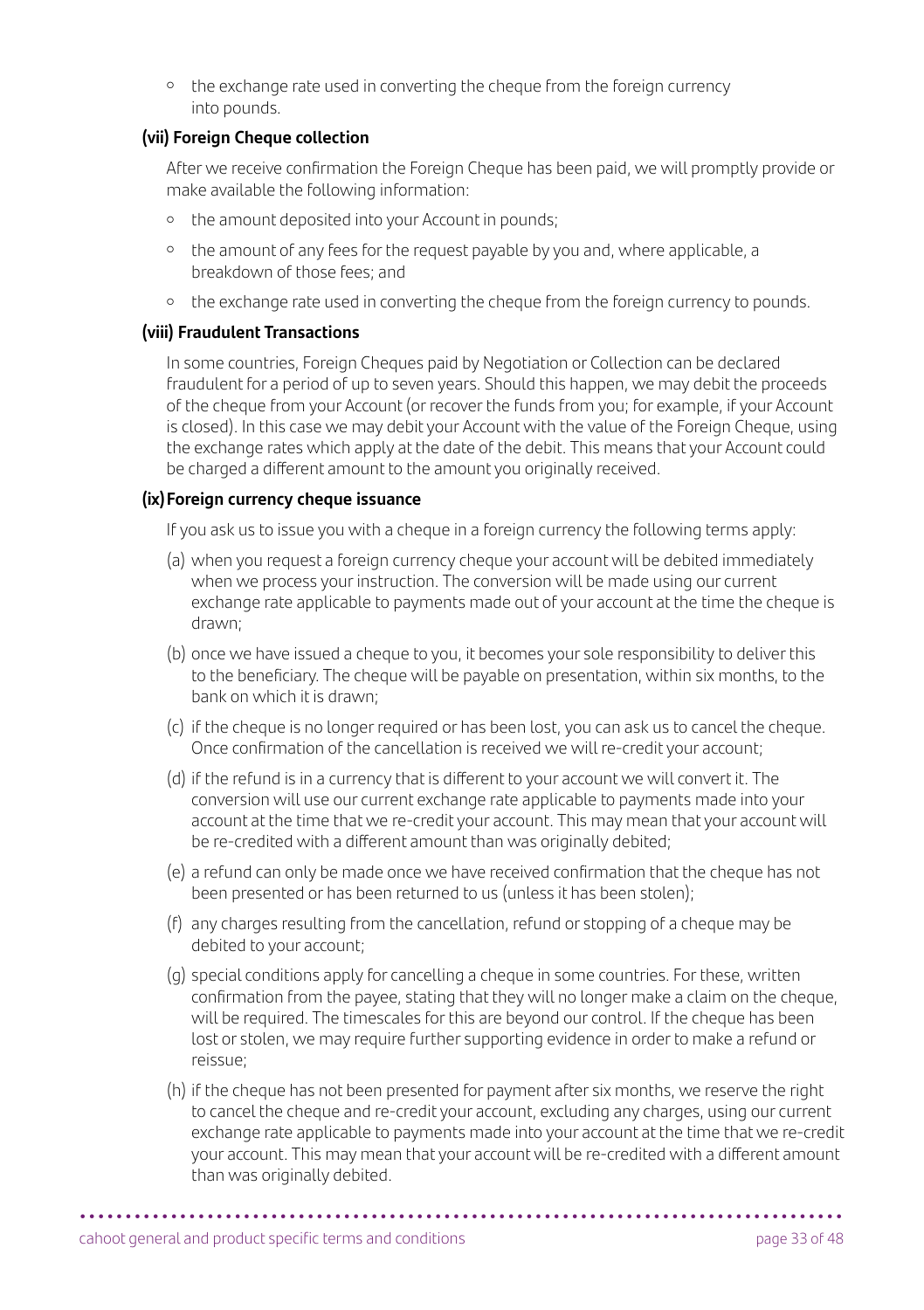# 7. Overdrafts

- 7.1 An overdraft is intended as a form of short term borrowing and is generally not suitable for long term borrowing.
- 7.2 If we have agreed to provide you with an arranged overdraft facility, we will determine your arranged overdraft limit and tell you what it is from time to time. If you make use of an arranged overdraft facility, we will charge you arranged overdraft interest. For details of the arranged overdraft interest rate applicable to your account, please go to 'View transactions' in online banking at [www.cahoot.com.](http://www.cahoot.com)

 If you go past your arranged overdraft limit, we will not charge you unarranged overdraft interest, however your Direct Debits, standing order and other direct payments from your cahoot current account may be refused due to a lack of funds.

- 7.3 We can review your arranged overdraft limit. We will usually give you no less than 30 days' notice of our intention to change your arranged overdraft limit but may do this without advance notice to you where it would be reasonable to do so. If we reduce your arranged overdraft limit, you will be required to repay any excess over your new arranged overdraft limit immediately.
- 7.4 If you use your overdraft you will be expected to make monthly deposits in to your cahoot current account, if you do not deposit money regularly your arranged overdraft facility may be withdrawn. Regular deposits into your cahoot account will help us to make decisions in response to requests you may make to us. This could include requests from you for additional cahoot accounts or for increases to your credit card limit, or overdraft limit.
- 7.5 We can require you to repay all or any part of your overdraft immediately at any time, but we will normally give you no less than 30 days' prior notice.
- 7.6 If you go past your arranged overdraft limit, you must immediately pay sufficient money into your cahoot current account to bring your cahoot current account balance within your overdraft limit. You will not be charged interest or incur a charge if you exceed your overdraft limit.
- 7.7 If you have exceeded your arranged overdraft limit, we may decline any of your Direct Debits, standing orders and other direct payments from your cahoot current account.
- 7.8 If any direct payments, e.g. standing orders or Direct Debits, are declined by us, you will have to make a request to us in the secure zone asking for them to be reinstated. We will do so if you have any money in your cahoot current account. This pre-notification will be placed in the secure zone, and we will send you an email to tell you this is there at least 14 days before any amounts are to be debited.
- 7.9 In accordance with general condition 14.1 you agree that we may assign or transfer all or any of our rights and responsibilities under this agreement by absolute assignment, by way of novation or by way of security. If we do this in respect of an overdraft on your account we will give you prior notice of our intention in writing.

# 8. Interest and charges

- 8.1 Interest accruing on your cahoot current account will be credited to that account on your statement date.
- 8.2 We will charge you interest where the balance of your cahoot current account goes below zero but remains within your arranged overdraft limit. Debit interest will be charged to your account on a monthly basis.
- 8.3 When the cahoot current account is opened and after that on our website, we will tell you what interest rates and charges apply to the cahoot current account. The fee information document also contains some of the fees and charges that apply to your account.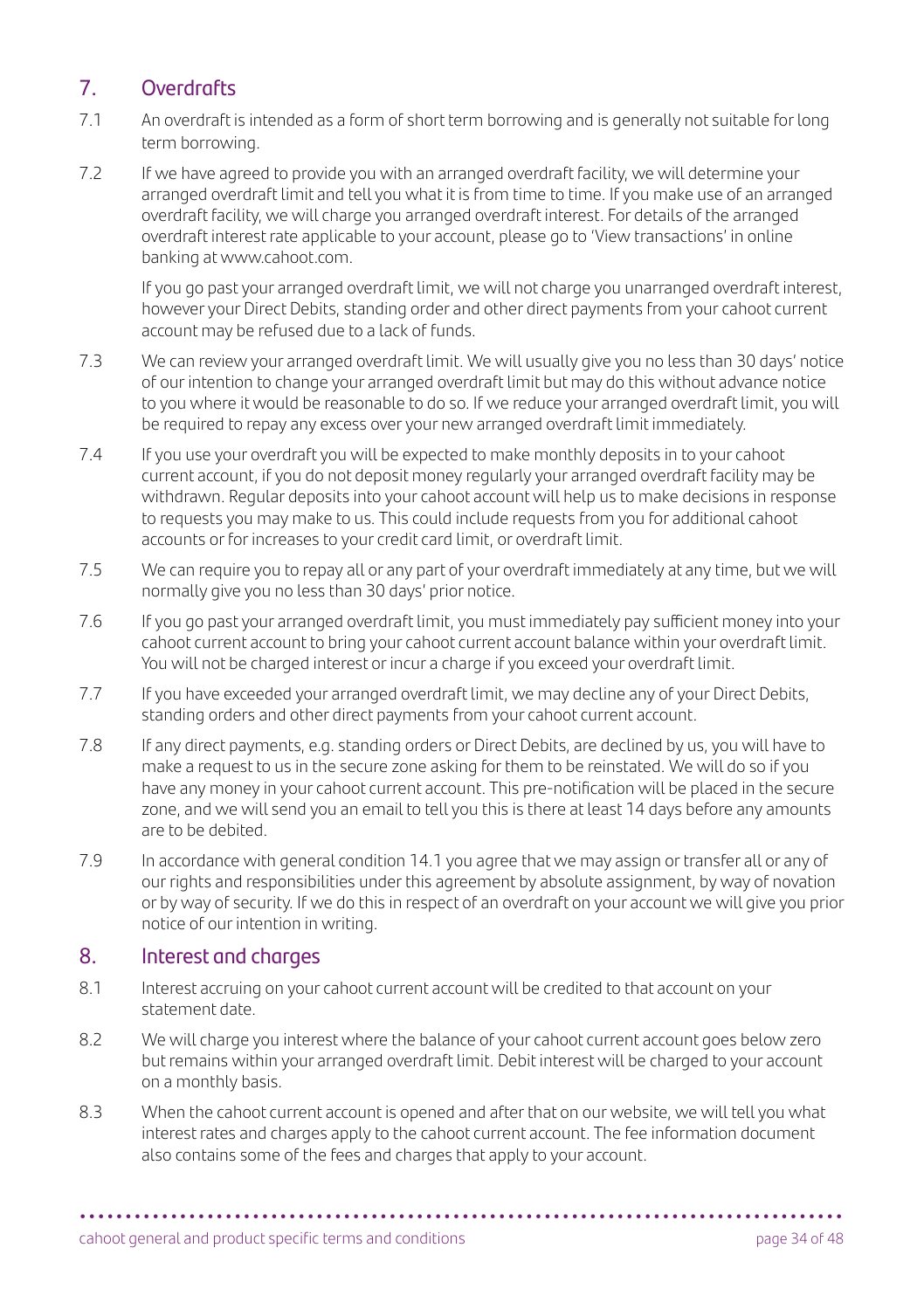- 8.4 Interest will be debited to your account on the statement date and you will receive 14 days' advance warning via email.
- 8.5 You will be notified at least 14 days in advance by letter of any charges to be applied to your account.
- 8.6 Details of our current interest rates are available on our website [www.cahoot.com](http://www.cahoot.com). Details of our charges are given in our tariff (general condition 28). We may vary our charges and introduce new ones, in which case we will give you notice in accordance with general condition 18.
- 8.7 For the purpose of calculating interest we work on the basis that there are 365 days in a year, unless it is a leap year where interest is calculated on a 366 day basis. Interest is calculated differently in a leap year and deposits made after 29 February will receive less interest than they would in a non-leap year.

# 9. Cancellation of Direct Debits, standing orders and recurring transactions

9.1 You may cancel a Direct Debit you no longer need up to the end of the working day preceding the day agreed for transferring the money.

 To cancel the Direct Debit you should give us details of the date and amount of the payment you want us to cancel and the name and reference of the recipient.

 You should also advise the recipient. You may also cancel a Direct Debit by only telling the recipient and not telling us, but they will need longer to cancel it.

9.2 You may cancel a standing order you no longer need by telling us. You can do this up to the end of the working day preceding the day before the money is due to be transferred.

 To cancel a standing order you should give us details of the date and amount of the payment you want us to cancel and the name and sort code of the person you instructed us to pay.

9.3 If you are stopping a recurring transaction we will stop the payment provided that we receive notice from you no later than close of business on the working day prior to the date the payment was due to be made. We recommend that you also tell the payee.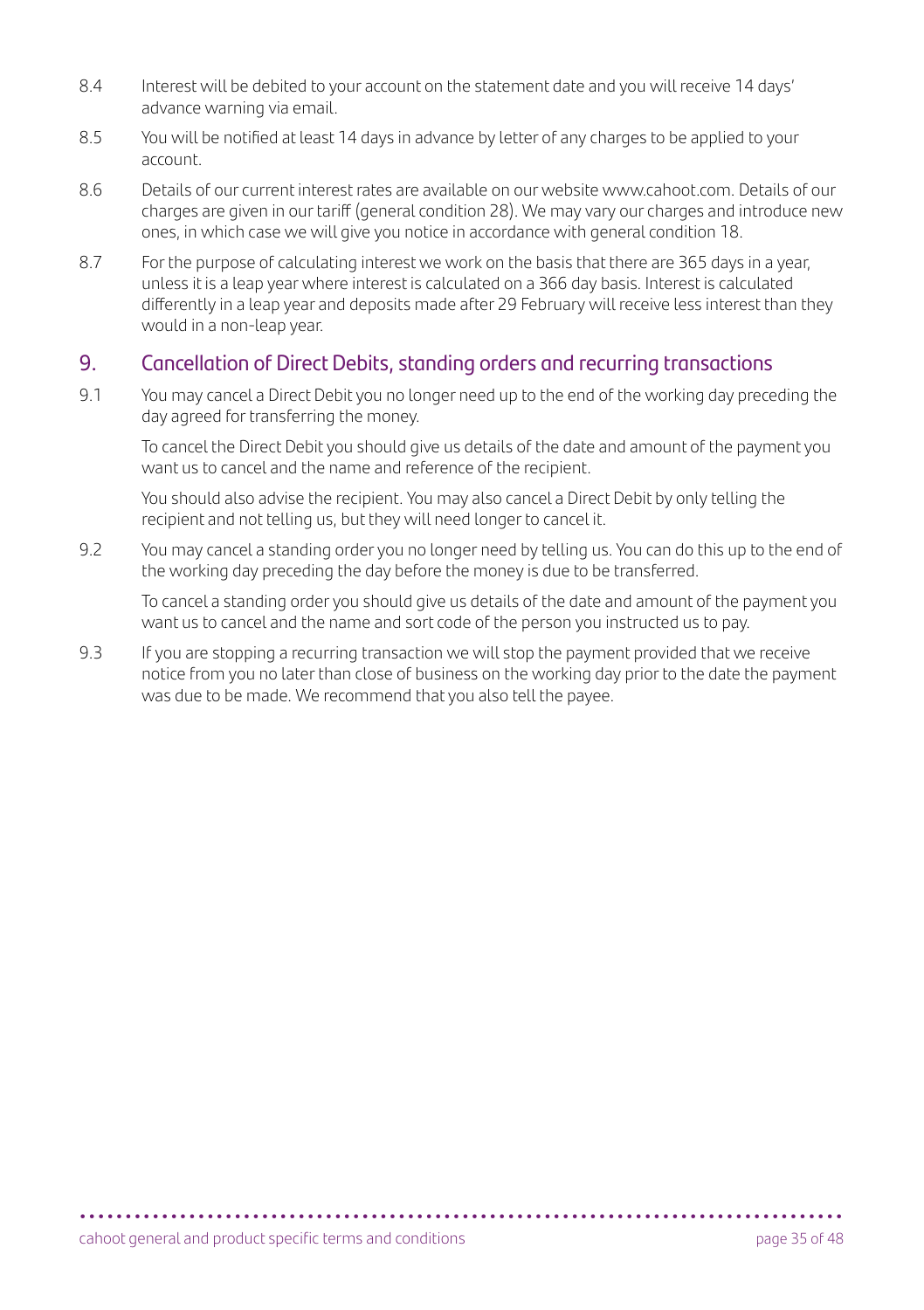# cahoot credit card – conditions (not currently on sale)

# 1. Introduction

1.1 This section of the conditions explains our obligations to you and your obligations to us in relation to a cahoot credit card and a cahoot credit card account. They must be read in conjunction with the cahoot general and product specific terms and conditions.

# 2. The cahoot credit card

- 2.1 Using your card:
	- (a) You will need to activate your cahoot credit card and any additional cardholder's card once you have received it in accordance with the instructions also received at the time;
	- (b) We may be asked to authorise a transaction you make using your cahoot credit card before it can be completed. If we do authorise the transaction, your available credit will be reduced by the amount of the authorisation. We may refuse to authorise any transaction without giving a reason;
	- (c) Where a shop or other person you have paid using your cahoot credit card gives you a refund, your cahoot credit card account will be re-credited when we receive an acceptable refund voucher;
	- (d) Your cahoot credit card can be used to withdraw cash, foreign currency or pay for travellers cheques (cash transaction(s)). Where you use your cahoot credit card for cash withdrawals if there is any limit on the total amount of cash you may withdraw, which may change, we will let you know what this is. We will put on the account all transactions and other amounts that you have to pay under your cahoot credit card. You will authorise a transaction by giving your consent. This can be done in any of the ways we tell you about from time to time including using your cahoot credit card or PIN, providing your card details online or over the phone, signing a paper voucher or using a device on which your card details have been loaded. Where the transaction is made without you being present, for example by online banking or by phone, you give your consent by giving the card number and other details requested by the person that you are paying or by using your card and PIN at a cash machine. If you have given your consent to a series of transactions (such as a recurring transaction or to a third party) you may cancel this at any time. Recurring transactions are authorised when you notify us that you authorise a continuous payment instruction to a supplier. Once transactions are authorised they cannot be revoked, except as set out in condition 2.1(g) below; and
	- (e) Where you dispute a transaction, if following our investigation, we find that you have not authorised the transaction we will refund the amount of the transaction and restore the payment account to the state it would have been in had the transaction not taken place.
	- (f) If you dispute any pre-authorised transaction, you must tell us about this as soon as possible. If the dispute relates to the amount of any transaction where the amount of the transaction exceeds the amount that you reasonably expected (other than as a result of exchange rate fluctuations) you must tell us within eight weeks from the date on which the transaction was put on your account as you are entitled to a full refund.

 The right to a refund does not apply where you have given consent to the transaction to be made and information about the payment was provided at least four weeks before the date on which transaction is due.

(g) If you have given consent to a recurring transaction, the supplier may continue to be paid using the cahoot credit card account until you tell them or us to cancel the recurring transaction. You may withdraw your consent to a recurring transaction at any time. Notice will be effective as long as it was provided no later than the close of business on the working day prior to the date it was due to be paid to the supplier.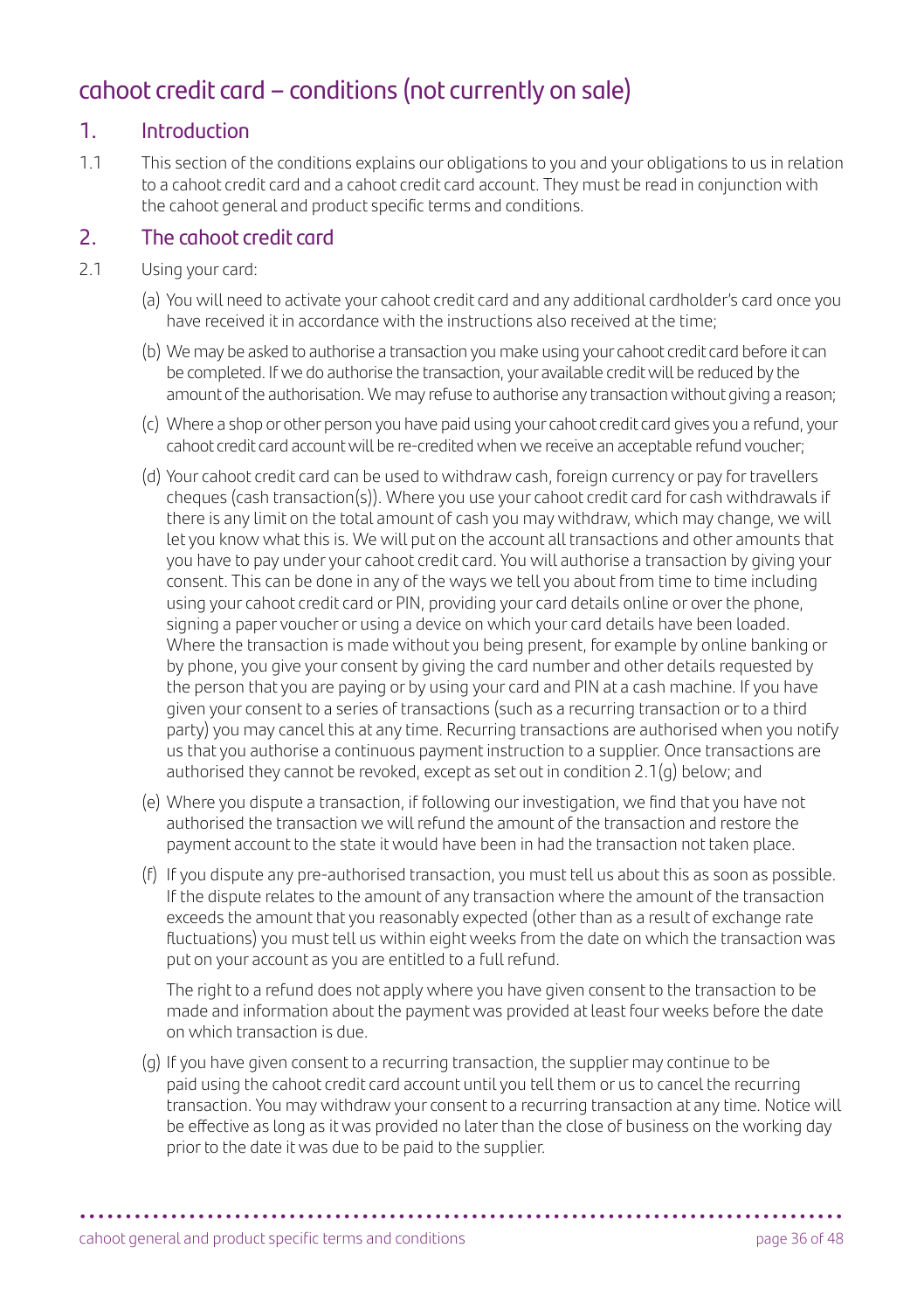- 2.2 If you are an existing cahoot credit card customer and do not have a valid cahoot credit card at any time, you may request one by sending us a secure message request or calling us on 0330 678 2811, and we will send you and any additional cardholder a cahoot credit card and a PIN.
- 2.3 You can change the PIN for your cahoot credit card at a Santander cash machine only.
- 2.4 If a cahoot credit card is sent to you, we can renew it with the same type of card or a different type of card covered by the agreement which you qualify for at that time.
- 2.5 There are maximum daily limits on the cash you can withdraw using your cahoot credit card. Please call us on 0330 678 2811 if you want to know what they are.
- 2.6 You are limited to holding a maximum number of two cahoot credit card accounts at any time.

# 3. Foreign transactions

- 3.1 Credit card payments and cash withdrawals in a foreign currency:
	- (a) will be converted into pounds using the Visa or Mastercard exchange rate as at the date we receive the Payment Instruction to debit your account (which may not be on the same day that you authorised the payment). You can find out the exchange rate by visiting [www.visaeurope.](http://www.visaeurope.com/making-payments/exchange-rates) [com/making-payments/exchange-rates](http://www.visaeurope.com/making-payments/exchange-rates) for Visa cards or [www.mastercard.com/global/](http://www.mastercard.com/global/currencyconversion/index.html) [currencyconversion/index.html](http://www.mastercard.com/global/currencyconversion/index.html) for Mastercard cards or by calling us on 0330 678 2811
	- (b) will incur a foreign currency conversion fee based on the amount of the transaction in the currency of origin; and
	- (c) you may have charges deducted by other correspondent banks. that are used in the routing of the payment.

Please see general condition 28 for full details on cahoot credit card and cash machine fees.

3.2 We will send you any regulatory alerts we are required to when you make a card payment or cash withdrawal overseas.

#### 4. Balance transfers

- 4.1 Subject to your credit card limit, at any time you can ask us to carry out a balance transfer. The amount to be transferred must be more than £100 and within your available credit limit.
- 4.2 If you make a balance transfer you should continue to make monthly repayments to your existing credit/store card(s) until the transfer appears on those account statements.
- 4.3 The total amount of transferred balance(s) outstanding on your cahoot credit card may not exceed 95% of your current credit limit. You cannot make balance transfers to any other cahoot credit card or Santander credit cards.
- 4.4 You will be charged a handling fee for balance transfer transactions (unless we have told you otherwise) of up to 3% of the transaction (minimum up to £5). After a balance transfer has been processed you cannot cancel it and any charge we make for making the balance transfer cannot be refunded to you.
- 4.5 If you ask us to make a balance transfer on a working day before the cut-off time, the payment will reach the receiving bank on the next working day. We will tell you the cut-off time when you ask for a balance transfer. If you make the request on a non working day or after the cut-off time, we'll process it on the next working day and the payment will reach the receiving bank on the next working day after that.
- 4.6 If you ask us to make a balance transfer and the funds are sent to the wrong account, we will, unless you provided us with the wrong details, restore your cahoot credit card account to the state it would have been in had the payment not been made. If we send it late, you may ask us to contact the recipient lender and ask them to credit it as if it had been received on the correct date.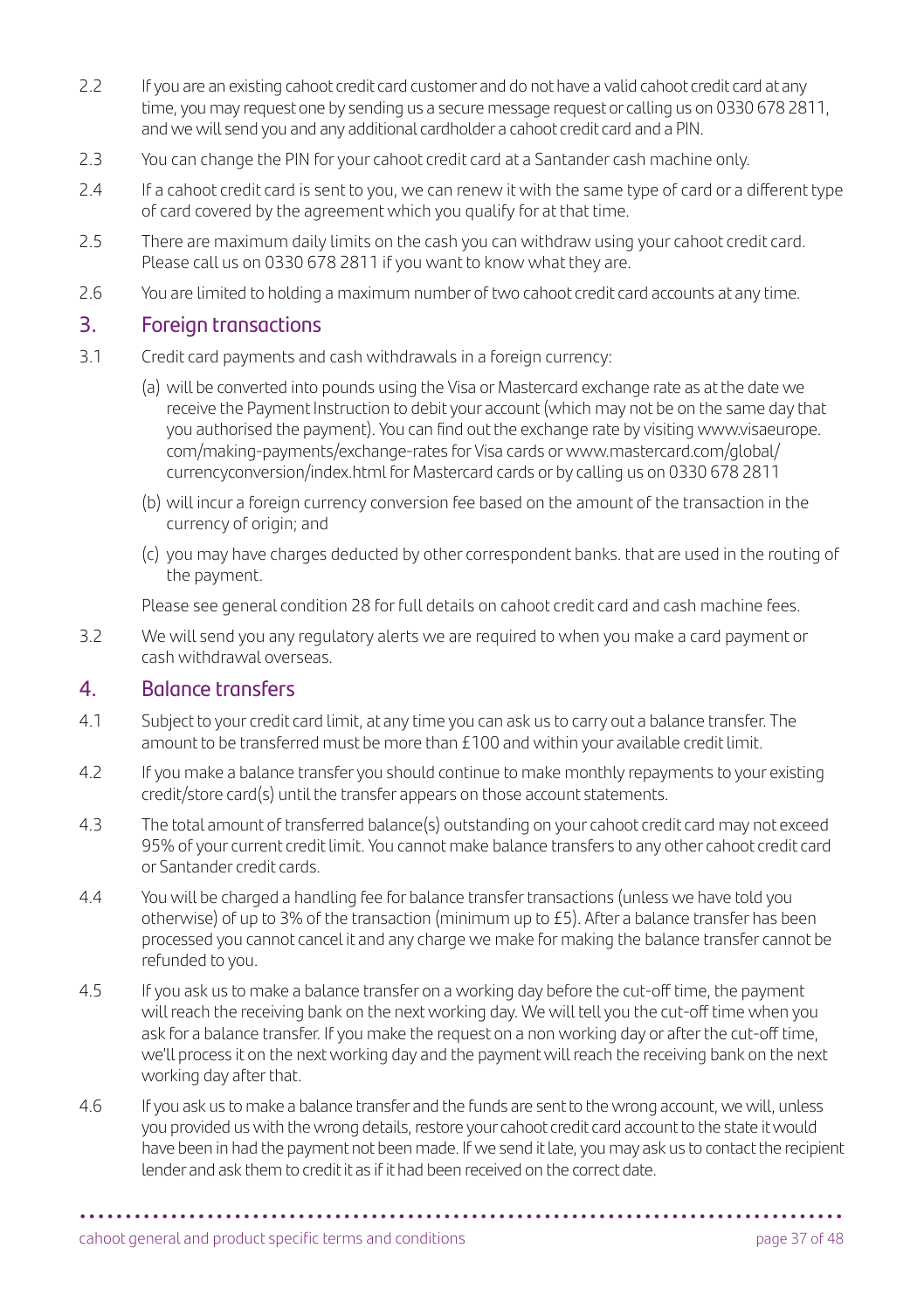- 4.7 Where we find that you have given us incorrect details, we will use reasonable steps to recover any amounts sent. We are entitled to charge you a reasonable sum for doing this.
- 4.8 If you are experiencing financial difficulty please see the 'money worries' page online at [www.cahoot.com,](http://www.cahoot.com) or call us on 0800 587 2211 (current accounts) or 0800 389 7897 (for credit cards) at the earliest opportunity, so that we can try to provide you with help.

# 5. The cahoot credit card limit

- 5.1 We may increase or reduce your credit limit from time to time. You can ask us to change your credit card limit at any time by sending us a secure message request or calling us on 0330 678 2811. If your cahoot credit card account is in arrears or if you fall below our credit scoring thresholds, we may not consider your request. Before determining whether to raise your credit limit we may carry out appropriate checks, including credit assessment (see the 'credit reference agencies' section on the 'security and privacy' page at [www.cahoot.com](http://www.cahoot.com) for more details).
- 5.2 The credit card balance on your cahoot credit card account must not exceed your credit card limit. If it does, you will need to pay the excess amount immediately and you will incur a charge for each statement period during which you exceed your credit card limit. You will be permitted to withdraw up to 50% of your credit card limit in cash. We may change this Cash Limit from time to time including reducing it to zero and will notify you of any changes by post, email, your statement or the document store in Online Banking.
- 5.3 If we decide to increase your credit card limit under condition 5.1 we will tell you at least 30 days before we do so. You may tell us at any time that you want your credit card limit to be reduced (subject to a minimum credit limit which we will tell you upon request) and you may reject any credit card limit increase which we may offer you before it takes effect. You may also tell us that you do not want to be considered for any credit card limit increases in the future or for credit card limits to only be increased with your consent.
- 5.4 A higher credit limit may offer greater flexibility and convenience to meet your financial needs. However, it may also increase the risk of taking on too much debt, which may be costly, or take a long time to repay. You should carefully consider whether you need a higher limit.

# 6. Interest

- 6.1 We will not charge you interest if you repay the full credit card balance shown on your statement by the first payment date after the date of the relevant statement.
- 6.2 If you do not repay the full credit card balance shown on your statement by the first payment date after the date of the relevant statement, we will charge you interest at the interest rate on the purchases and transactions made during the statement period until it is paid in full.
- 6.3 If you pay in full the credit card balance shown on your current statement by the payment due date but did not pay in full the credit card balance shown on your previous statement by the payment due date, we will charge interest on each purchase or transaction shown on your previous statement until your payment clears onto your account.
- 6.4 When interest is charged, it is calculated on a daily basis at the relevant monthly rate set out in the agreement.
- 6.5 Interest is charged from the date on which a purchase or cash advance (or other transaction or sum on which interest is payable) is charged to your cahoot credit card account until it is paid in full.
- 6.6 Interest is charged on any interest or fees you owe at the same rate that applies to the category of transaction on which interest was charged.
- 6.7 We may vary the rate of interest that applies to your credit card for any of the reasons stated in general condition 18. When we do so we will give you notice in writing of the variation. If the variation results in an increase of the rate of interest then we will give you 30 days' prior notice in writing of the change.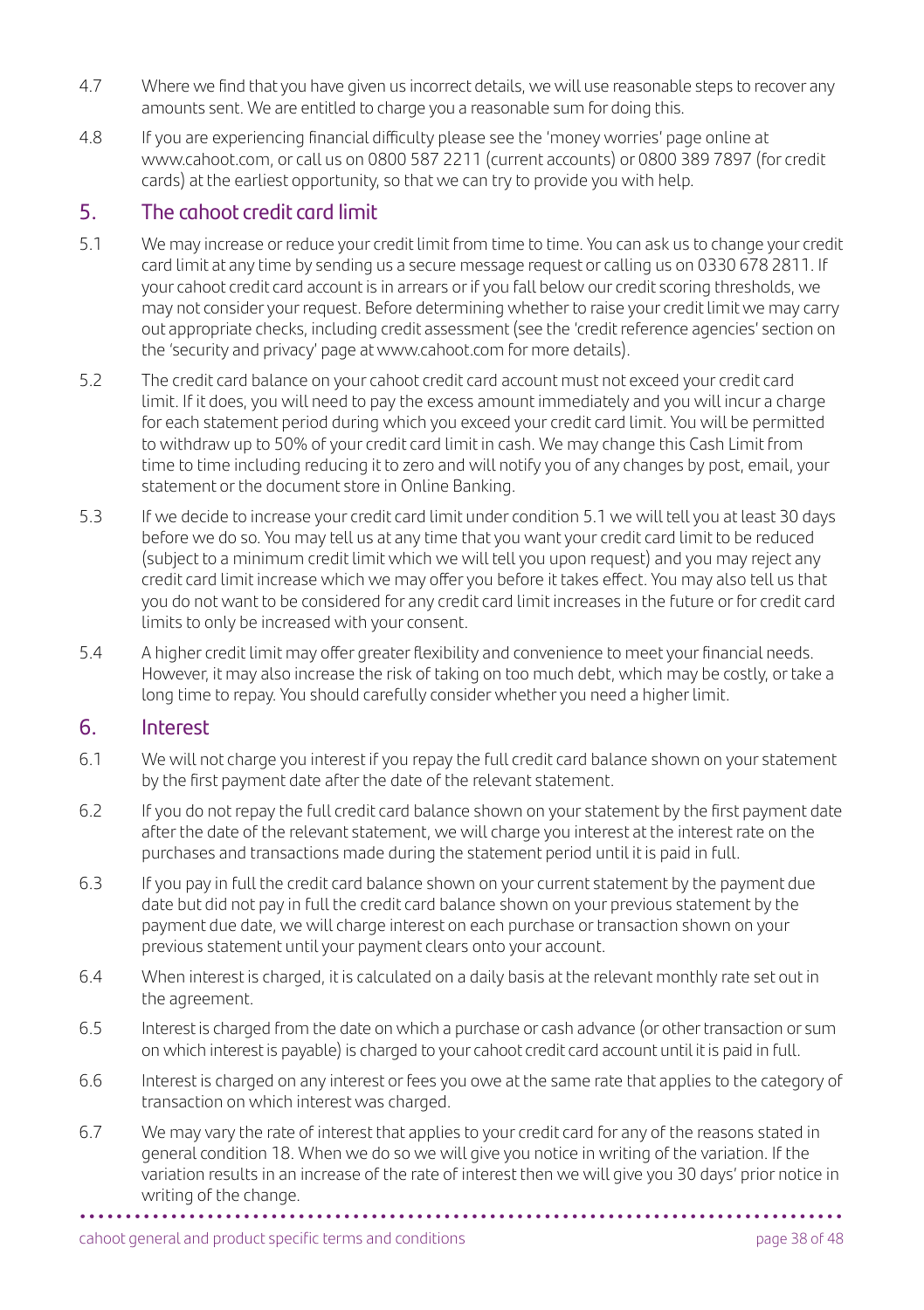# 7. Charges

- 7.1 Details of our current interest rates are available on our website [www.cahoot.com](http://www.cahoot.com).
- 7.2 Details of our charges are given in our tariff. On giving you notice under general condition 18 we may change the charges. We will notify you personally in writing at least 30 days prior to a change in our day to day charges. You are free to close your account immediately without loss of interest or charge at any time during the notice period but you must repay any outstanding balance, interest or charges outstanding on your cahoot credit card account.

# 8. Repayments

- 8.1 Each month you must pay by Direct Debit, VISA, VISA Electron, Maestro or Mastercard debit card at least the minimum payment set out in your statement.
- 8.2 Subject to condition 8.3, the minimum payment will be:
	- (a) The full credit card balance if it is less than £5; or if the full credit card balance is greater than £5 then the total of
	- (b) Any arrears payable, plus the greater of
	- (c) 2.5% of the credit card balance or £5
- 8.3 We are required to monitor your level of repayments and, if we find that over a sustained period, your payments are not paying off as much of your balance as they are in interest, fees and charges, we will contact you to try to help you pay off the balance more quickly. If this continues for a further period, we may be required to ask you to make additional payments or take some other action so that you repay your existing outstanding balance over a reasonable period, taking into account your personal circumstances. Depending on the option you choose, we may also need to suspend your cahoot credit card account until you have repaid the outstanding balance.
- 8.4 Any additional payments will be in addition to your standard minimum payment. Failure to make such additional payments will not result in a breach of your agreement with us or be treated as a failure to make your minimum monthly payment under Condition 8.2 but may result in suspension of your card.
- 8.5 We may cancel or suspend your right to use your cahoot credit card account at any time where we reasonably believe this is necessary because of reasons relating to:
	- (a) the security of your cahoot credit card account;
	- (b) suspected or actual unauthorised or fraudulent use of the cahoot credit card account;
	- (c) a significantly increased risk that you will not repay us
	- (d) you only meeting the minimum payment for a sustained period and then:
		- (i) not responding to our requests under Condition 8.3 to select an additional payment amount; or
		- (ii) responding to our requests under Condition 8.3 but failing to select an additional payment amount, either because you do not feel the higher amount is affordable, or because you do not wish to pay the higher amount; or
		- (iii) responding to our requests under Condition 8.3 but choosing an option which we have told you will result in temporary suspension of the card until the balance has been repaid or choosing another option but subsequently failing to maintain the higher payments for the requested period.
- 8.6 If at any time you wish to change the payment date, you should send us a secure message request or call us on 0330 678 2811.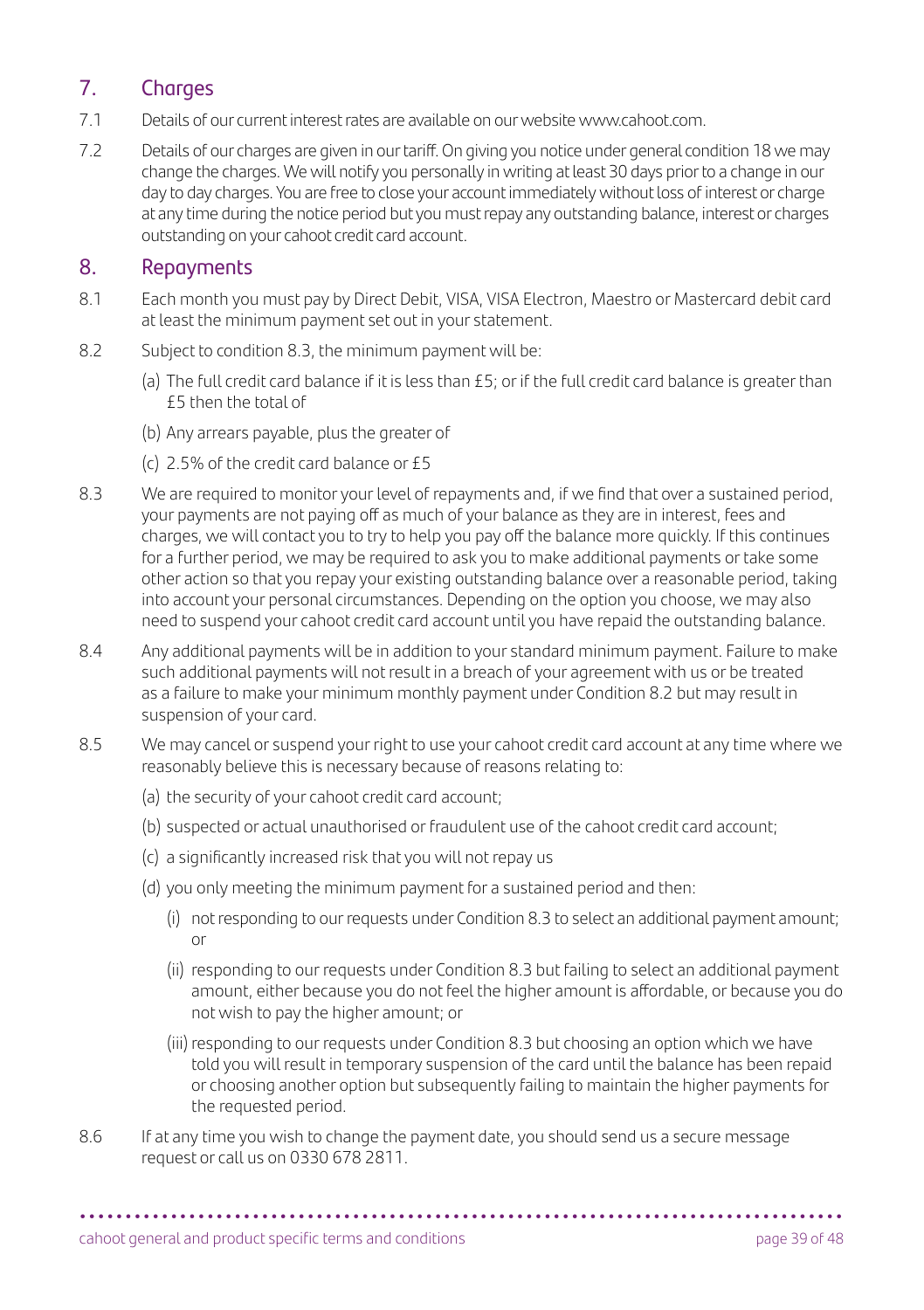- 8.7 We will allocate your payment to the different amounts of your outstanding statemented credit card balance in the following order: cash transactions, payment protection insurance premiums, purchases, balance transfers, other transactions, including cheques.
- 8.8 You should not make payments that place the cahoot credit card account in credit. If you do, we may still restrict the use of the credit card and the credit card account to the amount of your credit card limit and we can return any credit balance to you.

### 9. Additional cards

- 9.1 You can ask us to issue an additional credit card on a cahoot credit card account to an additional cardholder.
- 9.2 An additional cardholder will not be responsible or liable for any purchases, cash transactions, interest, fees, charges or other sums charged to your cahoot credit card account. You will be responsible for these.
- 9.3 We may remove an additional cardholder's right to use your cahoot credit card account. If we do so you will be responsible for cutting the additional credit card in half and returning it to us.

#### 10. Default

- 10.1 Subject to our carrying out any procedures required by the Consumer Credit Act 1974, all amounts outstanding under the agreement will be payable on demand if:
	- (a) you are in significant breach of your obligations (or you have failed to remedy a breach where we have asked you to do so) for example you persistently fail to make payments on time;
	- (b) you become bankrupt, or have an application made to the court for an interim order for a voluntary arrangement in relation to your affairs, or make an arrangement or composition with creditors; or
	- (c) you have given inaccurate, incomplete or untrue information to us in connection with the agreement.
- 10.2 If you do not make any minimum payment on time, we may try to collect the payment again by Direct Debit within seven days of the payment date. Interest will continue to be charged until payment is received.

# 11. Variation to your cahoot credit card conditions

- 11.1 We may remove, change or add to these conditions or to any details forming part of your cahoot credit card agreement with us for any of the reasons stated in general condition 18.
- 11.2 If we give you notice to vary the conditions you have the right to close your cahoot credit card account and repay the outstanding balance and any interest payable at any time during the notice period we give you for removal, change or addition.
- 11.3 The notice that we will give you will be at least 30 days' prior personal notice to you if the change is to your disadvantage or otherwise we will give you notice within 30 days following the change.
- 11.4 In accordance with general condition 14.1 you agree that we may assign or transfer all or any of our rights and obligations under this agreement. If we do this we will give you prior notice of our intention in writing.

# 12. Ending the agreement

**• • • • • • • • • • • • • • • • • • • • • • • • • • • • • • • • • • • • • • • • • • • • • • • • • • • • • • • • • • • • • • • • • • • • • • • • • • • • • • • • • • • •**  12.1 Either of us can end this agreement by giving notice to the other. You may end this agreement by giving us 30 days' notice either orally or in writing. Unless there are exceptional circumstances we will give you 2 months' notice in writing before we end the agreement in accordance with general condition 16.1. Once notice has been given you must continue to make all payments due under this agreement which will continue until you have repaid all amounts owed to us including those added to your account after the notice to end the agreement has been served.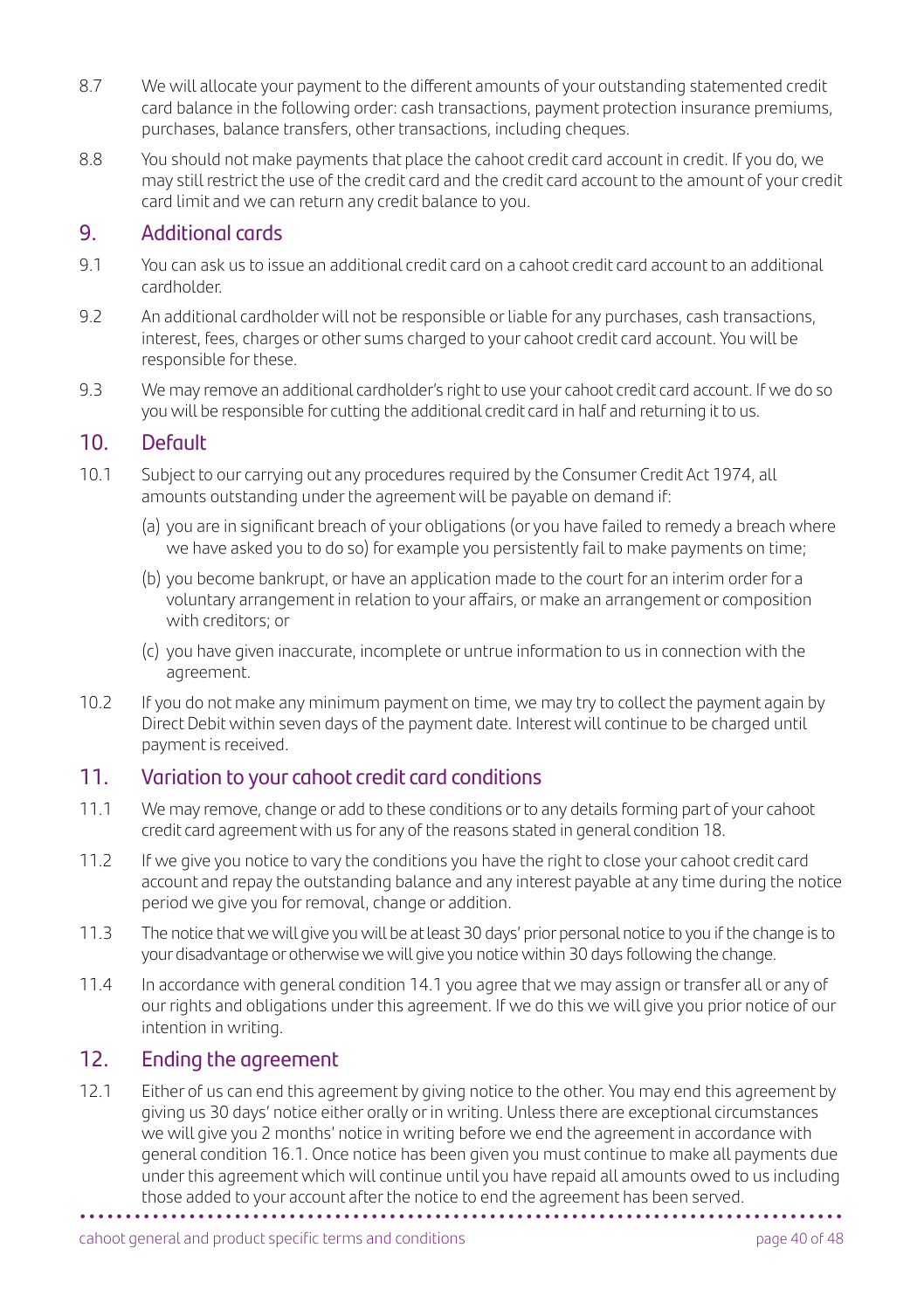# cahoot flexible loan – conditions (not currently on sale)

# 1. Introduction

1.1 These conditions explain our obligations to you and your obligations to us in relation to the cahoot flexible loan. They must be read in conjunction with the cahoot general and product specific terms and conditions.

# 2. The cahoot flexible loan

- 2.1 We will notify you by secure message if you have been accepted for a cahoot flexible loan and. if so, when you may start to use the facility.
- 2.2 You are limited to holding one cahoot flexible loan.
- 2.3 If there is no flexible loan balance on your cahoot flexible loan for a continuous period of one year or more, we may close your cahoot flexible loan.

# 3. Withdrawals, repayments and the balance on your cahoot flexible loan

- 3.1 We will collect the amount you tell us you want to repay by Direct Debit (subject to the monthly minimum amount) and pay it into the cahoot flexible loan on the payment date. If you owe any sums under any agreements which you have with us, we shall decide which of your accounts to credit with the payment.
- 3.2 A Direct Debit must be in place to pay at least the minimum payment each month on or before the payment date.
- 3.3 The minimum payment will be the greater of:
	- (a) £50 (or the full flexible loan balance if it is less than £50); or
	- (b) 2.5% of the flexible loan balance.
- 3.4 (a) If at any time you wish to change the payment date or change the amount of your monthly payment, you can do so by giving us instructions by telephone. You must give us instructions at least 15 working days prior to the payment date otherwise we will carry out your instructions with effect from the payment date in the following month.
	- (b) We will send you statements relating to your cahoot flexible loan by post.
- 3.5 You may repay the entire flexible loan balance at any time by amending the amount of your Direct Debit or by transferring the funds electronically. You can request a settlement figure at any time.
- 3.6 Additional repayments into your cahoot flexible loan can be made by standing order, Direct Debit and other electronic funds transfers.
- 3.7 Automated repayments paid into your cahoot flexible loan will normally be credited at the beginning of the working day that they are due.

#### 4. Interest

- 4.1 We will charge you interest at the interest rate on any outstanding amount until it is paid off in full.
- 4.2 Interest is calculated on a daily basis. Interest will be charged to the cahoot flexible loan on a monthly basis.
- 4.3 We may vary the rate of interest that applies to your loan for any of the reasons stated in general condition 18. When we do so we will give you notice in writing of the variation. If the variation results in an increase of the rate of interest then we will give you 30 days' prior notice in writing of the change.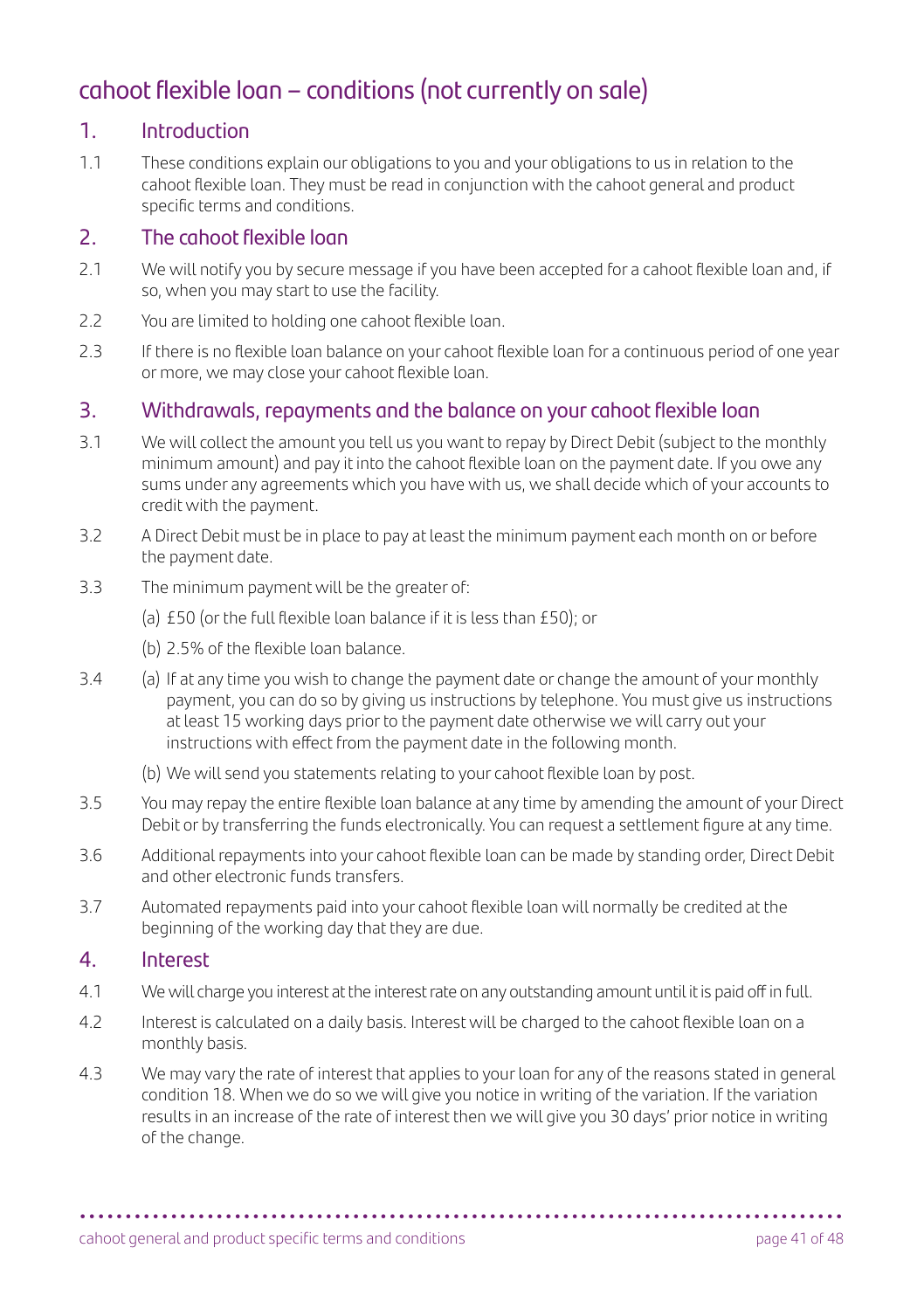# 5. Charges

- 5.1 Details of our current interest rates are available on our website [www.cahoot.com](http://www.cahoot.com).
- 5.2 Details of our charges are given in our tariff (general condition 28). We may vary our charges and introduce new ones from time to time, in which case we will give you notice in accordance with general condition 18.

# 6. Default

- 6.1 Subject to our carrying out any procedures required by the Consumer Credit Act 1974, all amounts outstanding under the agreement will be payable on demand if:
	- (a) you are in significant breach of your obligations (or you have failed to remedy a breach where we have asked you to do so) for example you persistently fail to make payments on time;
	- (b) you become bankrupt, or have an application made to the court for an interim order for a voluntary arrangement in relation to your affairs, or make an arrangement or composition with creditors; or
	- (c) you have given inaccurate, incomplete or untrue information to us in connection with the agreement.
- 6.2 If you do not make any minimum payment on time, we may try to collect the payment again by Direct Debit within seven days of the payment date. Interest will continue to be charged until payment is received.

# 7. Personal agreement

- 7.1 If we do enter into this agreement with you, it is personal to you and it may not be transferred by you or mortgaged, charged or used as security by you in any way.
- 7.2 In accordance with general condition 14.1 you agree that we may assign or transfer all or any of our rights and responsibilities under this agreement by absolute assignment, by way of novation or by way of security. If we do this we will give you prior notice of our intention in writing.

# 8. Variation of your flexible loan conditions

- 8.1 We may remove, change or add to these conditions or to any details forming part of your cahoot flexible loan agreement with us for any of the reasons stated in general condition 18.
- 8.2 If we give you notice to vary the conditions you have the right to close your cahoot flexible loan account and repay the outstanding balance and any interest payable at any time during the notice period we give you for removal, change or addition.
- 8.3 The notice that we will give you will be at least 30 days' prior personal notice to you if the change is to your disadvantage or otherwise we will give you notice within 30 days following the change.

# 9. Ending the agreement

9.1 Either of us can end this agreement by giving notice to the other. You may end this agreement by giving us 30 days' notice. Unless there are exceptional circumstances we will give you 2 months' notice before we end the agreement in accordance with general condition 16.1. Once notice has been given you must continue to make all payments due under this agreement which will continue until you have repaid all amounts owed to us including those added to your account after the notice to end the agreement has been served.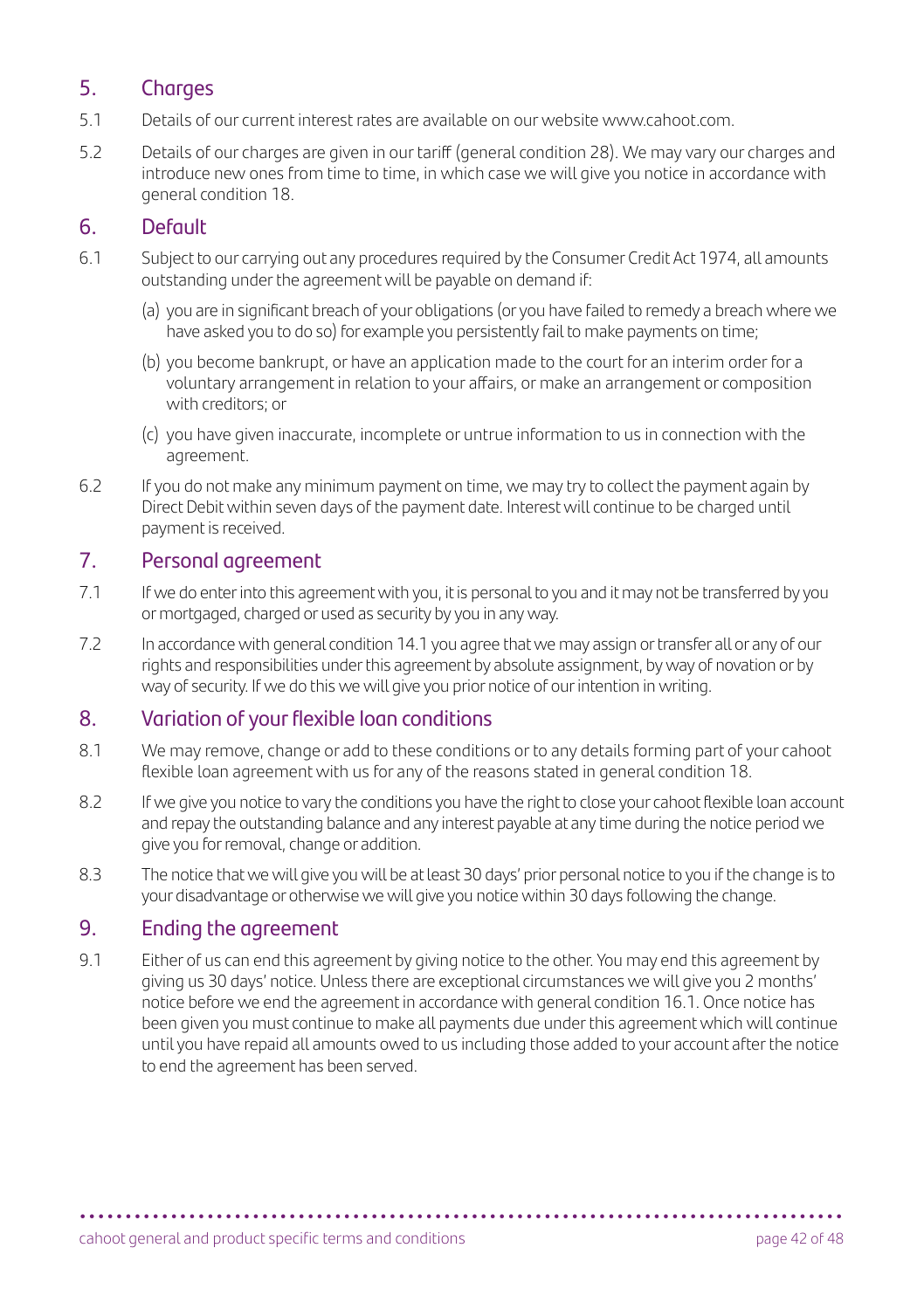# cahoot fixed rate loan – conditions (not currently on sale)

# 1. Introduction

1.1 These conditions explain our obligations to you and your obligations to us in relation to the cahoot fixed rate loan. They must be read in conjunction with the cahoot general and product specific terms and conditions.

# 2. The cahoot fixed rate loan

2.1 We will notify you by secure message if you have been accepted for a cahoot fixed rate loan and, if so, when your account is open.

# 3. Definitions

3.1 Payment date means the date commencing one month after the date your account is opened and the same date in each successive month. The first interest period commences on the date your cahoot fixed rate loan is opened and ends on the day before the first payment date. The second and subsequent interest period commences on the payment date and ends on the day before the next payment date. For example, if your payment date is 10 January the interest period will commence on 10 January and end on 9 February.

#### 4. Your payments

- 4.1 You agree to pay us the monthly instalments under your cahoot fixed rate loan on the payment date until all instalments and any outstanding capital and interest are repaid to us.
- 4.2 If you are experiencing financial difficulty please see the 'money worries' page at [www.cahoot.com](http://www.cahoot.com) or call us on 0800 587 2211 at the earliest opportunity, in order that we can try to provide you with help.

#### 5. Default

- 5.1 If we issue a default notice in accordance with the Consumer Credit Act 1974, and you fail to comply with that notice, all amounts outstanding under the agreement will be payable on demand if:
	- (a) you fail to comply with your obligations, for example, to make payments on the payment date;
	- (b) you become bankrupt, or have an application made to the court for an interim order for a voluntary arrangement in relation to your affairs, or make an arrangement or composition with your creditors; or
	- (c) you have given inaccurate, incomplete or untrue information to us in connection with the agreement.
- 5.2 If you are late in making a monthly instalment, or your Direct Debit fails, we may try to collect the monthly instalment again by Direct Debit within seven days of the payment date. If you are late in paying any monthly instalment, or part of it, we will charge you a late payment fee for each monthly instalment, or part of it, which is late.

# 6. Default charges

6.1 We may charge you a reasonable fee for any administrative costs incurred by us as a result of any breach of this agreement by you, such fee being a reasonable estimate of our administrative costs incurred. Any administrative fee charged by us will become due and payable immediately. Details of our charges are given in our tariff (general condition 28). We may vary our charges and introduce new ones from time to time, in which case we will give you notice in accordance with general condition 18.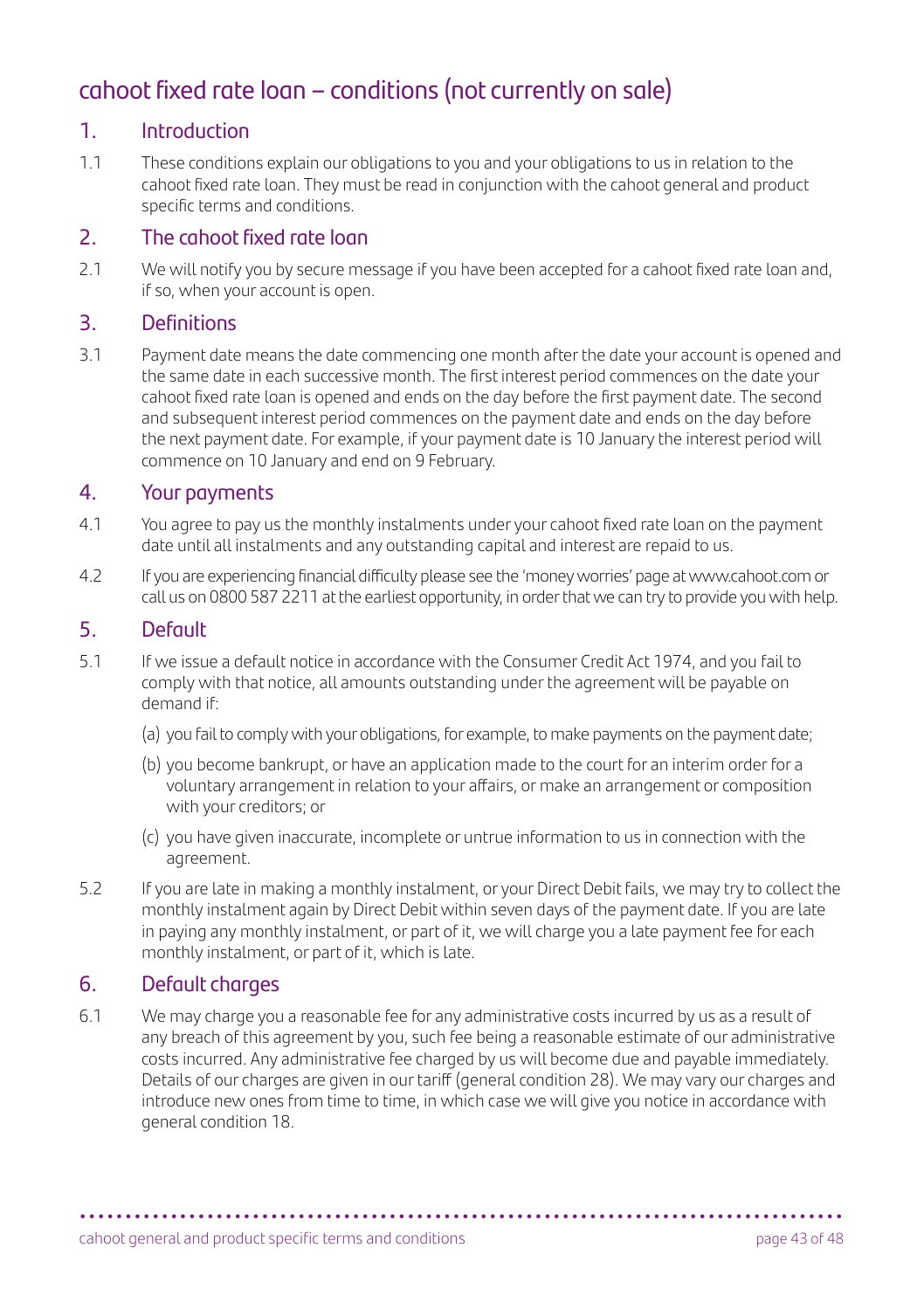# 7. Application of payments

7.1 If any payment received by us is less than is needed to cover the monthly instalment due from you under this agreement and any sums due from you under any other agreements which you have with us, we shall decide which of your accounts to credit with the payment.

# 8. Method of payment

8.1 You must pay your monthly instalments on the payment date by Direct Debit.

#### 9. Settlement of existing accounts

9.1 If you have indicated that you require us to settle any of your existing credit accounts with us or with other lenders out of your loan we are authorised to do so and to let you have any balance left over.

#### 10. Your monthly instalments

10.1 Your monthly instalments are made up partly of capital and partly of interest. During each interest period we charge 30 days' interest at the interest rate on the amount outstanding at the end of the previous interest period.

# 11. Early settlement

11.1 If you repay your loan(s) before your cahoot fixed rate loan is due to end, you will be required to pay the outstanding balance including interest up to and including the settlement date determined by the Consumer Credit Act 1974. On your request, we will tell you the amount required to repay your cahoot fixed rate loan. You must pay the amount required by Direct Debit.

## 12. Personal agreement

12.1 If we do enter into this agreement with you, it is personal to you and it may not be transferred by you or mortgaged, charged or used as security by you in any way.

# 13. Ending the agreement

13.1 Either of us can end this agreement by giving notice to the other. Unless there are exceptional circumstances we will give you 30 days' notice before we end the agreement. Once notice has been given you must continue to make all payments due under this agreement which will continue until you have repaid all amounts owed to us including those added to your account after the notice to end the agreement has been served.

# cahoot fixed rate bond – general conditions

#### 1. Introduction

1.1 These conditions explain our obligations to you and your obligations to us in relation to the cahoot fixed rate bond. They must be read in conjunction with both the cahoot general conditions and the special conditions relating to each cahoot fixed rate bond.

# 2. The cahoot fixed rate bond

- 2.1 The cahoot fixed rate bond account is subject to availability and may be withdrawn at any time.
- 2.2 Any accounts that are not funded at the time the cahoot fixed rate bond becomes oversubscribed may be closed.
- 2.3 Applications subject to acceptance by us may be refused if the cahoot fixed rate bond becomes oversubscribed.

# 3. Account opening details

3.1 Joint applications are permitted on the cahoot fixed rate bond.

**• • • • • • • • • • • • • • • • • • • • • • • • • • • • • • • • • • • • • • • • • • • • • • • • • • • • • • • • • • • • • • • • • • • • • • • • • • • • • • • • • • • •** 

3.2 Only one cahoot fixed rate bond account per issue can be held by the applicant(s) at any time.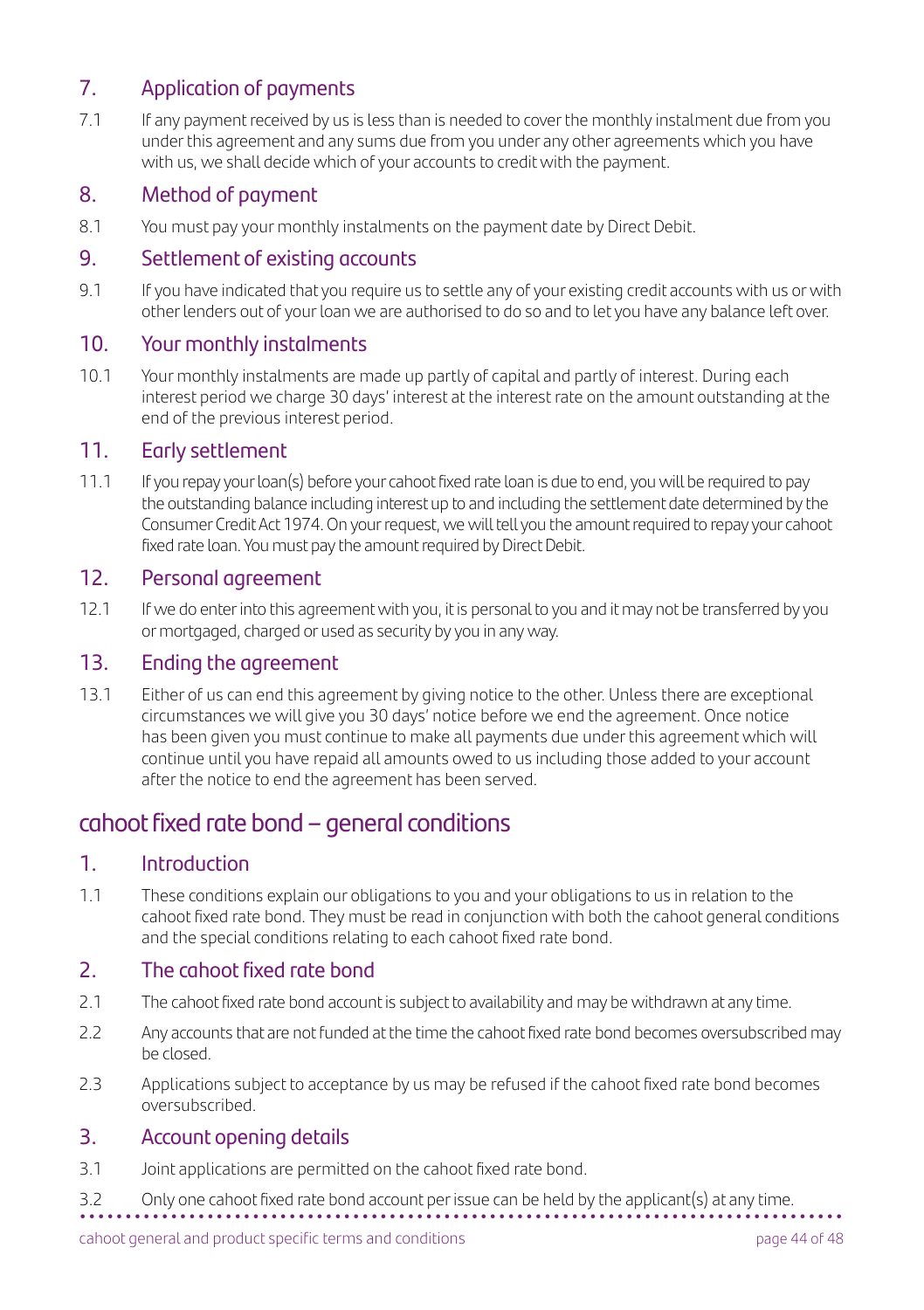# 4. Deposits, withdrawals and closures

#### 4.1 **Deposits**

- (a) The deposit into the cahoot fixed rate bond can be made by electronic transfer from an external account, or by transfer from another cahoot account. The deposit may be made by way of separate payments into the account relating to the cahoot fixed rate bond, but such payments must be made on or before the deposit payment date applying to the cahoot fixed rate bond.
- (b) We do not accept cash or cheques for a deposit to be credited to the cahoot fixed rate bond.
- (c) After the deposit has been made into the cahoot fixed rate bond, no further deposits will be allowed during the fixed term.
- (d) If any additional deposit is made into the cahoot fixed rate bond after the deposit payment date, we will contact you and transfer this additional deposit to an existing cahoot savings account that you have or return the deposit to you.
- (e) The deposit will earn interest from the day the monies comprising the deposit are credited to your account relating to the cahoot fixed rate bond. Where any additional deposit is transferred to an existing cahoot savings account that you have pursuant to 4.1 (d) above, interest will accrue from the day that such monies are credited to that account.

#### 4.2 **Withdrawals and closures**

- (a) For issues 1 to 5 of the cahoot 1 year fixed rate bond, no withdrawals or closures are allowed during the fixed term relating to the relevant fixed rate bond. For all cahoot 1 year fixed rate bonds from and including issue 6 onwards, no withdrawals or closures are allowed from the bond following the opening of the account until the maturity date.
- (b) The account may be closed in the event of an account holder's death.
- (c) A cooling-off period does not apply to the cahoot fixed rate bond.
- (d) We may close your account if you do not credit the minimum deposit to the account after opening the cahoot fixed rate bond.

#### 5. Statements

5.1 A monthly statement will not be sent to you by email each month. You'll get details of your interest paid each year in April/May, in your Bond Account Summary.

# cahoot CHAPS and International Payments terms and conditions

These terms and conditions (the 'Conditions') set out your rights and obligations when you instruct us to make any of the following payments in connection with your cahoot account (the 'Account'):

- **CHAPS Payments** being payments in the UK made in pounds through the Clearing House Automated Payments System. More information about CHAPS Payments is set out in the Frequently Asked Questions on our website;
- **EEA Payments** being payments from the UK to a country in the European Economic Area in any currency, in each case using SWIFT; or non-urgent payments in euros using the SEPA Credit Transfer Scheme; and
- **International Payments** being payments anywhere in the world outside of the European Economic Area made in pounds or any other currency, using SWIFT. More information about International Payments and the currencies that you can make or receive payments in is set out in the Frequently Asked Questions on our website or you can ask a member of our staff.

If you instruct us to make an EEA Payment or an International Payment we may convert it into the currency of the country the payment is being sent to.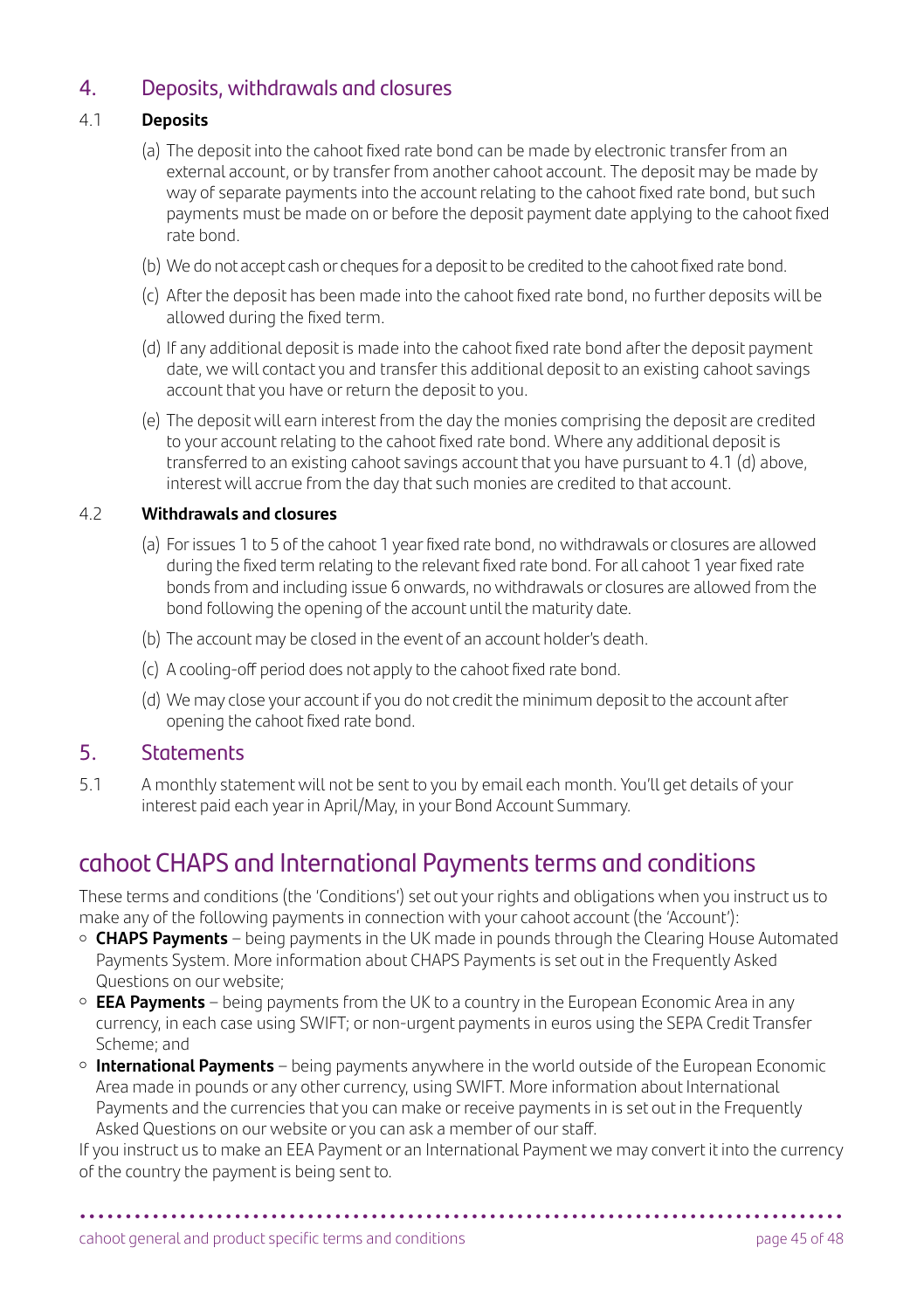These Conditions are set out in three sections. Conditions relevant to all payments are given in Section 1 under the heading 'CHAPS, EEA Payments and International Payments Conditions' below. Extra conditions covering both EEA Payments and International Payments ('Special Conditions applicable to both EEA and International Payments') and International Payments ('Special Conditions relating to International Payments only') also apply. These are set out at Sections 2 and 3 respectively. The Special Conditions applicable to both EEA and International Payments and the Special Conditions relating to International Payments only will apply to those particular payment services in addition to the CHAPS, EEA and International Payments Conditions.

If any condition in this section differs from any condition in any other section of these 'cahoot general conditions' then the condition in this section is the one that applies.

1. EEA comprises all the countries of the European Union plus Iceland, Norway Liechtenstein

2. Single Euro Payments Area, comprising all the countries of the European Union, the EEA, the UK, the British Crown Dependencies of Guernsey, Jersey, Isle of Man, plus Andorra, French collectives of Mayotte and Saint-Pierre-et-Miquelon, Monaco, San Marino Switzerland and Vatican City State/Holy See

# 1. CHAPS, EEA and International Payments Conditions

- 1.1 Receiving your instructions and stopping a payment
	- (a) Unless your Payment Instruction specifies that the payment is to take place on a particular day (in which case we will treat is as having been received on that day), we will be deemed to have received your Payment Instruction at the time that we actually receive it and have completed our security checks. However, if we receive your instruction on a non-working day or after the stated cut-off time below, we will be deemed to have received it on the following working day.
	- (b) We are not obliged to receive or to request credit confirmation from the bank of the beneficiary that the payment has been received.

| Payment type                                                       | Cut-off time<br>(contact<br>centre) | Cut-off time<br>(online) | When the money usually arrives at the recipient's<br>bank                                                   |
|--------------------------------------------------------------------|-------------------------------------|--------------------------|-------------------------------------------------------------------------------------------------------------|
| Sending money within in the UK<br>by CHAPS                         | 1.00 <sub>pm</sub>                  | N/A                      | Same Working Day                                                                                            |
| Sending money outside the UK<br>in pounds                          | 1.00 <sub>pm</sub>                  | 3.00pm                   | Next Working Day                                                                                            |
| Sending money outside the UK<br>not in pounds, euros or US Dollars | 1.00pm                              | 3.00pm                   | May take up to 4 Working Days*                                                                              |
| Sending money either inside or<br>outside the UK in euros**        | 11.30am                             | 11.30am                  | Within the EEA or the UK - Same Working Day<br>Outside the EEA or the UK - usually within<br>4 Working Days |
| Sending money within the SEPA in<br>euros using Non-Urgent method  | 1.00 <sub>pm</sub>                  | $2.30 \text{ pm}$        | Next Working Day                                                                                            |
| Sending money either inside or<br>outside the UK in US Dollars     | 1.00 <sub>pm</sub>                  | 3.00pm                   | Within the UK/US - same Working Day<br>Outside the UK/US - usually within 4 Working Days                    |

\* This will depend on the currency and destination of your payment. Please see the Frequently Asked Questions on our website or ask a member of our staff.

 \*\* Please note that a cut off time of 1pm may apply to a small number of banks. Any payments made after this time will arrive the next Working Day.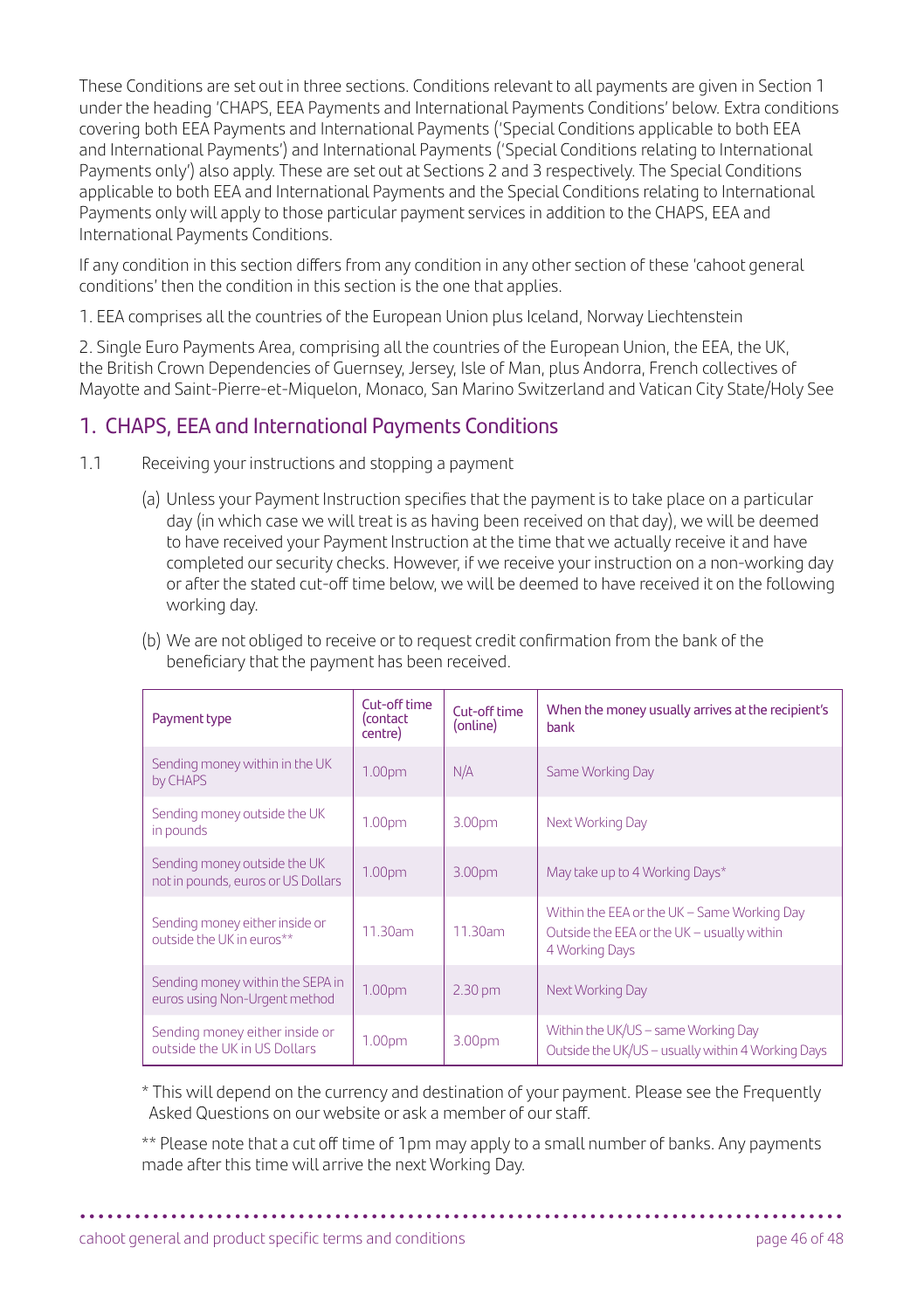#### 1.2 **Fees and exchange rates**

- (a) We will tell you our charges for the payment that you wish to make before you agree your instruction with us. For details of the fees we charge for CHAPS, EEA Payments and International Payments please see our 'Tariff of charges' and if you have a current account, the fee information document.
- (b) Our exchange rates for foreign currency payments are based on our Cahoot reference exchange rates for the relevant currency. We have different reference rates depending on the size of the transaction and whether you are buying (if you are sending a payment) or selling currency (if you are receiving a payment into your cahoot account).
- (c) The exchange rate to be used will be determined by our current exchange rate on the day your cahoot account is debited or credited. We will provide you with information about the exchange rate and the amount of the foreign currency for that payment after your cahoot account has been debited or credited with the amount of the transaction. If this information is not set out on your statement, or in your transaction history in Online Banking, we will provide this information by post and, in the future, in the same way as you receive statements for your account, either as an e-Document in Online Banking or by post.

#### 1.3 **Returned payments**

- (a) If a payment is returned to us, it will be credited to your cahoot account net of any fees charged by third party banks in returning the payment.
- (b) If the returned payment is in a currency other than pounds, before crediting the returned payment into your cahoot account, we will convert the returned payment (less any fees referred to in condition 1.3(a)) into pounds using the exchange rate applicable for the working day when the money is paid back into your cahoot account. This may mean that your cahoot account will be re-credited with a different amount than was originally debited.

#### 1.4 **Your personal information**

 When using established banking relationships to send your money, personal information about you contained in the transaction may be provided to overseas authorities and the beneficiary bank in order to comply with applicable legal obligations and prevent crime. This may include a transfer of your personal data outside the EEA. This information may include your full name, address, date of birth and account number. For more detail on how we transfer data internationally, see our Data Protection Statement.

# 2. Special Conditions applicable to both EEA and international payments

2.1 Information we will give you after we have received your EEA or International Payment instruction

 After we receive your payment instruction, we will provide or make available to you the following information:

- (i) confirmation of the date on which we received your instruction;
- (ii) a reference enabling you to identify the payment transaction and, where appropriate, information relating to the recipient of the payment;
- (iii) the amount of the payment transaction in pounds;
- (iv) the amount of any fees for the payment transaction payable by you and, where applicable, a breakdown of those fees; and
- (v) in respect of an EEA or International Payment not in pounds, the exchange rate used in converting the payment from pounds to the applicable currency and the amount of the payment transaction after that currency conversion.